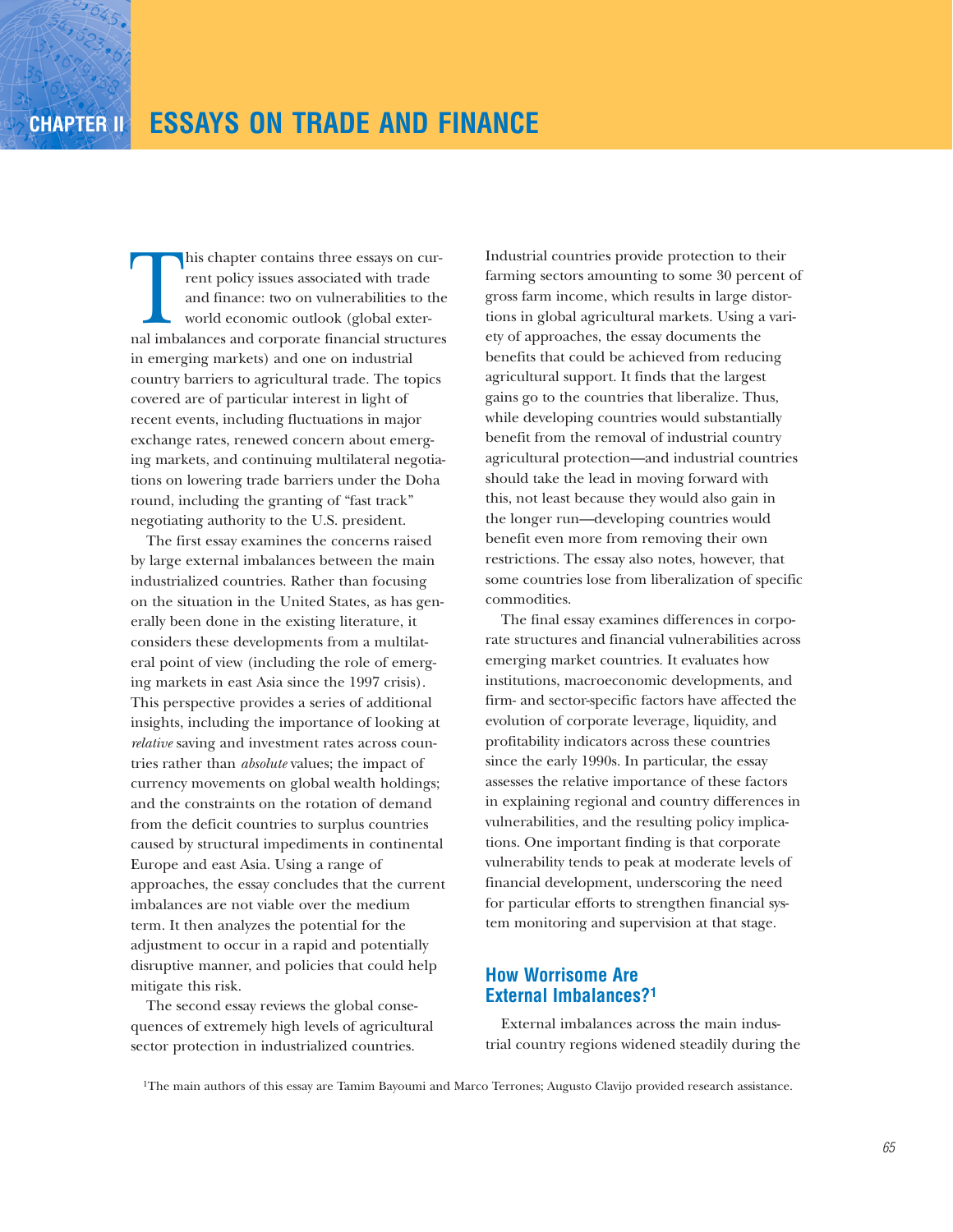1990s. Current account surpluses in many countries and regions, including Japan, the euro area, and (in the late 1990s) emerging markets in east Asia, were counterbalanced by deficits elsewhere, most notably in the United States. Indeed, in the United States and Japan, the ratio of the current account balance to trade flows perhaps the best measure of the degree of underlying imbalance—have risen to levels almost never seen in industrial countries in the postwar period. As a result, Japan is exporting 1!/2 percent of world saving and the United States is absorbing 6 percent.

In an extension of the existing literature, this essay analyzes the growing imbalances from a multilateral perspective, rather than focusing on the situation in the United States.2 This change in focus generates a number of new analytic insights, including the importance of looking at *relative* saving and investment rates across countries rather than *absolute* values, the impact of currency movements on global wealth holdings, the constraints on the rotation of demand from the deficit countries to surplus countries caused by structural impediments in continental Europe and east Asia, and the consequences of external imbalances across the main deficit and surplus countries for the rest of the world.

One of the major concerns associated with the global imbalances is the possibility of an abrupt and disruptive adjustment of major exchange rates. At the outset, it should be emphasized that exchange rates are highly volatile and unpredictable, and economists have had little success in forecasting exchange rate movements over the short term (Meese and Rogoff, 1983). Over the medium term, however, real exchange rates do tend to revert back toward fundamental values (Taylor, 2001, and Engel, 2002). While it is difficult to know when adjustment will take place, it is essential to anticipate the potential risks and costs that may be associated with

adjustment, and whether these can be mitigated by policy actions. In this essay, we focus on the following key analytic issues.

- How concerned should policymakers be about external current account deficits, especially if they result from private sector decisions?
- What are the causes of the imbalances that have developed over the past decade?
- Are the present imbalances viable in the medium term and, if not, what can we say about how they will adjust?
- Can macroeconomic policies, both in the deficit and surplus countries, reduce the risk of a disruptive exchange rate and current account adjustment and, if so, how?

#### **Why Are Imbalances an Issue?**

Why should net flows of goods and assets between countries be a concern? Some have suggested that current account deficits are becoming an outmoded concept in an increasingly integrated world, where current and capital flows are driven primarily by private, rather than public, decisions (the so-called Lawson doctrine, first put forward by U.K. Chancellor Lawson in the late 1980s). While there is clearly an element of truth in such arguments, there are a number of reasons to believe that current accounts still matter.

• *First, relatively small external adjustments across countries imply significant changes in the tradable goods sector and in real exchange rates*. For all the recent emphasis on globalization, levels of integration between countries remain moderate, especially for the major currency areas.3 With euro area, Japanese, and U.S. exports making up only 10–20 percentage points of their respective GDPs, an adjustment of a few percentage points of GDP in current accounts requires large changes in the tradable goods sectors, and consequently significant movements in real exchange rates.

<sup>2</sup>Existing work includes Mann (1999, 2002), Cooper (2001), Hervey and Merkel (2000), McKinnon (2001), Obstfeld and Rogoff (2000), and Ventura (2001).

<sup>3</sup>Obstfeld and Rogoff (2001). For example, after controlling for other relevant factors, the typical Canadian province trades some twenty times as much with other Canadian provinces than with U.S. states just across the border (McCallum, 1995; see also Anderson and van Wincoop, 2001).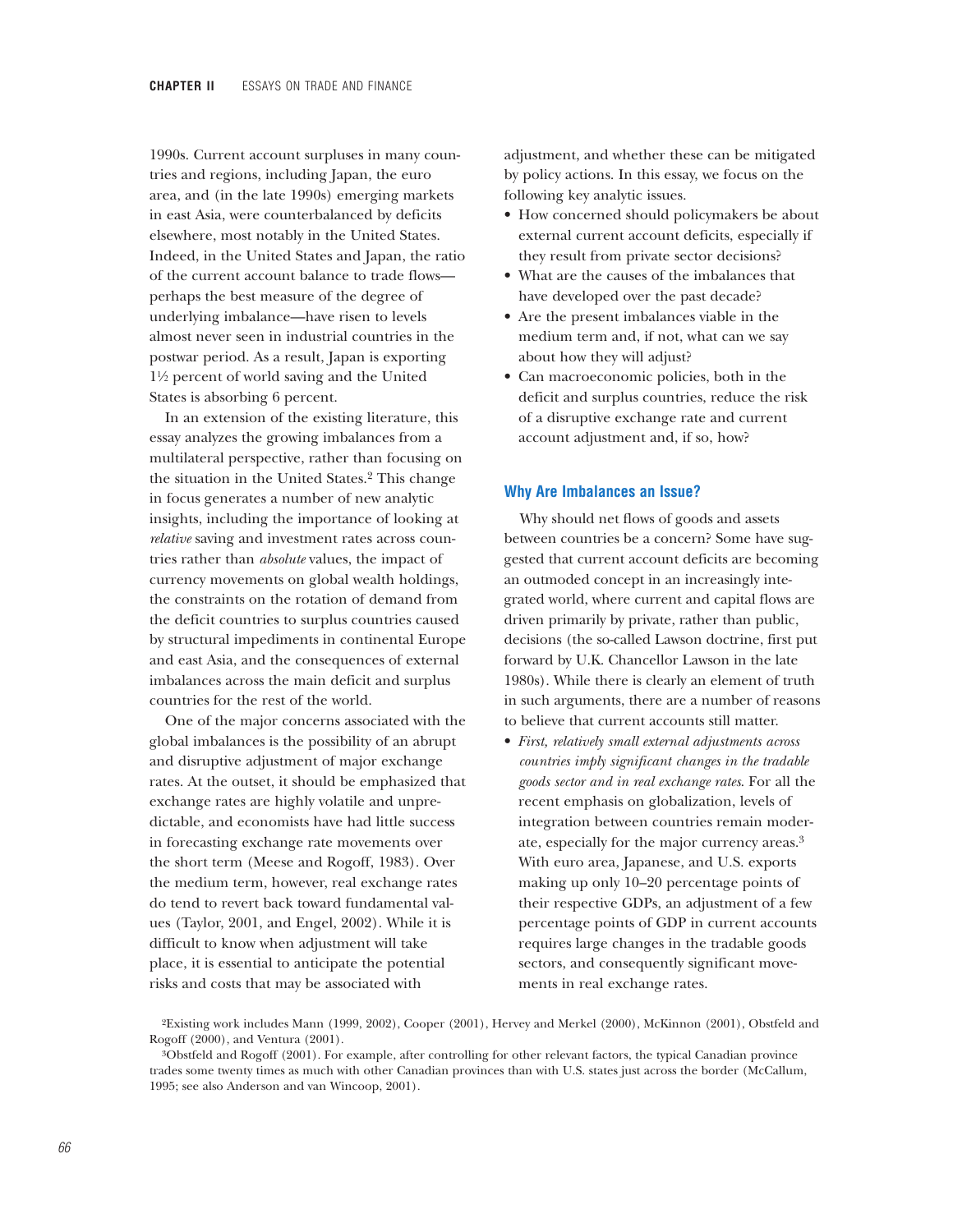- *Second, rapid movements in exchange rates can lead to disruptive changes in the macroeconomy*. In the 1970s and 1980s this was seen primarily in prices, with depreciation putting upward pressure on prices and wages, and often requiring a tightening of monetary policy. Since that time, pass-through of exchange rates to prices has fallen significantly in most countries as monetary policy has become more credible (Taylor, 2000; Choudhri and Hakura, 2001; and Gagnon and Ihrig, 2001). As a result, the impact of exchange rate changes is felt increasingly through changes in corporate profits, investment, and asset prices.
- *Third, while the increase in the imbalances in recent years has reflected private sector decisions, this does not exclude excesses.* To err is human, and this is as true of private sector investors as anyone else. Indeed, the financial excesses of recent years associated with the information technology (IT) revolution have much in common with those of earlier technological revolutions, when investors overestimated the profits associated with accelerations in productivity growth, leading to costly misallocations of resources (White, 1990, and Chapter III of the October 2001 *World Economic Outlook*).4
- *Finally, instability in the lead country can have an adverse impact on the international financial system*. The international financial system has generally been at its most stable when the external position of the lead country is strong, such as Britain during the classical gold standard, and less stable when external position of the lead country is under more strain

(Skidelsky, 2001, documents how financial positions affected the negotiating positions of the United States and the United Kingdom at the Bretton Woods conference). Recently, dollar strength has contributed to protectionist pressures in the United States and the imposition of tariffs on steel, increasing trade tensions at a time when multilateral negotiations on reducing trade barriers are getting under way.5

### **Evolution of Global Imbalances**

External imbalances across major trading regions rose steadily during the 1990s, driven by movements in trade balances. There is now a gap of some 2!/2 percent of global GDP between the current account surpluses of continental Europe and east Asia (dominated by the euro area and Japan, respectively) and the deficit countries, dominated by the United States (Figure 2.1).6 While such groupings inevitably obscure some country detail (for example, Canada is included in the deficit country group although its long-standing current account deficit turned into a surplus in 1999 as the Canadian dollar depreciated against its United States counterpart), they are a useful vehicle for discussing broad global trends. It is noticeable that a similar pattern of imbalances involving the same country groupings occurred in the first half of the 1980s, before dwindling in the second half of the decade as the dollar (in particular) reversed its earlier appreciation. Movements in the external positions of the deficit countries

4From a historical perspective, it is also noticeable that the imbalances are between regions with relatively similar economic structures and levels of development, and hence, one would expect, similar investment opportunities. By contrast, the large and highly persistent imbalances seen in the late nineteenth century (with which the current situation is sometimes compared) reflected the export of capital from the European industrial core to areas of new European settlement, where the introduction of modern techniques created higher rates of return. Also, in the earlier period, current account surpluses (deficits) were more sustainable as countries tended to run trade balances of the opposite sign.

5The link between deficits and protectionist pressures is extensively documented in the trade literature, as deficits are perceived to reflect unfair trading practices by other countries (Takacs, 1981, and Dornbusch and Frankel, 1987). See also McKinnon (2001).

6The continental European countries comprise the euro area plus Denmark, Norway, Sweden, and Switzerland; east Asia comprises Japan and emerging markets in east Asia, made up of Hong Kong SAR, Indonesia, Korea, Malaysia, the Philippines, Singapore, Thailand, and Taiwan Province of China, but not China itself as its capital markets remain relatively closed; and the deficit countries consist of Australia, Canada, New Zealand, the United Kingdom, and the United States.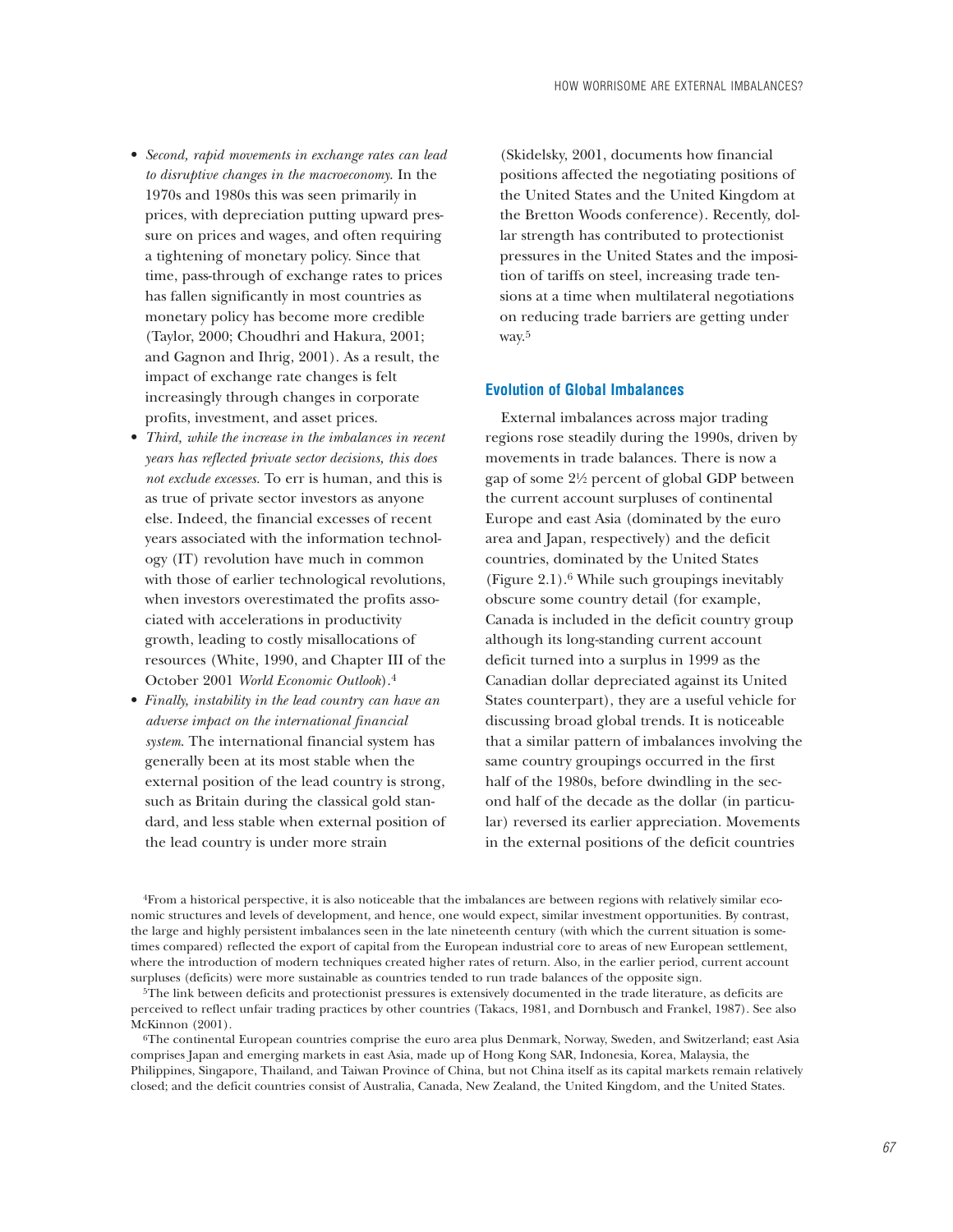#### **Figure 2.1. Selected External Sector Variables**

As in the early 1980s, rising current account imbalances in the 1990s reflect movements in trade balances and real exchange rates.



Sources: IMF, *International Financial Statistics;* and IMF staff calculations.

 $1$ Continental Europe and east Asia is represented by the solid blue line.

<sup>2</sup> Reflects errors, omissions and asymmetries in balance of payments statistics on current account, as well as the exclusion of data for international organizations and a limited number of countries.

have been largely offset by movements in the surpluses of continental Europe over the 1980s and 1990s and, since the 1997 financial crisis, emerging markets in east Asia, while Japan's surplus has been rather more constant. That said, a significant part of the deterioration in the external position of the deficit countries since 1997 has no counterpart in external statistics elsewhere, but is reflected in an expansion in the global current account discrepancy (Box 2.1 discusses this and other statistical issues).

Despite these fluctuations across regions, the current account deficit to GDP ratio for these three major areas as a group has changed little over time, with both saving and investment ratios to GDP remaining relatively stable (upper panel, Figure 2.2). As a result, variations in external positions within this group have not had a major impact on borrowing by the rest of the world, in part because many developing countries' ability to borrow money on global capital markets is already constrained. The major exception is Latin America, where countries are open to capital flows but have underlying financing needs that are generally close to their access limits, making them susceptible to changes in external financing conditions, in particular U.S. interest rates (Edwards, 1996, and Calvo, Leiderman, and Reinhart, 1993).

Real demand has consistently grown faster than real GDP as productivity accelerated in the deficit countries in the 1990s (most notably in the United States), while the opposite pattern is generally seen elsewhere (Table 2.1). The expansion in demand in the deficit countries partly reflected excessively buoyant expectations of future profits in the IT sector (Ventura, 2001; although Hervey and Merkel, 2000, take a different view). This affected the deficit countries most because IT was a generally a larger part of their economies and demand was more responsive to movements in wealth. Buoyant profit expectations in the deficit countries drew large capital inflows, supporting the 40 percent appreciation of the dollar and 20 percent depreciation of the euro between 1995 and early this year that facilitated the changes in real net exports associ-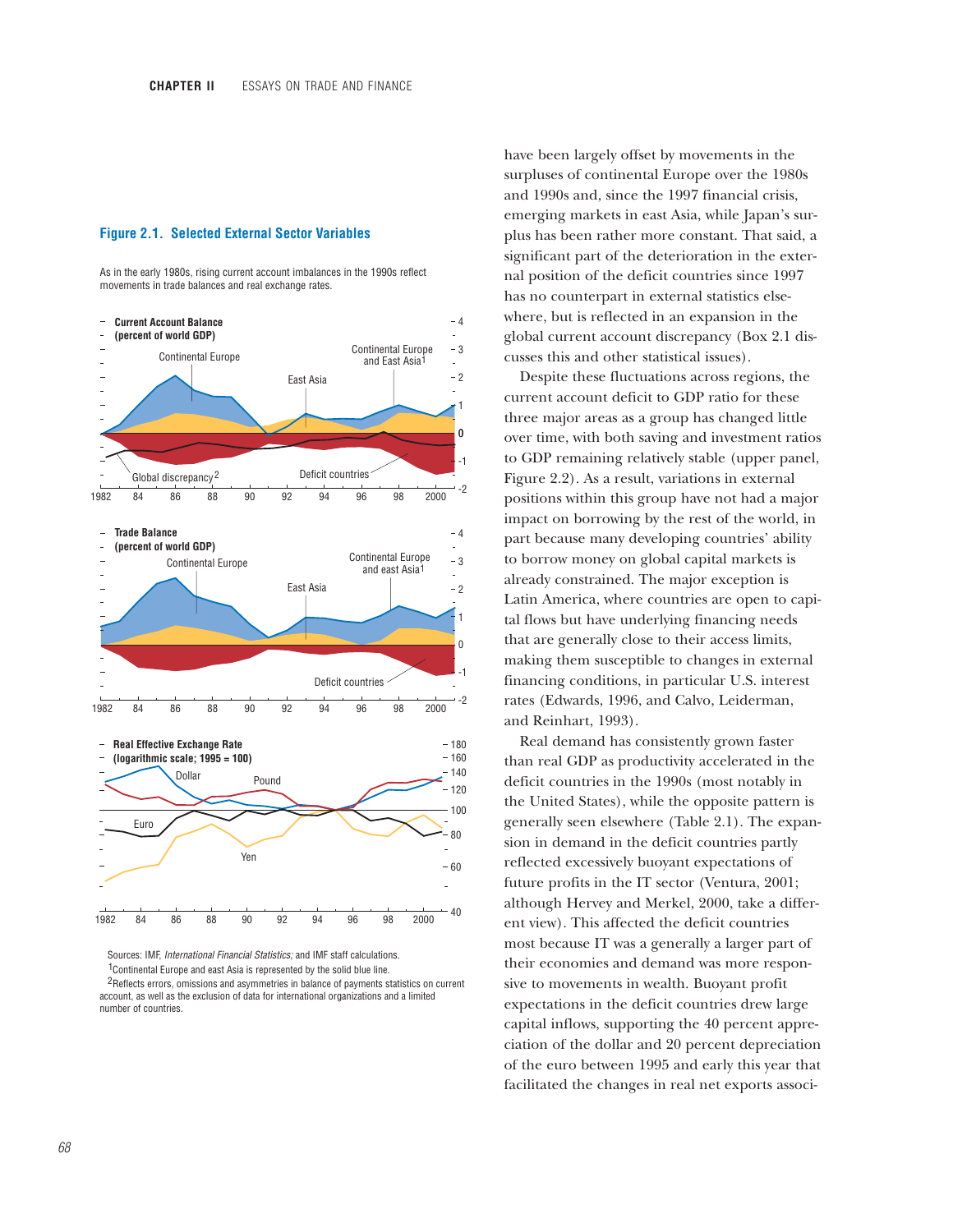## **Table 2.1. Growth of Output, Domestic and External Demand, 1982–2001**

*(Percent a year)*

|                                                                             |                      |                   |                      | 1982-86 1987-91 1992-96 1997-2001 |
|-----------------------------------------------------------------------------|----------------------|-------------------|----------------------|-----------------------------------|
| <b>Deficit countries</b><br>Domestic demand                                 | 3.8                  | 2.0               | 3.1                  | 4.1                               |
| Real GDP<br>External demand                                                 | 3.2<br>0.6           | 2.4<br>$-0.4$     | 3.0                  | 3.5<br>0.6                        |
| <b>Continental Europe</b><br>Domestic demand<br>Real GDP<br>External demand | 1.7<br>1.8<br>$-0.1$ | 3.4<br>3.3<br>0.2 | 0.9<br>1.3<br>$-0.4$ | 2.6<br>2.6                        |
| East Asia <sup>1</sup><br>Domestic demand<br>Real GDP<br>External demand    | 3.6<br>3.8<br>$-0.2$ | 6.7<br>6.1<br>0.5 | 3.5<br>3.9<br>$-0.4$ | 0.4<br>1.4<br>$-1.0$              |

1Excluding Indonesia and Malaysia.

ated with divergences between the growth of output and demand.7 In contrast, cyclical effects have generally been small, reflecting the synchronicity of the global business cycle, although they played some role in the early 1990s when recessions were atypically asynchronous across the main industrial country regions.

Were the higher current account deficits of the deficit countries in the 1990s financing private investment, private consumption, or the fiscal position?8 The evolution of current accounts across regions depends upon the *relative* rather than *absolute* movements in saving and investment rates—for example, if saving rates in all regions rise by the same amount, this provides more resources for investment everywhere, but has no direct impact on current account positions. As can be seen from the lower panel of Figure 2.2, initially the higher current account deficit was driven by an increase in private investment relative to the other regions (mainly reflecting spending on IT goods associated with buoyant expectations about the new technology). Since 1999, however, the current account

7A similar pattern with regard to domestic demand and the exchange rate occurred in the early 1980s, driven by fiscal expansion in the deficit countries that raised interest rates and drew in foreign capital.

8See also Mann (1999, 2002) on the evolution of U.S. saving and investment rates.

#### **Figure 2.2. Private Sector Saving and Investment, and Public Sector Balance** *(Percent of GDP)*

Investment and saving positions have been relatively stable for the regions as a whole, despite significant relative movements between the deficit countries and the rest.



 Sources: OECD, *Annual National Accounts;* IMF, *International Financial Statistics;* and IMF staff calculations.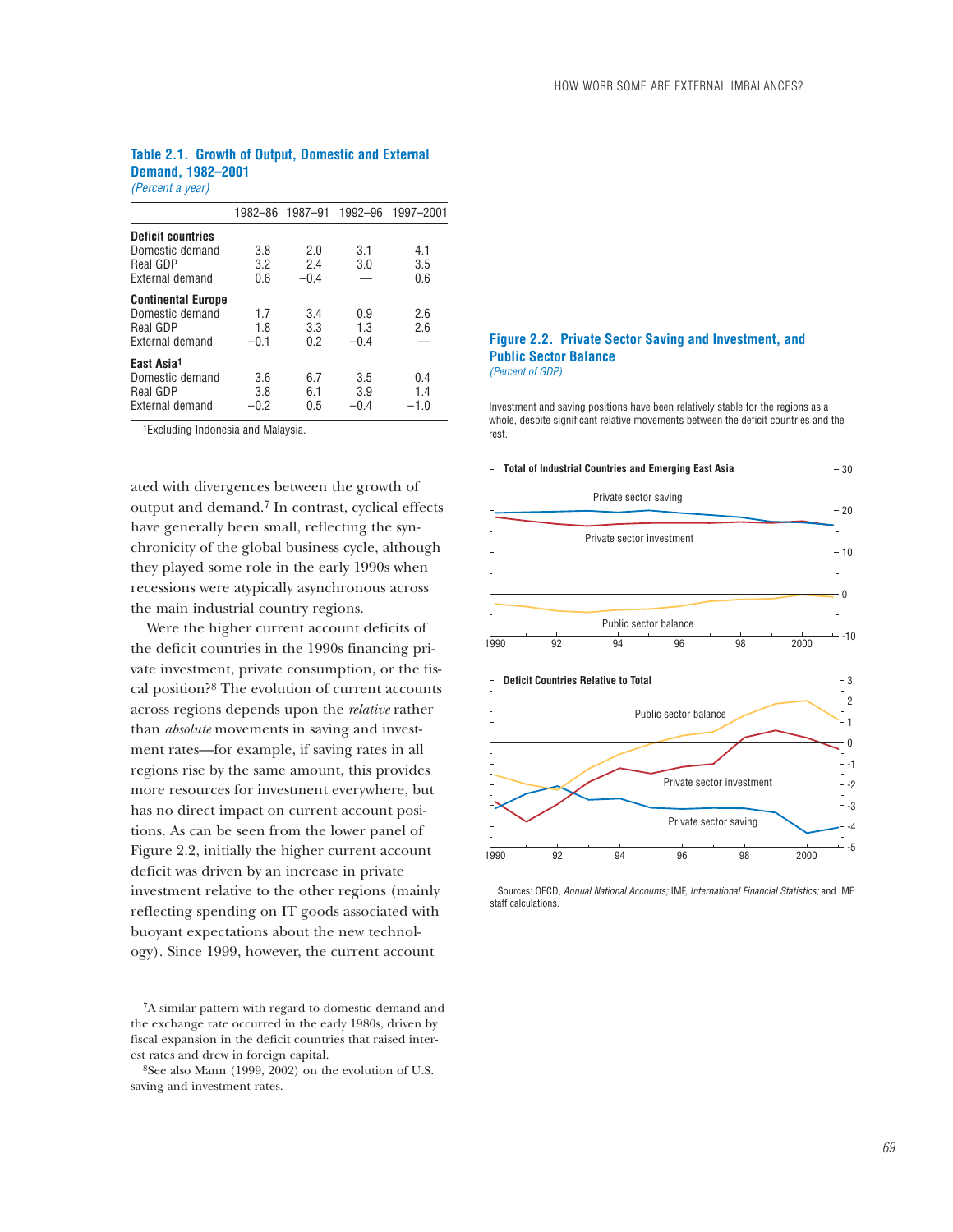### **Box 2.1. The Global Current Account Discrepancy and Other Statistical Problems**

In principle, since one country's export is another country's import, current account balances across the world should sum to zero. In practice, however, this is not the case. Indeed, since 1997, the world as a whole has apparently been running an increasing current account deficit—the so-called global current account discrepancy—which by 2001 is estimated to have amounted to 2 percent of global imports (see the figure).<sup>1</sup> Clearly, this significantly complicates the analysis of global imbalances. For instance, it raises the question how much of the U.S. current account deficit is simply the result of measurement errors. In addition, even if the U.S. current account deficit is correctly measured, the discrepancy means that a significant portion of the recent increase has no counterpart in the rest of the world.

While a discrepancy is difficult to analyze by its very nature, recent work by Marquez and Workman (2001) suggests that the global current account discrepancy may in part reflect the following economic factors:

- *transportation lags*, if exports are recorded in one year, while the corresponding imports are not recorded until the next;
- *underreporting of investment income*, partly related to tax evasion and the growth of offshore centers;
- *asymmetric valuation*, where the export and import of the same good are valued at different prices; and
- *data quality issues*, especially for transportation services and workers' remittances.

To test these hypotheses, Marquez and Workman developed and estimated a small model of the discrepancy, which fit developments through 1998 reasonably well. Marquez recently provided updated projections from this model for the *World Economic Outlook*, and found that the model continues to track the overall behavior of the discrepancy up to 2002 reasonably well.

Note: The main author of this box is Tamim Bayoumi. 1The September 2002 *Global Financial Stability Report* has a full description of recent developments in the current account discrepancy.

### **Outcome and Forecasts of Global Current Account Discrepancy** *(Percent of world imports)*



Source: Marquez and Workman (2000).

During the late 1990s, the rise in the discrepancy appears mainly to have been attributable to data quality issues. More recently, this effect has leveled off, and the rise in the absolute value of the discrepancy in 2001 largely reflects underreporting of investment income.

To the extent that the model tracks the discrepancy reasonably well, it implies that the rise in the absolute value of the discrepancy over the late 1990s reflects a continuation of existing trends, rather than a new phenomenon. This somewhat reduces the level of concern about the measurement of the U.S. current account deficit and its counterpart in the rest of the world. That said, these results have to be treated with caution, not least because the model performs rather less well when trying to explain individual components of the discrepancy. In addition, estimation over more recent data provides some evidence of parameter instability, hardly surprising in the modeling of a discrep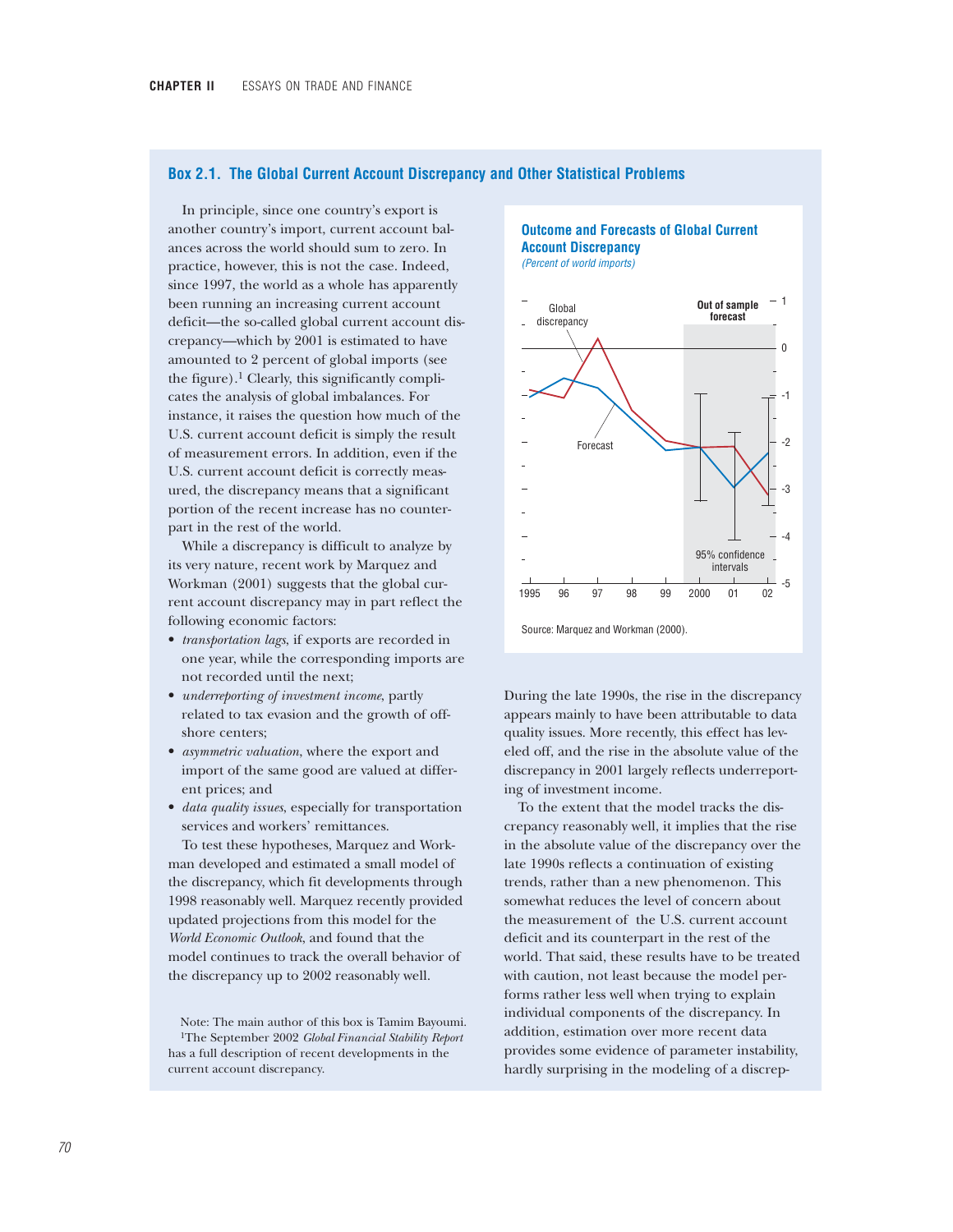ancy whose size and composition presumably changes over time.

The global current account discrepancy is far from the only statistical problem facing balance of payments analysts. Measurement of international investment positions, which have grown rapidly in recent years, is also a serious problem.2 The quality of the official data on investment positions put together using surveys and capital flows is improving, but remain imperfect.3 Many

2In addition, data on net investment positions across a much wider range of countries using only accumulated capital flows and a consistent methodology are available in the academic literature (Lane and Milesi-Ferretti, 2001).

3The quality of the international investment data is likely to improve further in the near future. Some steps have already been taken, in part due to a Coordinated Portfolio Investment Survey (CPIS) introduced by the IMF. Twenty-nine countries participated in the first CPIS, compiling data on the stock of cross-border assets of equity and long-term debt securities at year-end 1997. A second CPIS involving 65 economies is currently being conducted to obtain end-2001 data, and from then on surveys will be annual, improving the frequency of benchmarks and hence the accuracy of the data.

industrial countries have only recently begun to compile data and methodologies differ—in particular, the foreign direct investment position is variously measured at book value, historic cost, or market prices. The data are also subject to large revisions, particularly when benchmark surveys are conducted.

In the United States, a country whose data has been among the more carefully compiled, the net liability position was recently revised down several percentage points of GDP as a result of the end-2000 benchmark survey, with a knock-on effect on net income flows that reduced the current account deficit by about !/4 percent of GDP (see Warnock and Cleaver, 2002, for a fuller discussion of the underlying issues). While this is significant, it does not fundamentally change the qualitative assessment of current trends. Despite all these statistical problems, it remains clear from a number of angles that there are large external imbalances between the deficit countries on the one hand and surplus countries on the other, and that these are resulting in diverging net asset positions.

deficit has mainly reflected lower relative private saving rates (accompanied by a partly cyclical fall in public savings and private investment rates), most likely reflecting the greater demand response to the increase in wealth in the 1990s in the deficit countries, which tend to have direct finance–based financial systems (Bertaut, 2002, and Chapter II of the May 2001 *World Economic Outlook*).9

In short, the expansion in the imbalances in the deficit countries in the 1990s reflected faster growth combined with financial excesses involving buoyant expectations about future economic prospects associated with the IT revolution. These developments supported real demand and induced autonomous capital inflows that allowed the real exchange rate to appreciate. A number of factors suggest that financial excesses played a significant role in the large increase in the growth of real demand relative to output in the deficit countries. First, although traditional trade models imply that faster growth creates a deficit, this result is not generally seen in the data. Rather, the responsiveness of real exports to foreign activity increases (Krugman, 1989). Indeed, the authors' analysis of the impact of

<sup>9</sup>While slow-moving demographic trends across industry country groups could be responsible for the gradual movements in relative private saving through much of the 1990s, this has not been a significant driver of imbalances over most of the period. In addition, the most important demographic shifts are occurring between industrial and developing countries, rather than within industrial country groups. See Chapter III of the May 2001 *World Economic Outlook.*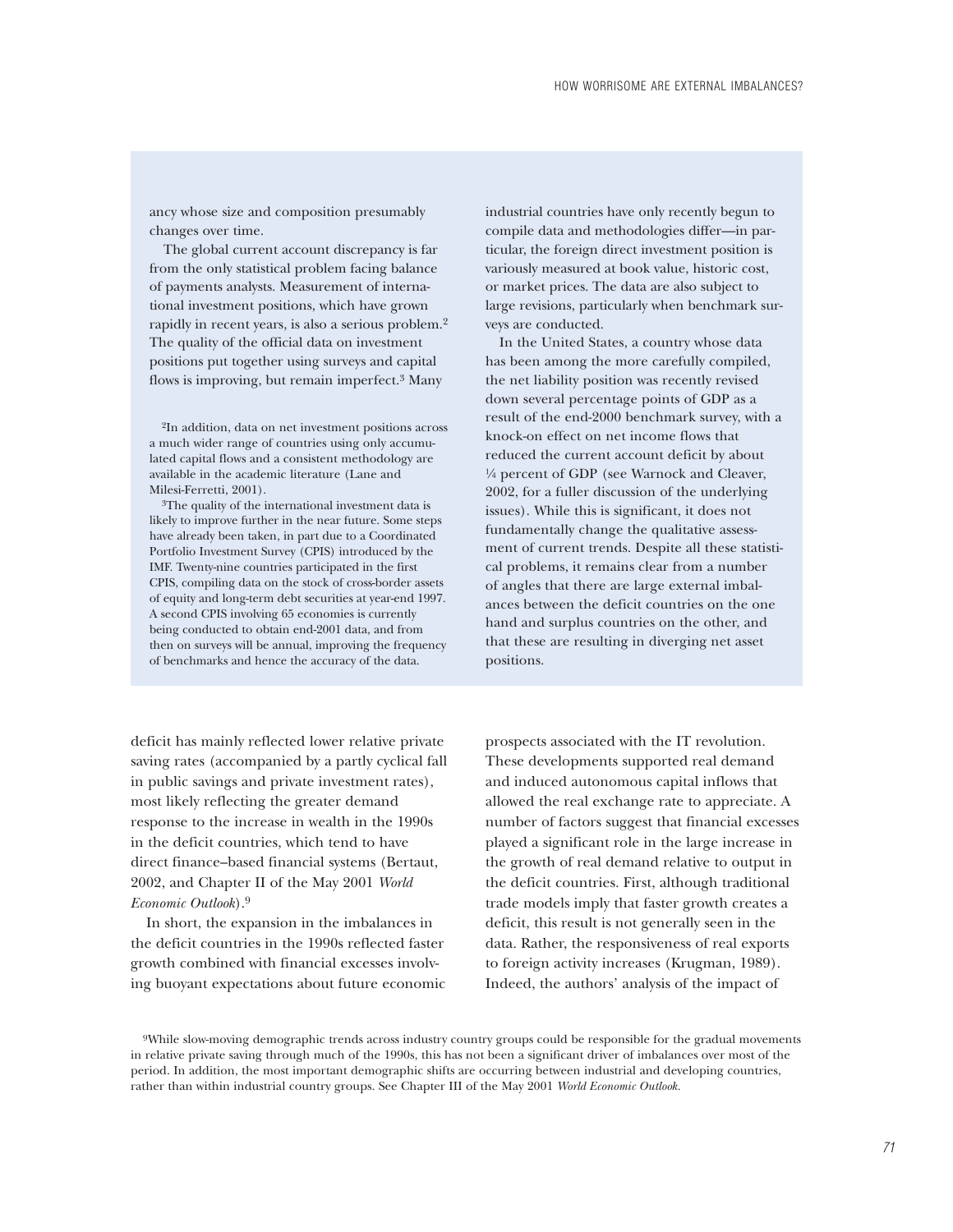medium-term trends in output growth on the current account and real exchange rate across 19 industrial countries finds that a medium-term acceleration in growth has a limited impact on the current account and real exchange rate. Second, the same staff study found some link between the size of the IT sector in the late 1990s and real exchange rates and current account deficits across the same 19 countries. Finally, as discussed further below, simulations using MULTIMOD, the IMF's macroeconomic model, find that, in addition to an acceleration in productivity growth in deficit countries, a shift in investor preferences toward the assets of deficit countries is needed to mimic the experience of the late 1990s.

The dynamism of demand in the deficit countries in the 1990s has provided important support for global activity, most notably in emerging markets in east Asia since 1997, but as discussed below—current gaps between the growth in real domestic demand and real output cannot be sustained indefinitely. The underlying issue is whether the eventual rotation in real demand growth away from these countries to continental Europe and east Asia will occur in a smooth manner or not. In the late 1980s, the deceleration in real domestic demand in the deficit countries was cushioned by buoyant demand in the euro area and Japan (largely reflecting German unification and an asset price bubble, respectively). While this was stabilizing at the time, it proved unsustainable, and led to recessions in the euro area and Japan in 1992–93 as well as problems that linger to this day, including in the Japanese banking system and German construction industry. Given existing structural impediments in the euro area and east Asia, it appears unlikely that these regions are currently in a position to significantly offset a rapid deceleration in demand elsewhere (such a pattern certainly did not occur over the 2001 global slowdown). Indeed, an appreciation in their currencies could even reduce the growth of output and demand, particularly in Japan with its limited room for policy maneuver. The implication is that, in current circumstances, a rapid reduction in external imbalances would most likely lead to a slowing of global output, underlining the urgency of pursuing structural reforms in continental Europe and east Asia, most notably in Japan.

Large external surpluses and deficits have also led to increasing divergences in net foreign asset positions across countries, with Japan building up net assets and the United States, net liabilities (Figure 2.3).10 Indeed, the foreign asset position in both countries is approaching or beyond their own historical records. In the late 1990s, the U.S. deficit was financed increasingly by equity flows from the euro area (comprising both foreign direct investment and portfolio equity flows).11 This was associated with buoyant expectations about future profits, particularly in the United States, and a general shift in investor preferences toward common stocks. Given the dominance of U.S. equity markets in global capitalization (a dominance not seen in bond markets), rising global equity prices led to significant autonomous inflows into the United States, an appreciation of the dollar, and a depreciation of the euro.12 By contrast, the shift in investor preferences away from common stocks in 2001 and 2002 has been associated with falls in global equity prices and, more recently, an appreciation of the euro and depreciation of the dollar.

Finally, currency movements associated with reducing imbalances would shift wealth from surplus to deficit regions, with consequences for demand.13 The large increase in gross foreign

<sup>10</sup>Other factors, including rising equity prices on the 1990s, help explain why on occasion movements in net foreign asset ratios do not correspond to those of current account ratios.

<sup>11</sup>The September 2002 *Global Financial Stability Report* discusses financing issues in greater depth. See also Cooper (2001) and Chapter II of the October 2001 *World Economic Outlook*.

 $12$ Portfolio diversification in the euro area prompted by the creation of the single currency probably also played a role.

<sup>13</sup>See also Mann (2002), who notes that because U.S. liabilities are denominated in dollars the U.S. economy is better protected against dollar depreciations than other countries.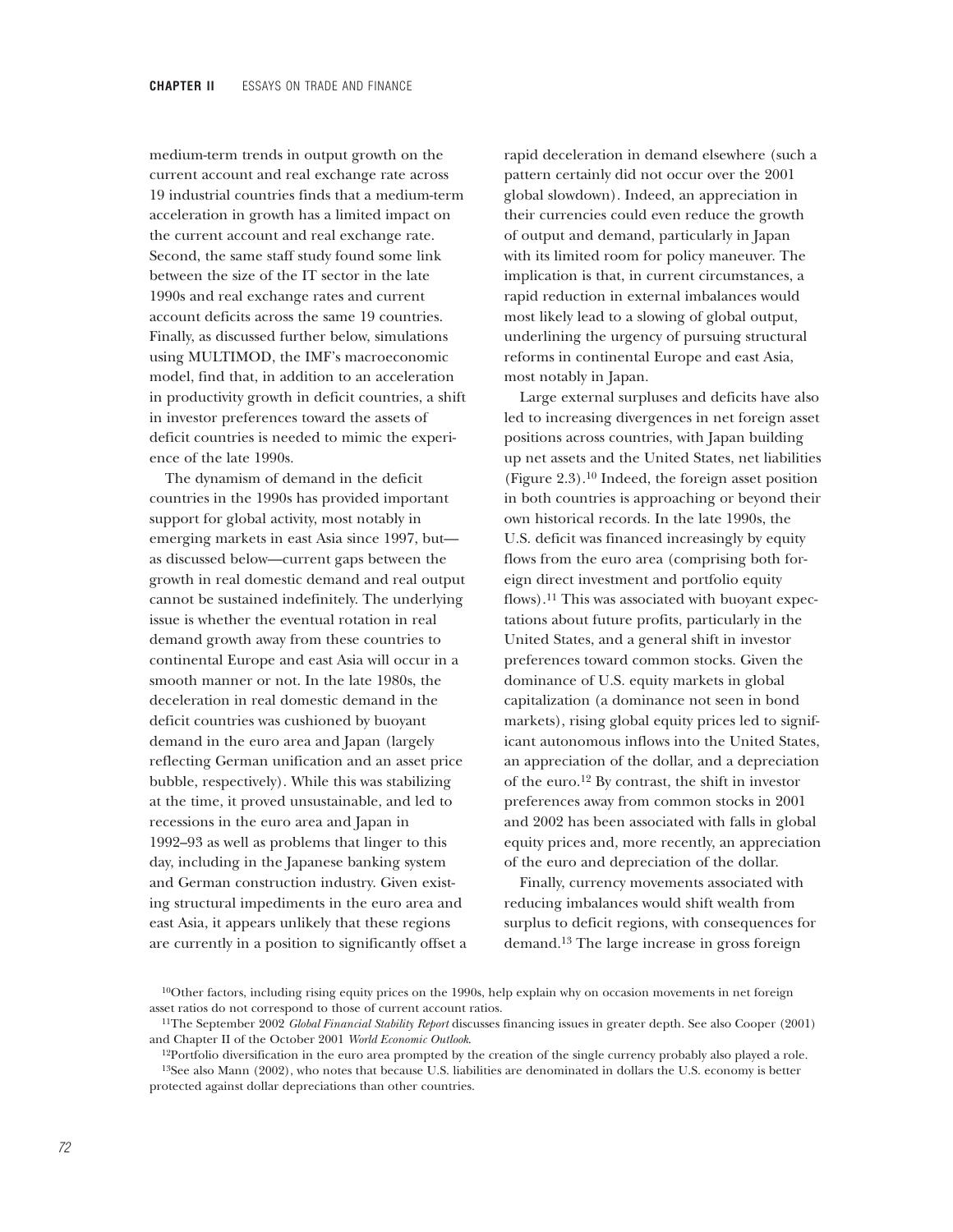assets and liabilities across countries in recent years has made national wealth holdings increasingly dependent on exchange rates (Figure 2.4). While the analysis is complicated by data limitations, a broad sense of the magnitudes involved can be obtained from data on the impact of exchange rate changes in U.S. foreign assets and liabilities (similar data are not available for other major countries). The 25 percent appreciation in the nominal effective value of the dollar between end-1995 and end-2001 led to a cumulative reduction of 12 percent in the value of assets held by U.S. citizens abroad. Based on end-2001 holdings, a reversal of the appreciation of the dollar since end-1995 could lead to an increase in the U.S. net asset position of some 7 percent of U.S. GDP. The potential loss to holders of U.S. assets would be closer to 10 percent of U.S. GDP because of the buildup of net liabilities, of which about  $1\frac{1}{2}$  percent of GDP would fall on central banks' reserve holdings, with the remainder distributed widely (including to financial firms and others that have provided

hedging services). Additional wealth reallocations would also come from movements in the currencies of other deficit countries against the surplus countries.

## **Are the Imbalances Viable and How Might They Adjust?**

Current account forecasts in this *World Economic Outlook,* which are based on the assumption that real exchange rates remain unchanged, imply that net foreign asset positions as a ratio to GDP will continue to diverge. In particular, in the absence of revaluations of asset prices, the current forecast implies that Japanese net assets as a ratio to GDP would rise by about one-third (to about 40 percent of GDP) between now and 2007, and U.S. net liabilities would double (again to about 40 percent of GDP). In both cases, this would be unprecedented by the countries' own historical standards. Indeed, even the existing net asset positions of these two countries are difficult to explain on the basis of underlying fundamentals.

### **Figure 2.3. Net Foreign Positions and External Financing Flows** *(Percent of GDP)*

Imbalances have caused divergences in net asset positions, notably between growing net liabilities in the United States and the United Kingdom, and assets of Japan. There was also a notable increase in net equity outflows from the euro area in the late 1990s and, more recently, in inflows to the United States.

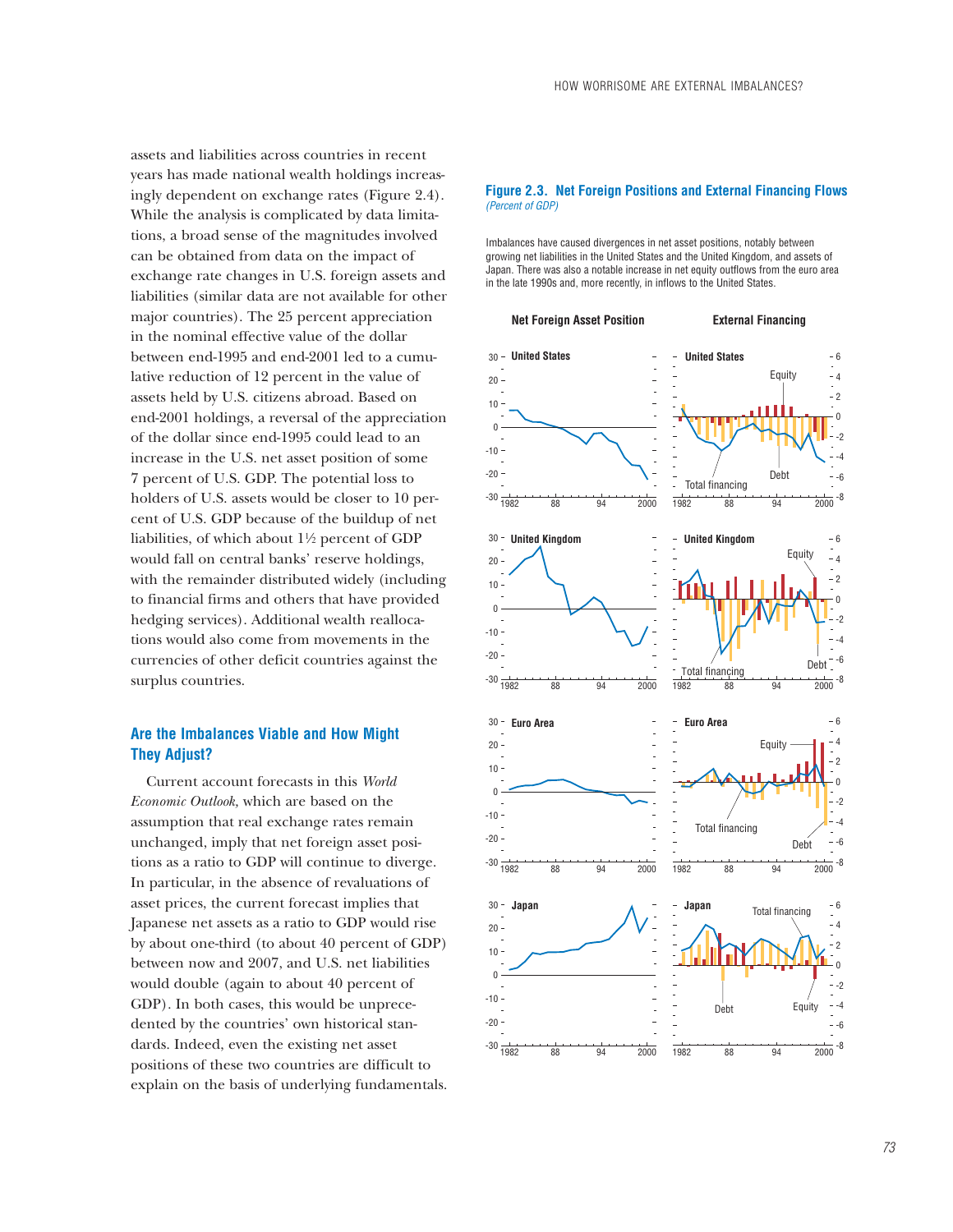#### **Figure 2.4. Assets and Liabilities Positions** *(Percent of world GDP)*

Gross assets and liabilities have grown rapidly in both deficit and surplus countries and regions, but remain relatively low in Japan.



Sources: IMF, *Balance of Payments Statistics.*

For example, a recent paper relating international asset positions across a wide range of countries to government debt, relative GDP per capita, and demographic trends finds that these fundamentals predict net foreign asset ratios of only a few percent of GDP for Japan and the United States (Lane and Milesi-Ferretti, 2001). This implies that net foreign asset ratios are unlikely to maintain their current trajectories over the medium term.

Large external adjustments would be needed to stabilize net foreign asset positions as a ratio to GDP. (A slow divergence of net foreign asset positions may be justified by fundamentals; in particular, more rapid aging in Japan compared with the United States probably implies some accumulation of net foreign assets by Japan and decumulation by the United States.) External stability calculations focus on the balance of trade in goods and nonfactor services (which excludes payments on capital and unrequited transfers), rather than the current account, just as fiscal sustainability calculations focus on the primary balance (which excludes interest payments), rather than the overall balance (Lane and Milesi-Ferretti, 2001).14 Even taking account of the fact that the United States has consistently experienced higher rates of return on its assets than most other countries, stabilizing the net foreign asset position would require adjustments in the trade balance of over  $3\frac{1}{2}$  percent of GDP in Japan, the United States, and the United Kingdom (Table 2.2, based on calculations in Lane and Milesi-Ferretti, 2001). Past experience indicates that significant reductions in external deficits generally occur through a combination of a slowdown in output growth, which lowers demand relative to output through its effect on consumption and investment, and a depreciation of the real exchange rate, which switches spending from foreign to domestic goods. The

14Indeed, in the simple case where all countries have the same rate of return on their assets, stabilizing net foreign assets (liabilities) as a ratio to GDP implies running a trade deficit (surplus), as the real economy needs to release (generate) foreign exchange.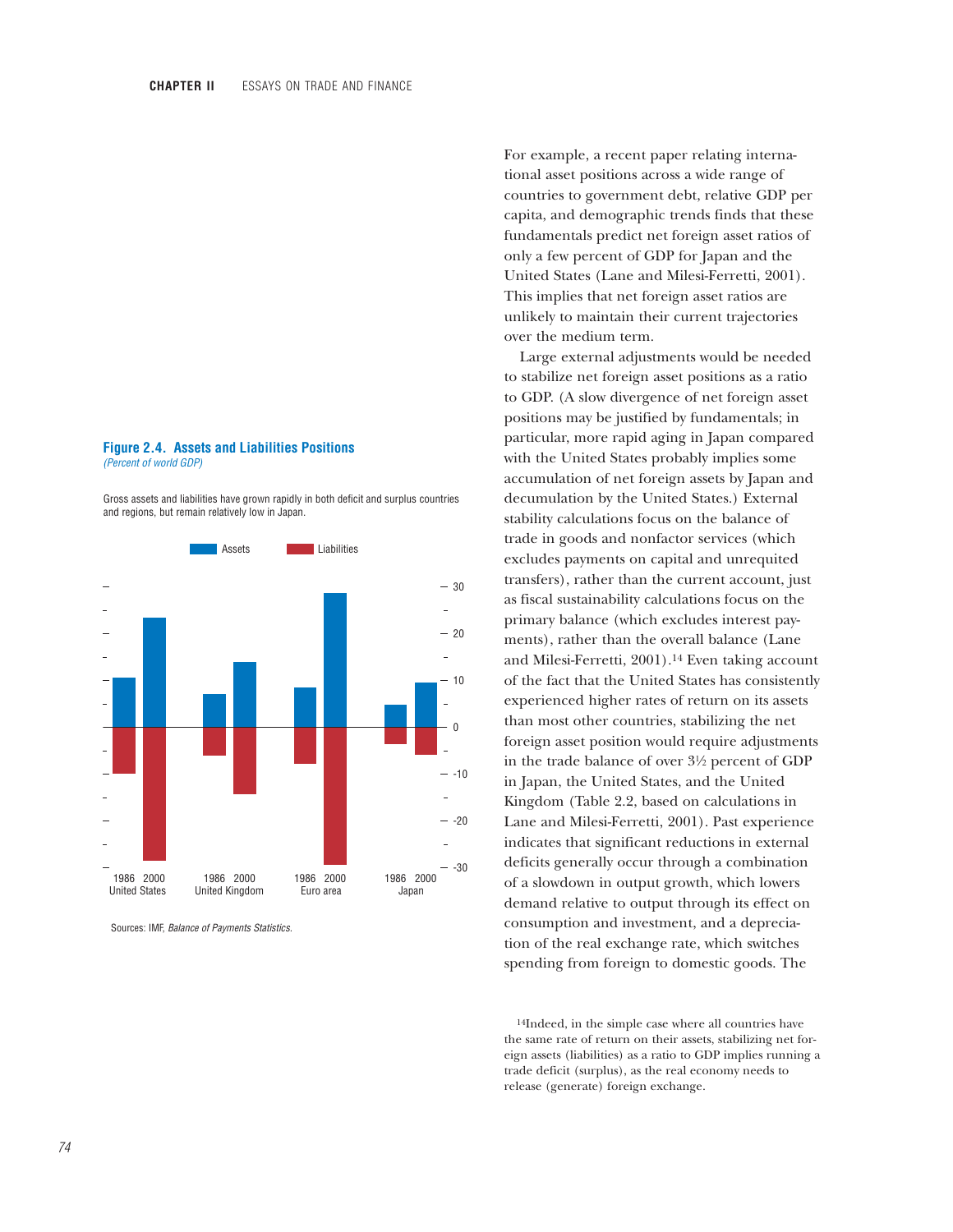time over which external adjustment occurs is also important. An extended period allows more time for countries to adjust their production structure, thereby reducing the size of the needed exchange rate adjustment (Obstfeld and Rogoff, 2000).

To assess the likely speed and nature of the adjustment, it is useful to begin by examining the historical experience. The existing literature has looked at the experience of current account reversals in developing and industrial countries (see Milesi-Ferretti and Razin, 1998, on developing countries; and Freund, 2000, on industrial countries).15 The authors have extended this analysis by focusing on the experience of countries experiencing large deficits (in addition to those with current account reversals) and conducting a regression analysis to examine which factors help determine the response to these events. Turning to the experience of countries that have run a current account deficit of over 4 percentage points of GDP for three years in a row, the first result is that such events are rare.16 Only 12 episodes were identified using data on 21 industrial countries since 1973, all involving relatively small and open economies (it is unclear whether adjustment in these types of countries would be more or less difficult than in larger and more closed economies).17 The main conclusions of this analysis, illustrated in Figure 2.5, are the following (see Box 2.2 for more details):

• *Large deficits are generally not sustained for long.* After three years of large deficits, the average country experienced an improvement in the current account of 2 percentage points of GDP over the next three years. This was associated with a significant depreciation of the real exchange rate and a fall in output growth, both beginning a year or more before the current account adjustment (due to J-curve

### **Table 2.2. Average Trade Balance on Goods and Nonfactor Services** *(Percent of GDP)*

|                                | Actual<br>$2000 - 02$ | Needed to Stabilize<br>International Investment<br>Position as Ratio of<br>GDP (1990-98) | Implied<br>Adjustment |
|--------------------------------|-----------------------|------------------------------------------------------------------------------------------|-----------------------|
| <b>Major deficit countries</b> |                       |                                                                                          |                       |
| <b>United States</b>           | $-4.4$                | $-0.4$                                                                                   | 4.0                   |
| United Kingdom                 | $-3.2$                | 1.2                                                                                      | 4.4                   |
| <b>Major surplus areas</b>     |                       |                                                                                          |                       |
| Euro area                      | 1.6                   | 1.41                                                                                     | $-0.2$                |
| Japan                          | 22                    | $-1.4$                                                                                   | $-3.6$                |
|                                |                       |                                                                                          |                       |

Source: IMF staff calculations based on work in Lane and Milesi-Ferretti (2001).

1Weighted average of Belgium, France, Germany, Italy, the Netherlands, and Spain.

effects, as volumes of exports and imports respond sluggishly to exchange rate depreciation). Within the sample, about one-fourth of the countries were able to maintain an appreciated exchange rate and large current account deficit, while one-fourth experienced a more rapid and potentially disruptive adjustment with a sharp current account reversal, rapid depreciation in the currency, and a significant fall in output growth.

• *The size of the adjustment depends upon initial conditions, structural factors, and policies.* Regressions examining the determinants of the adjustment indicate that the current account adjustment (real exchange rate depreciation) increases the larger the initial deficit (real appreciation), the more closed the economy, and the more expansionary the subsequent fiscal policy. As an expansionary fiscal policy lowers government net saving, this implies that such a policy results in larger and potentially disruptive increases in private sector net saving. By contrast, the impact on real GDP growth appears to be largely independent of these factors.

<sup>15</sup>The experience of countries running surpluses has not been studied in any depth, as surpluses are less likely to lead to a disruptive adjustment. See also Edwards (2001).

<sup>&</sup>lt;sup>16</sup>This is the approximate size of the actual and projected U.S. deficit ratio between 2000 and 2002 (although double that of the United Kingdom).

<sup>&</sup>lt;sup>17</sup>On the one hand, small open economies tend to be more constrained in terms of access to financing and borrowing in their own currency. On the other hand, external adjustment is easier as they have larger traded goods sectors.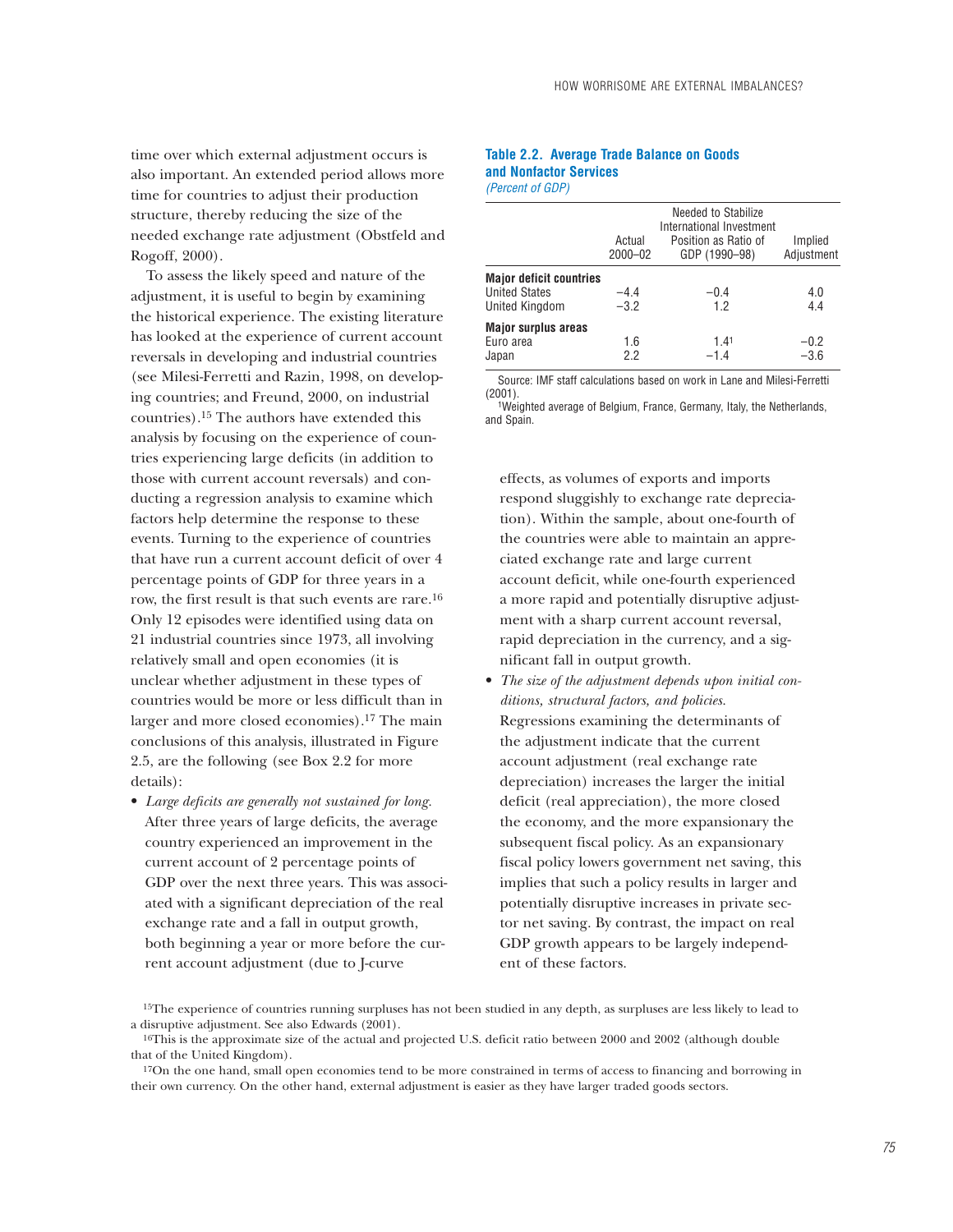### **Figure 2.5. Adjustment of External Imbalances in Industrial Countries, 1973–2001**

Countries experiencing large deficits tend to experience reversal in their external position, including depreciation in their exchange rate and reduction in growth.



 $1A$  current account deficit of over 4 percent of GDP for three years. <sup>2</sup>See Freund (2000) for the definition.

Given the limited number of countries experiencing large current account deficits, the study followed up on earlier work by examining the experience of deficit countries undergoing a significant current account adjustment. This approach has the advantage of identifying almost three times as many events, including several involving major industrial countries, but of course presupposes that a current account adjustment will occur. The results from this exercise were broadly similar, except (almost by definition) the response of the current account is larger and less varied, and the fall in activity is also more marked. These results correspond closely to those in Freund (2000), who did a similar analysis using a shorter sample period.

The historical analysis suggests the likelihood of a reduction in external imbalances over the next few years, involving slowing output growth in the deficit countries and a depreciation of their currencies a year or so before these reductions are seen. Given the size of the deficit countries in the global economy, this in turn implies—all else being equal—appreciations of the currencies of the surplus countries. History also suggests that a rapid and potentially more disruptive adjustment is a significant possibility.

An alternative way to examine possible adjustment paths is to create scenarios using MULTIMOD. First, a scenario was developed that mimicked many of the developments across the industrial country regions since 1996. The acceleration in deficit country output growth was created by introducing a gradual increase in assumed underlying productivity growth in the deficit countries (particularly the United States). To mirror the size of the increase in external deficits in the deficit countries, as well as the rise in exchange rates and equity prices, it was further assumed that these increases in productivity growth also led to a reduction in the relative risk premium on deficit countries' assets (again, most notably in the United States). Finally, to mimic the increase in equity prices elsewhere and the benefits of structural reforms and the IT revolution, a gradual increase in productivity growth in the surplus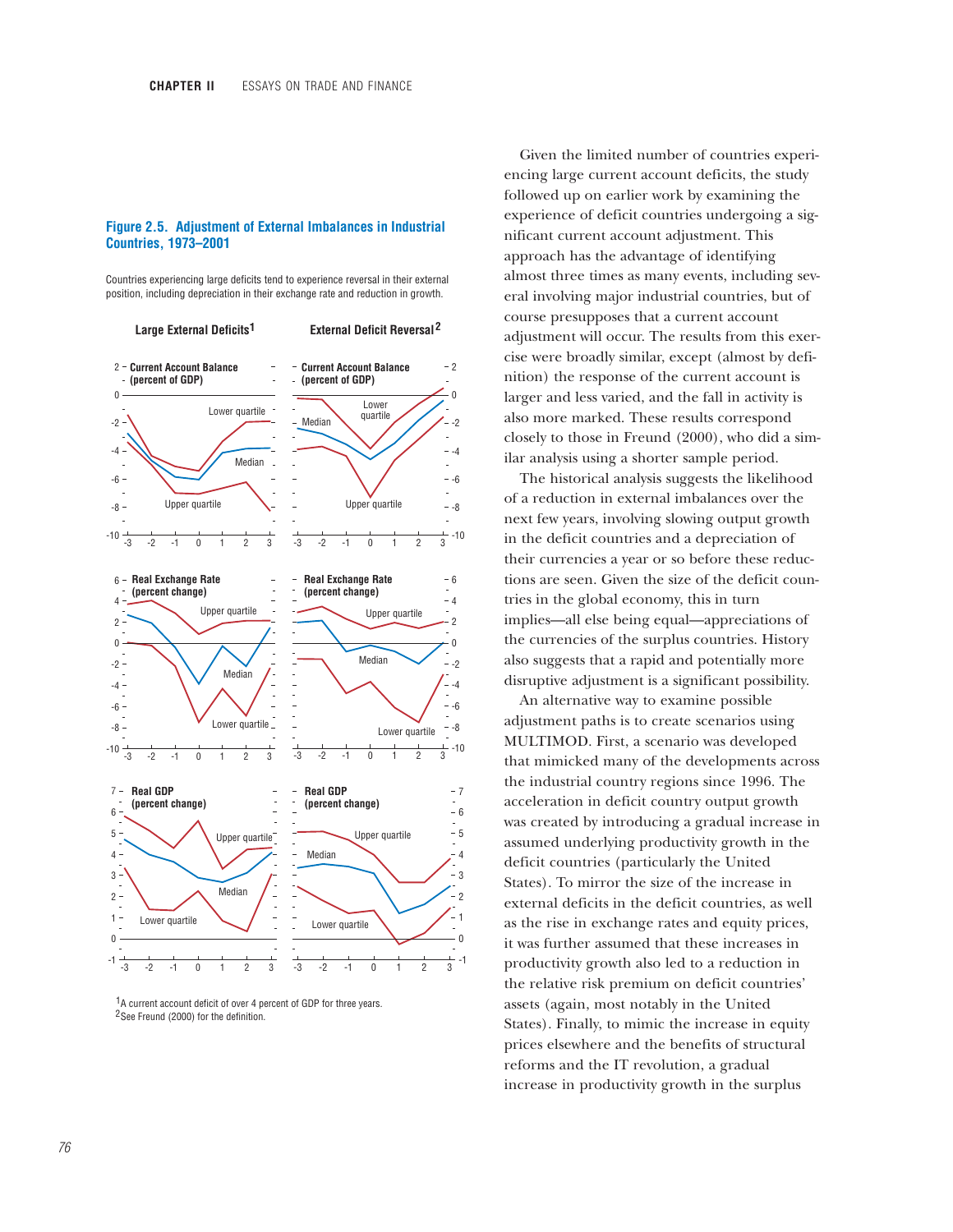|                                                    | 1996-99              | 2000            | 2001      | 2002     | 2003          | 2004       | 2005             |
|----------------------------------------------------|----------------------|-----------------|-----------|----------|---------------|------------|------------------|
| <b>United States</b>                               |                      |                 |           |          |               |            |                  |
| Real GDP growth                                    |                      |                 |           |          |               |            |                  |
| Higher productivity<br>Overoptimistic productivity | 1.0<br>$\cdots$      | 0.9<br>$\cdots$ | 1.4<br>.  | 0.8<br>. | 0.8<br>$-3.1$ | 1.0<br>0.5 | 1.3<br>0.8       |
| Change                                             | $\ldots$             | $\ldots$        | $\ldots$  | $\ldots$ | $-3.9$        | $-0.5$     | $-0.5$           |
| Current account to GDP                             |                      |                 |           |          |               |            |                  |
| Higher productivity                                | $-0.5$               | $-1.3$          | $-1.6$    | $-1.9$   | $-2.3$        | $-2.7$     | $-3.0$           |
| Overoptimistic productivity                        | $\sim 10$ .          | $\cdots$        | $\cdots$  | $\cdots$ | $-2.2$        | $-2.1$     | $-2.2$<br>$-0.8$ |
| Change<br>Real exchange rate                       | $\sim 10$ .          | $\cdots$        | $\ldots$  | $\ldots$ | $-0.1$        | $-0.6$     |                  |
| Higher productivity                                | 9.0                  | 17.3            | 19.2      | 16.1     | 9.9           | 3.1        | $-3.4$           |
| Overoptimistic productivity                        | $\cdots$             | $\cdots$        | .         | .        | 4.8           | $-3.3$     | $-9.1$           |
| Change                                             | $\ldots$             | $\ldots$        | $\ldots$  | $\ldots$ | $-5.1$        | $-6.4$     | $-5.7$           |
| Euro area                                          |                      |                 |           |          |               |            |                  |
| Real GDP growth                                    |                      |                 |           |          |               |            |                  |
| Higher productivity                                | $-0.3$               | $-0.1$          | $-0.2$    | 0.2      | 0.5           | 0.5        | 0.6              |
| Overoptimistic productivity<br>Change              | $\cdots$             | $\ldots$        | .         | .        | 0.3<br>$-0.2$ | 0.8<br>0.3 | 0.3<br>$-0.3$    |
| Current account to GDP                             | $\ldots$             | $\ldots$        | $\ldots$  | $\cdots$ |               |            |                  |
| Higher productivity                                | 0.4                  | 1.5             | 2.0       | 2.5      | 2.6           | 2.8        | 2.6              |
| Overoptimistic productivity                        | $\cdots$             | $\cdots$        | $\ddotsc$ | .        | 2.1           | 2.0        | 1.9              |
| Change                                             | $\sim 10$ .          | $\cdots$        | $\ldots$  | $\cdots$ | $-0.5$        | $-0.8$     | $-0.7$           |
| Real exchange rate<br>Higher productivity          | 4.0                  | $-10.3$         | $-11.5$   | $-11.2$  | $-9.4$        | $-6.9$     | $-4.0$           |
| Overoptimistic productivity                        | $\cdots$             | $\cdots$        | .         | .        | $-7.0$        | $-3.3$     | $-0.3$           |
| Change                                             | $\cdots$             | $\cdots$        | $\cdots$  | .        | 2.4           | 6.6        | 3.7              |
| Japan                                              |                      |                 |           |          |               |            |                  |
| Real GDP growth                                    |                      |                 |           |          |               |            |                  |
| Higher productivity                                | $-0.2$               | $-0.4$          | $-0.1$    | 0.3      | 0.2           | 0.3        | 0.3              |
| Overoptimistic productivity                        | $\ldots$             | $\cdots$        | $\cdots$  | .        | $-1.1$        | 0.4        |                  |
| Change                                             | $\sim 10$ .          | $\ldots$        | $\ldots$  | $\cdots$ | $-1.3$        | 0.1        | $-0.3$           |
| Current account to GDP<br>Higher productivity      | 0.6                  | 1.5             | 2.2       | 3.0      | 3.1           | 3.3        | 3.3              |
| Overoptimistic productivity                        | $\ldots$             | $\ldots$        | $\cdots$  | .        | 2.8           | 2.1        | 1.9              |
| Change                                             | $\sim$ $\sim$ $\sim$ | $\cdots$        | $\ldots$  | $\ldots$ | $-0.3$        | $-1.2$     | $-2.2$           |
| Real exchange rate                                 |                      |                 |           |          |               |            |                  |
| Higher productivity                                | $-5.2$               | $-6.1$          | $-7.5$    | $-6.5$   | $-2.9$        | 0.8        | 4.4              |
| Overoptimistic productivity<br>Change              | $\sim 10$ .          | $\cdots$        | .         | .        | 0.5<br>3.4    | 5.3<br>4.5 | 9.2<br>4.8       |
|                                                    | $\ldots$             | $\cdots$        | .         | .        |               |            |                  |
| Other industrial countries<br>Real GDP growth      |                      |                 |           |          |               |            |                  |
| Higher productivity                                | $-0.2$               | $-0.2$          |           | $-0.1$   | 0.3           | 0.5        | 0.6              |
| Overoptimistic productivity                        | $\ldots$             | $\cdots$        | .         | .        | $-0.2$        | 0.7        | 0.3              |
| Change                                             | $\cdots$             | $\ldots$        | $\cdots$  | $\cdots$ | $-0.5$        | 0.2        | $-0.3$           |
| Current account to GDP                             |                      |                 |           |          |               |            |                  |
| Higher productivity                                | 0.7                  | 1.6             | 2.0       | 2.4      | 2.7<br>2.2    | 3.2<br>2.1 | 3.7<br>2.2       |
| Overoptimistic productivity<br>Change              | $\cdots$             | $\cdots$        | $\cdots$  | .        | $-0.5$        | $-1.1$     | $-1.4$           |
| Real exchange rate                                 | $\sim$ $\sim$ $\sim$ | $\ldots$        | $\cdots$  | $\cdots$ |               |            |                  |
| Higher productivity                                | $-0.6$               | $-0.3$          | 0.1       | 1.2      | 1.9           | 2.7        | 3.5              |
| Overoptimistic productivity                        | $\ldots$             | $\ldots$        | .         | .        | 1.9           | 2.6        | 3.1              |
| Change                                             | $\ldots$             | $\cdots$        | $\cdots$  | .        |               | $-0.1$     | $-0.4$           |

**Table 2.3. Scenario of Higher Expected Productivity and Alternative Scenario Where Expectations Are Overoptimistic** *(Deviations from pre-1996 baseline)*

Source: IMF MULTIMOD simulations.

countries from 2004 was introduced. This baseline "high productivity" scenario is reported in Table 2.3. The key issue is how such a scenario might play out. If the expected acceleration in

productivity elsewhere occurs, as assumed in the baseline scenario, the imbalances erode in a benign fashion. There is a smooth rotation of demand and a gradual depreciation of the dol-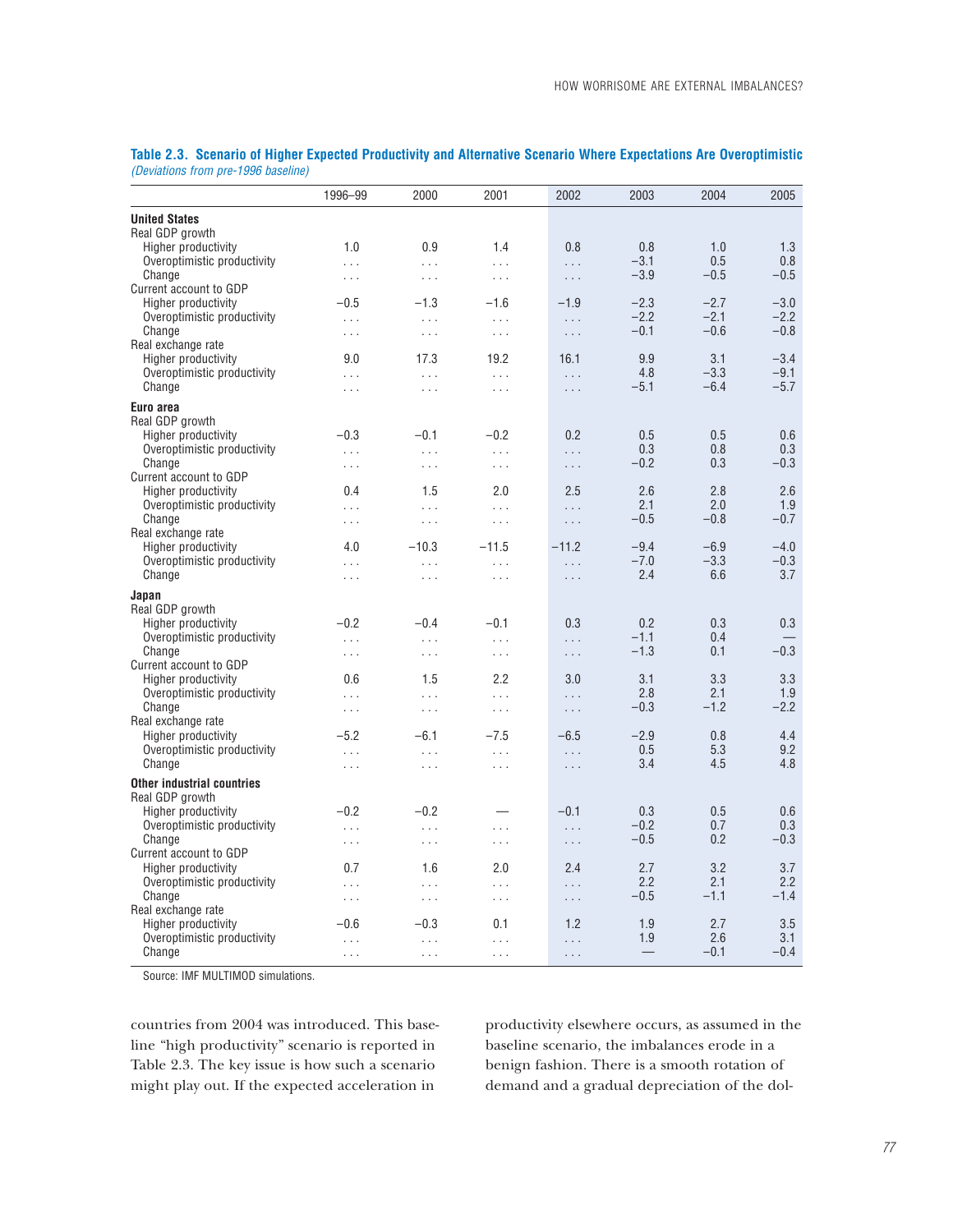### **Box 2.2. How Have External Deficits Adjusted in the Past?**

This box provides details of the authors' analysis of the historical experience with external deficits since 1973. It extends earlier work examining current account reversals (Milesi-Ferretti and Razin, 1998, and Freund, 2000) by also investigating the experience of countries with large deficits and by using regression techniques to examine the importance of various factors in determining the response to a large deficit or current account reversal.

More specifically, the authors examined the experience of 21 industrial countries over 1973–2001.1 The first event studied was of countries whose current account deficits had exceeded 4 percent of GDP for three consecutive years.2 These events are rare—only 12 cases were found—and all involved relatively small and open economies, underlining the unusual nature of the current experience in the United States.3 In addition, following Freund (2000), the experience of industrial countries undergoing large and persistent current account adjustments or reversals was studied.4 This yielded 33 episodes, and hence the possibility for a richer econometric specification, including events experienced by major economies such as France (1982), the United Kingdom (1974 and 1990), and the United States (1987).

For each country group, the staff's econometric analysis examined the determinants of the change in the current account balance as a ratio to GDP, annualized real exchange rate appreciation, and annualized rate of output growth between the four years culminating in the event and the three subsequent years. The explanatory variables were of three types.

Note: The main author of this box is Marco Terrones. 1The sample comprises Australia, Austria, Belgium, Canada, Denmark, Finland, France, Germany, Greece, Ireland, Italy, Japan, the Netherlands, New Zealand, Norway, Portugal, Spain, Sweden, Switzerland, the United Kingdom, and the United States.

2This criterion was selected to resemble the experience of the United States over recent years.

3Given the small sample, the staff also examined the 19 cases of countries with current account deficits of over 3 percentage points of GDP for three years in a row, which included the United Kingdom in 1990. 4See Freund (2000) for the definition.

- *Initial conditions*. The relationship between the subsequent adjustment and the size of the initial deficit, rate of real exchange rate appreciation, and level of output growth was examined. All variables were averaged over the four years culminating in the event, and hence were predetermined.
- *Structural factors.* The role of underlying structural factors, in particular a country's openness to trade, can also matter. A less open economy would appear to require a larger exchange rate adjustment to effect the same external adjustment as a more open one. These factors were also measured using the average over the four years culminating in the event, and were hence also predetermined.
- *Macroeconomic policies.* Changes in the fiscal balance and real short-term interest rates between the initial buildup to the event and the subsequent period were included to examine the role of policy in exacerbating or mitigating adjustment. This was done by taking the change in both variables between the average in the four years running up to the event and the three subsequent years. Potential biases due to the joint impact of activity on the current account and the policy response were examined by including the change in the output growth rate in the regressions. As the impact on coefficients was found to be small, the simpler regressions excluding the change in output growth are reported.

The econometric results support the view that initial conditions, structural factors, and fiscal policy response all play an important role in the adjustment of large external imbalances, while the impact of real short-term interest rates is almost always small and insignificant (see the table). The results are qualitatively similar for large current account deficits and reversals, although the coefficients tend to be smaller in the latter case. Given the small sample of countries with large deficits, the latter coefficients are likely to be more reliable (Goldberger, 1991).<sup>5</sup>

5Indeed, the analysis of countries running deficits of 3 percent for three years in a row produced similar coefficients to those found when analyzing current account reversals.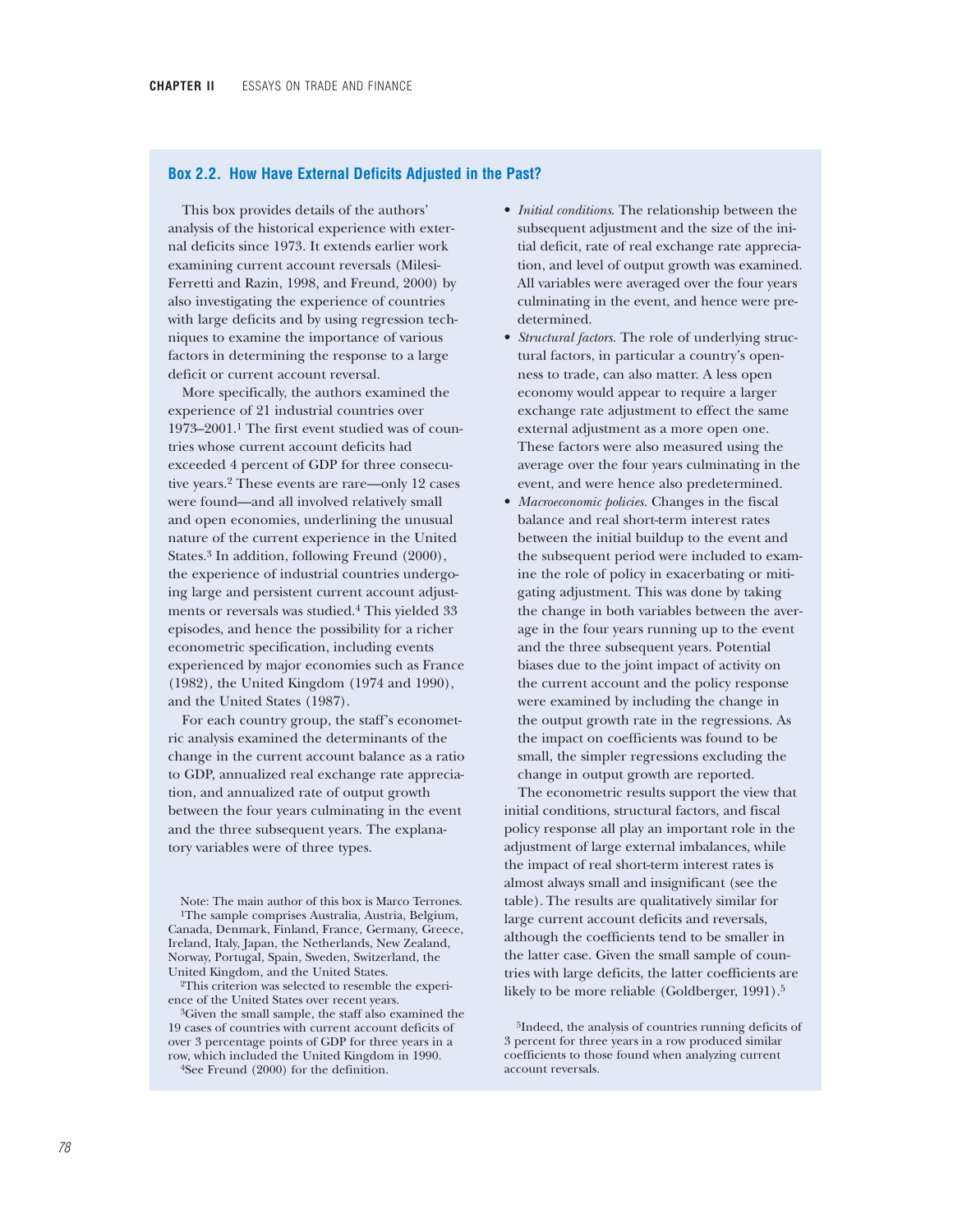#### **Regression Results on the Adjustment of External Imbalances**

|                                                                                                                                     |                              | Dependent Variable                                                |                             |                                                                             |                         |                                                          |  |  |  |
|-------------------------------------------------------------------------------------------------------------------------------------|------------------------------|-------------------------------------------------------------------|-----------------------------|-----------------------------------------------------------------------------|-------------------------|----------------------------------------------------------|--|--|--|
|                                                                                                                                     |                              | Change in the current<br>account <sup>1</sup><br>(Percent of GDP) |                             | Change in annualized<br>real rate of appreciation <sup>1</sup><br>(Percent) |                         | Adjustment of<br>output growth <sup>1</sup><br>(Percent) |  |  |  |
| <b>Explanatory Variables</b>                                                                                                        | Large<br>deficits            | Reversals <sup>2</sup>                                            | Large<br>deficits           | Reversals                                                                   | Large<br>deficits       | Reversals                                                |  |  |  |
| Initial conditions <sup>3</sup><br>Initial current account balance<br>Initial rate of real appreciation<br>Initial output growth    | $-2.30*$<br>.<br>$\cdots$    | $-0.49*$<br>$\cdots$<br>.                                         | .<br>$-1.93*$<br>.          | .<br>$-1.14*$<br>.                                                          | .<br>.<br>$-0.36$       | .<br>.<br>$-0.80*$                                       |  |  |  |
| <b>Structural factors</b><br>Openness <sup>4</sup>                                                                                  | $-0.14*$                     |                                                                   | $-0.08*$                    | 0.02                                                                        | $-0.03$                 | 0.01                                                     |  |  |  |
| <b>Policy responses</b><br>Improvement in fiscal balance <sup>1</sup><br>Higher real interest rates <sup>1</sup><br><b>Constant</b> | $-0.37*$<br>0.05<br>$-0.05*$ | $-0.15**$<br>$-0.01$                                              | $0.43*$<br>0.01<br>$-0.06*$ | $0.51*$<br>0.01<br>$-0.02$                                                  | $-0.08$<br>0.02<br>0.02 | $-0.01$<br>0.01<br>0.01                                  |  |  |  |
| <b>Memorandum</b><br>$R^2$<br>Number of observations                                                                                | 0.89<br>12                   | 0.37<br>32                                                        | 0.98<br>12                  | 0.54<br>32                                                                  | 0.22<br>12              | 0.54<br>32                                               |  |  |  |

Note: One and two asterisks represent statistical significance at 5 and 10 percent, respectively.

1Difference between the three-year annual average following the event with the previous four years.

2This regression equation also included the initial terms of trade growth, which was statistically significant.

3Annual averages of the four-year period running up to the event.

4Measured as the ratio of the sum of exports and imports of goods and services to GDP.

The following results stand out from the analysis.

- *Current account.* The current account improvement increases as the size of the initial current account deficit increases. In the reversals case, the coefficient of  $-\frac{1}{2}$  implies that over the next three years countries with larger initial deficits still have a somewhat weaker external position than those with smaller initial deficits, although the gap narrows. Countries that are more open to international trade also tend to experience a more modest current account improvement. Turning to policies, countries that tighten their fiscal policy (that is, reduce their fiscal deficit as a ratio to GDP by a greater amount) generally experience a smaller current account adjustment. Apparently, the relative improvement in public net saving is on average more than offset by the opposite response in the private sector saving-investment balance.
- *Real exchange rate appreciation*. Countries with larger real appreciations in the run-up to an event have a larger real depreciation subse-

quently. Indeed, by the end of the full period, the earlier appreciation is basically offset. As expected, the rate of depreciation of the real exchange rate decreases the more open the economy. On the policy front, a tighter fiscal policy reduces the real exchange rate depreciation, while there is no significant effect from a tighter monetary policy.

• *Output growth*. The adjustment in output growth seems to depend only on the initial rate of economic growth, and to fall by more the faster the expansion in output before the event. The outcome appears largely independent of the other explanatory variables, including openness and the fiscal stance.

These results suggest that the adjustment process largely depends on the initial imbalance, the degree of openness of the economy, and the policy response. In particular, fiscal policy appears to be a potentially useful instrument for reducing the risk of a rapid and potentially disruptive adjustment in the current account and private sector net saving balance.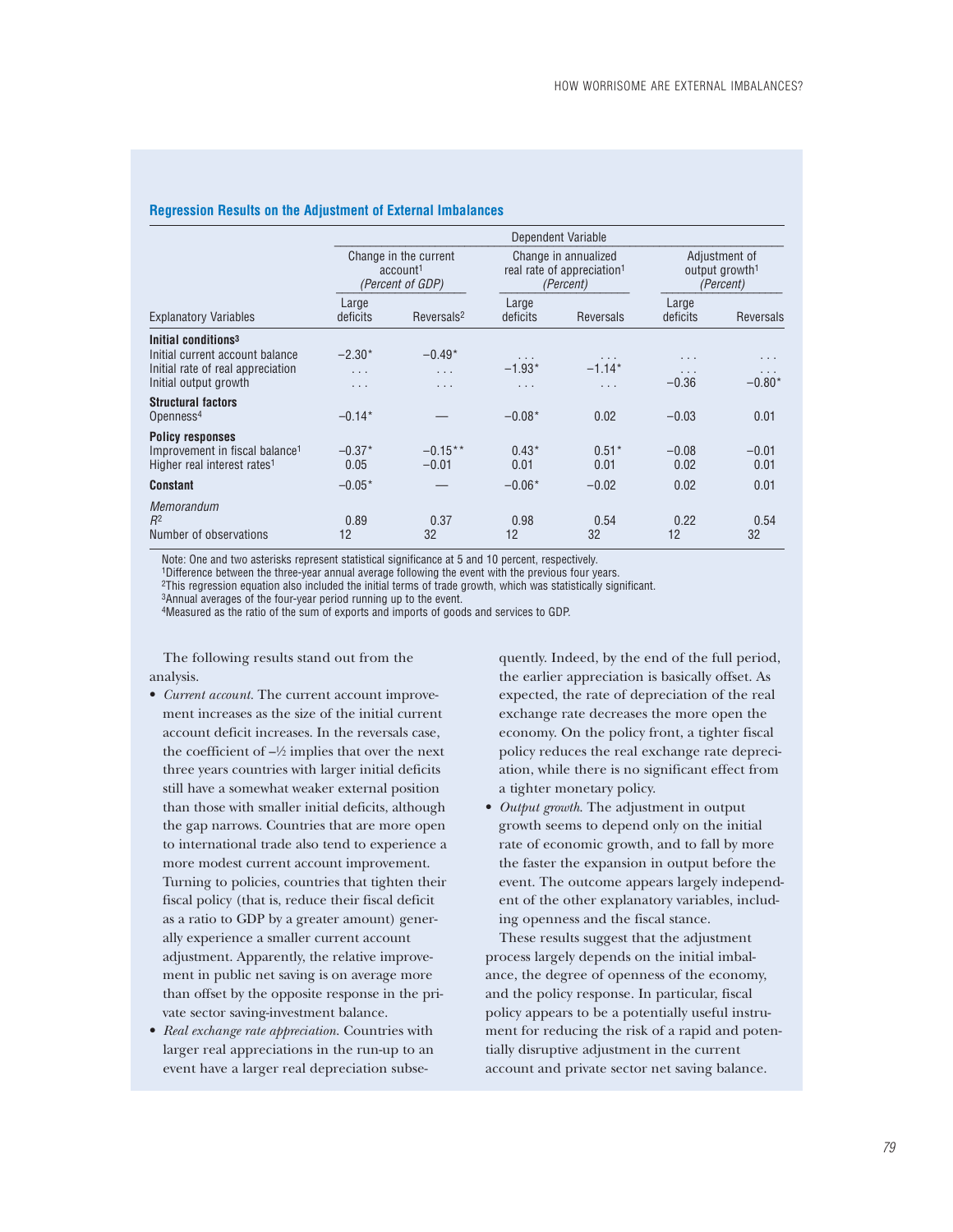lar over several years, creating an immediate response in trade volumes (although the nominal current account balance continues to expand, reflecting J-curve effects).

In contrast, if it is assumed that recent views of underlying productivity growth have been too high, a more disruptive adjustment is possible. In particular, if the increase in underlying productivity growth is halved in all countries, this leads to a marked deceleration in the growth of global output in 2003, notably in the deficit countries but also elsewhere, particularly in Japan given the limited room for easing policy (this is the "overoptimistic productivity" scenario in Table 2.3). The exchange rates of the deficit countries also depreciate faster in the short term, and this, together with relatively larger fall in activity, results in a rapid improvement in their external position. Similarly disruptive outcomes can be generated by lowering expected income growth, even if it is assumed to be unrelated to forecast productivity. In particular, significant falls in output growth and reductions in external imbalances can be created by reducing expectations of future growth of wages and profits that are assumed to have been overoptimistic and mutually inconsistent. This illustrates how unexpected financial shocks (such as a reevaluation of accounting standards or future profit trends) can feed through into the real economy.

### **Policy Implications**

The results of this analysis can be briefly summarized as follows. First, current account imbalances matter because of the limited integration of goods markets across countries. Second, the growth in imbalances reflects both the dynamism of the deficit countries in the late 1990s and financial excesses linked with the IT revolution. Third, using a range of theoretical and empirical approaches, existing imbalances appear unlikely to be viable over the medium term. If the adjustment occurs gradually it would likely be relatively benign, but a rapid adjustment could result in a diminution in global

growth if lower demand in the deficit countries is not offset by higher demand elsewhere, significant dislocation in tradable good sectors around the world, protectionist pressures, and changes in wealth.

How should policymakers respond in such circumstances? Given the unpredictability of exchange rate movements over the short term, macroeconomic policies should not be directed to a specific current account balance. However, given the possibility of a disruptive outcome due to a range of unexpected events, it would be prudent for policymakers to orient their medium-term objectives with a view to minimizing the risk of a less benign outcome, particularly if this achieves other desirable mediumterm objectives. In the deficit countries, this analysis reinforces the argument for credible plans for medium-term fiscal consolidation already needed in both deficit and surplus countries for a number of other reasons, including to prepare for aging populations—as a tighter fiscal policy appears to diminish the likelihood of a rapid adjustment of large current account deficits. At the same time, consideration could be given to other structural issues, including reforms of accounting rules and enforcement procedures aimed at maintaining investor confidence, where recent reforms in the United States (which houses the world's largest and most dominant equity markets) provide a good start, as well as other policies to encourage private saving in a nondistortionary manner (see also McKinnon, 2001).

In the surplus countries, the main policy imperative is to press ahead rapidly with needed structural reforms to make economies more flexible, boost potential growth, and support demand. In continental Europe, the main priorities are reducing labor markets' rigidities and increasing competition in product markets; and in east Asia, pushing ahead with banking and corporate reform and, in some cases, more flexible exchange rate arrangements. By creating a more dynamic environment, such reforms would increase the likelihood of a smooth rotation of demand from the deficit countries to the surplus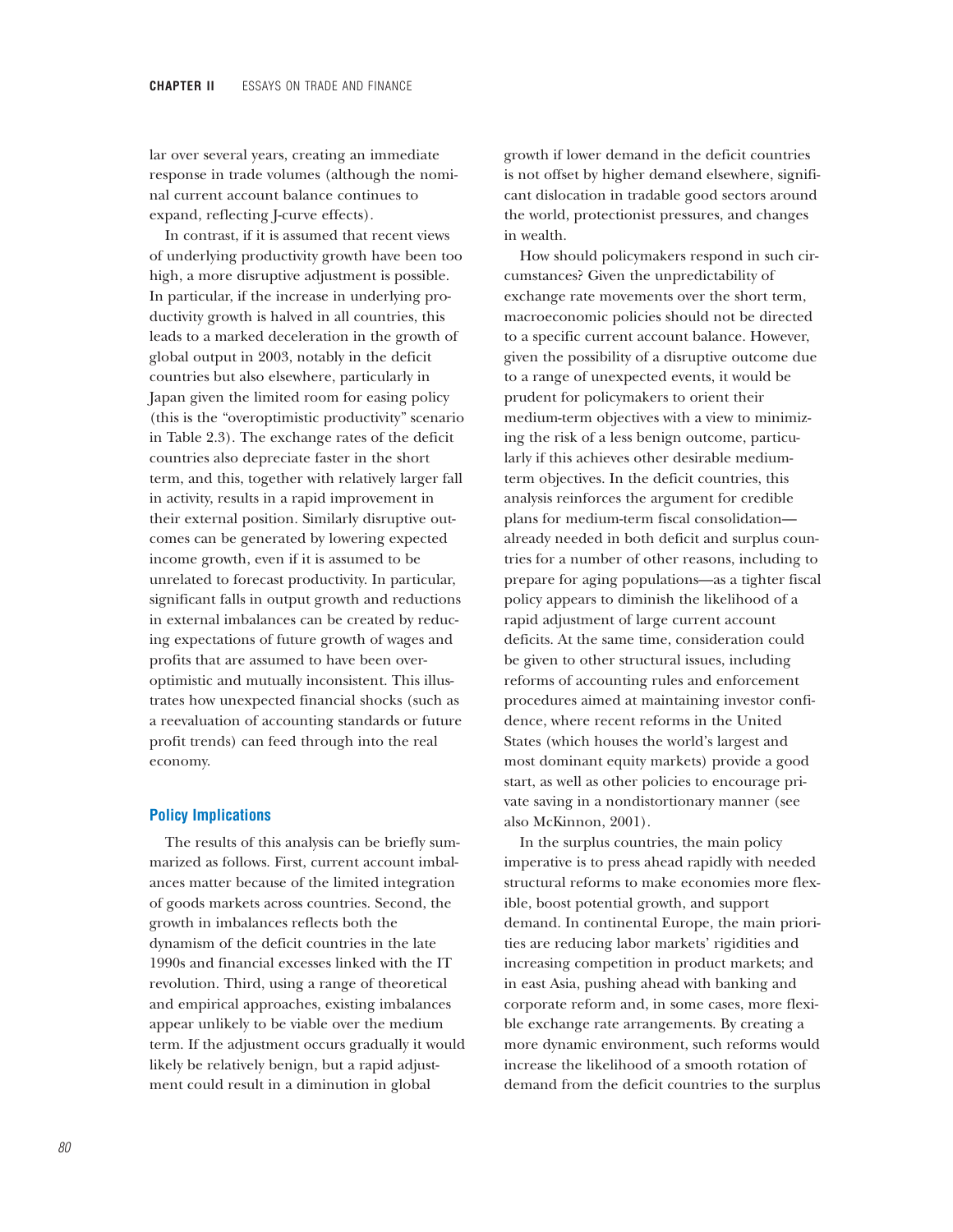countries, thereby minimizing the chances of a significant deceleration of global growth or unsustainable booms such as occurred in Japan and Germany in the late 1980s.

# **How Do Industrial Country Agricultural Policies Affect Developing Countries?18**

Industrial economies provide extremely high levels of support to their farmers. The OECD has calculated that total transfers from consumers and taxpayers to farmers averaged about 30 percent of gross farm income in 2001, cost over \$300 billion (1.3 percent of GDP), and amounted to six times overseas development aid.19 Support to agriculture is much higher than that given to almost any other significant sector of industrial economies, and—as discussed below—is generally provided in a manner that is highly inefficient at achieving its underlying social aims. The high levels of support largely reflect the influence of special interests, which gain significantly, while the larger losses to consumers are more diffuse and less visible.

While agricultural support benefits some farmers in industrial countries, it can actually hurt others by increasing the prices they pay for inputs and depressing world prices for those who receive relatively little support. Furthermore, it imposes substantial costs on consumers and taxpayers in industrial countries, and on commodity producers in the rest of the world, many of whom are poor. Indeed, the vast majority of the world's poor are farmers in developing countries, whose product prices are depressed by industrial country farm-support programs. The nature and extent of these costs depend importantly on the type of support: trade measures tariffs and export subsidies—are generally the most inefficient and depress international prices the most, while production subsidies and direct income support are somewhat less damaging.

The immediate costs come through three main channels.

- First, to the extent that agricultural support policies in industrial countries raise prices to consumers—for example, through tariffs and export subsidies—consumers' real income and purchases of agricultural products are reduced.
- Second, agricultural support encourages greater domestic production, moving resources away from more productive activities. Together with lower domestic consumption, this means that exports are greater (or, if the country is an importer, imports are less).
- Third, the greater net exports of farm products generated by agricultural support tend to increase supply on world markets, driving down international food prices. This hurts other commodity producers, including those in developing countries (although, as discussed below, net buyers of food in developing countries could gain).

Beyond these immediate costs, however, agricultural support has a number of other damaging effects. First, protection imposes substantial long-run costs by inducing countries to specialize in areas that are not to their long-run advantage, and by reducing trade and its associated benefits for growth. While these costs are difficult to calculate precisely, they may in practice be several times greater than those described above. Second, most industrial country support aims to stabilize prices facing domestic farmers and often also consumers, and thereby insulate them from global shocks. However, these efforts may not be successful, as they tend to reduce the effectiveness of each country's attempts at stabilization and may lead to increased instability in countries that do not intervene (Tyers and Anderson, 1992). This instability can cause serious fiscal and balance of payments difficulties for commodity producers.

<sup>18</sup>The main author of this essay is Stephen Tokarick; Bennett Sutton provided research assistance, and Yongzheng Yang ran the GTAP simulations.

<sup>19</sup>Based on the producer support estimate (PSE), which measures gross transfers from consumer and taxpayers to agricultural producers as a percentage of gross farm receipts.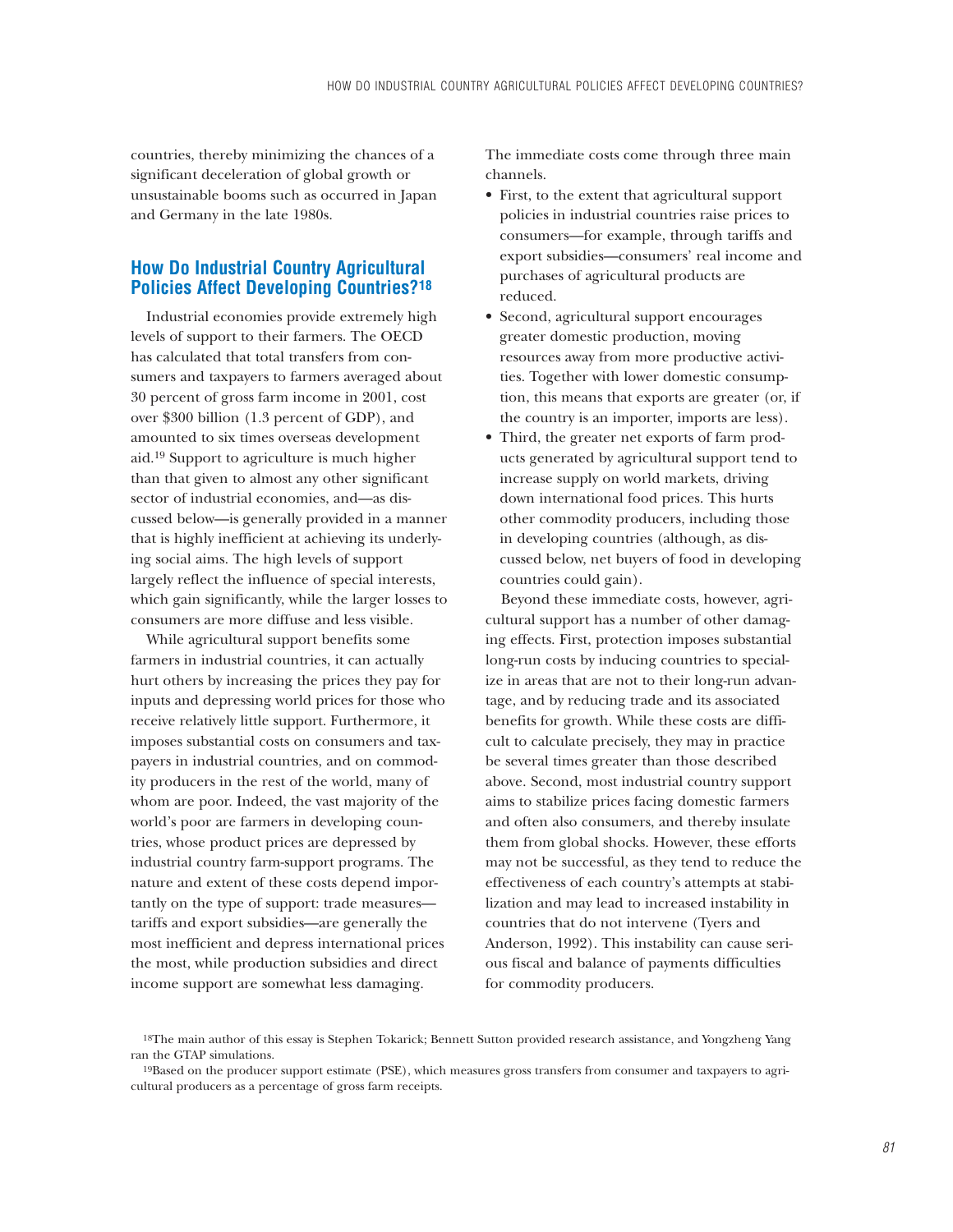### **Figure 2.6. Composition of Producer Support Estimates (PSE)** *(Percent of farm receipts)*

The average PSE has declined modestly in recent years. The composition of support has shifted slightly away from tariffs and subsidies.



Source: Organization for Economic Cooperation and Development (2002).

## **Types of Agricultural Support Policies in Industrial Countries**

Support to industrial country farmers averaged 31 percent of farm income in 2001, about two-thirds of which comes in the form of pricebased support (Figure 2.6).20 Support levels varied widely across countries, ranging from 69 percent in Switzerland to a low of 1 percent in New Zealand (Figure 2.7).21 In general—and unsurprisingly—support was smallest in countries that have efficient, export-oriented sectors (notably, Australia and New Zealand) and largest in those that are relatively inefficient and import substituting (notably, Japan, Korea, Norway, and Switzerland). Canada, the European Union, and the United States fell between these two extremes, although support levels in the European Union, at about 35 percent, were significantly higher than in Canada and the United States (about 20 percent).

The nature of agricultural support provided also varied significantly across countries and commodities (Figure 2.7). In Japan and Korea, support was provided almost entirely through policies that alter prices (primarily import tariffs, since both countries import, rather than export, agricultural products). Elsewhere, the levels of price-based support were generally smaller, although still substantial. The European Union is the major user of export subsidies, while other countries, including the United States, tend to use production subsidies, which, as already noted, are somewhat less inefficient. Partly as a result of these countries' efficiency in agricultural production, inefficient price-based support comprises a smaller proportion of total support in Australia, Canada, New Zealand, and the United States, compared with the European Union, Japan, and Korea. Support also varies across commodities, with higher levels of sup-

20Throughout this essay, Korea is included in the analysis although it is not in the *World Economic Outlook* definition of industrial countries, as it is wealthy and has high levels of agricultural support.

21Organization for Economic Cooperation and Development (2002).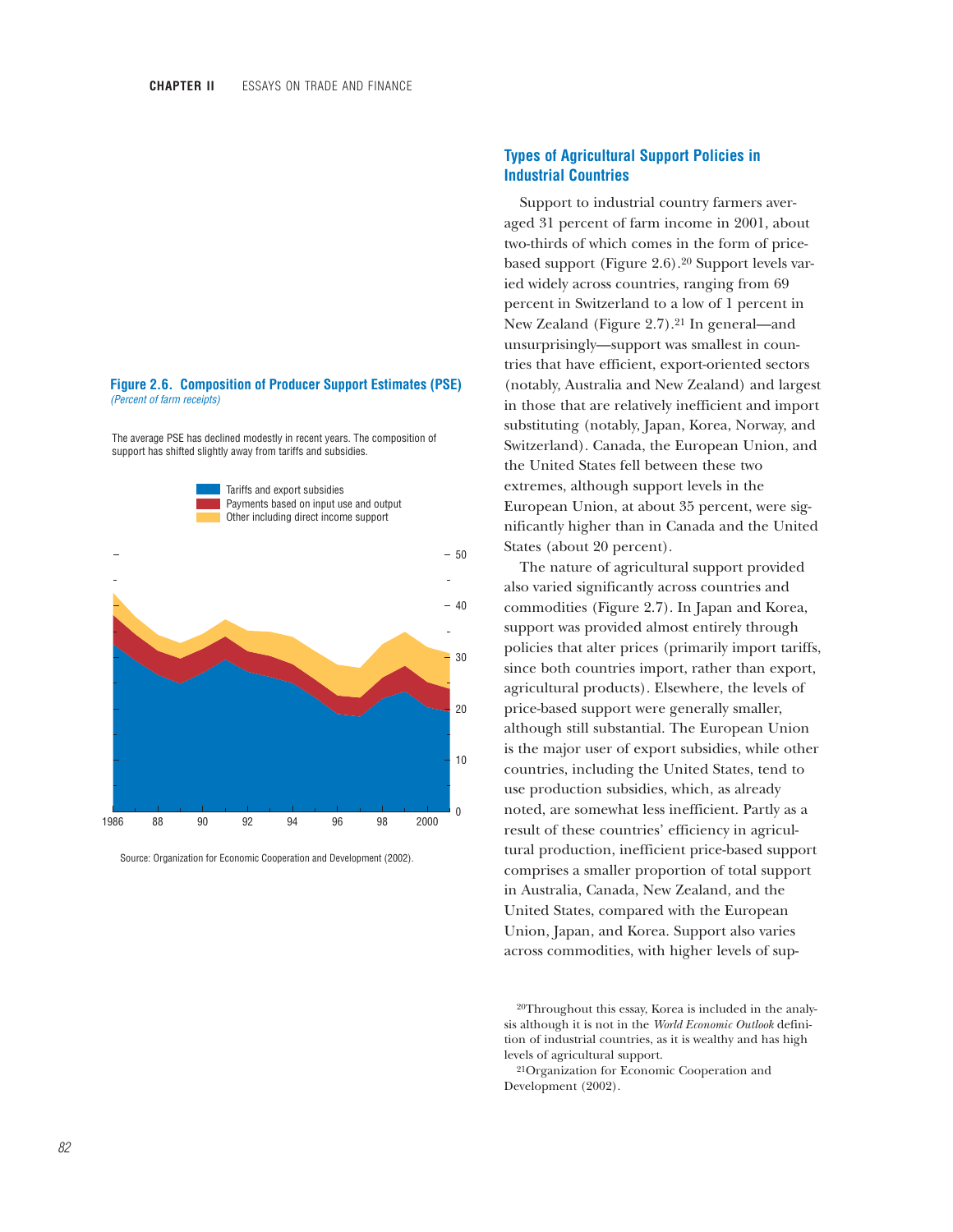port for dairy and sugar production—sectors that are import competing and where it is easy for producers to organize politically. The somewhat haphazard pattern of support across commodities greatly increases the welfare costs of these policies.

There have been some welcome reductions in the size and desirable changes in the composition of industrial country agricultural support over the past decade or so. The average level of support has declined from 38 percent in 1986–88 to 31 percent in 1999–2001, led by substantial cuts in support by Canada and New Zealand, with more limited progress elsewhere, including the European Union, Japan, and the United States (Figure 2.7). Over the same period, there has also been some shift away from price-based support toward less distorting income support, particularly in the European Union and other European countries (although price-based support still remains higher than in the United States). Recently, the European Commission has proposed a reform of the Common Agricultural Policy (CAP) that, if adopted, would further reduce the share of price-based support. By contrast, the 2002 U.S. Farm Bill moves in the opposite direction, locking in much of the emergency support given to farmers in recent years in the form of inefficient price supports. On a more positive note, the United States recently put forth a proposal that calls for a reduction in the maximum agricultural tariff to 25 percent, elimination of all export subsidies, and a limit on domestic support of no more than 5 percent of agricultural production in all countries.

Industrial countries have in some cases sought to offset the negative effects of agricultural support on the poorest countries by providing preferential access schemes. For example, the European Union has for some time provided preferential access to its markets for some goods (notably beef and sugar) from selected African, Caribbean, and Pacific countries, and the United States allows imports of certain products to enter duty-free from designated countries under the Generalized System of Preferences



*(PSE in percent of total farm receipts; price-based support in percent of PSE)*

Most countries have reduced their use of price-based support.



 Source: Organization for Economic Cooperation and Development (2002). <sup>1</sup>The origin of each arrow represents average 1986–88 producer support estimate and percent of producer support estimate composed of price-based support. The head of each arrow represents the average 1999–2001 value.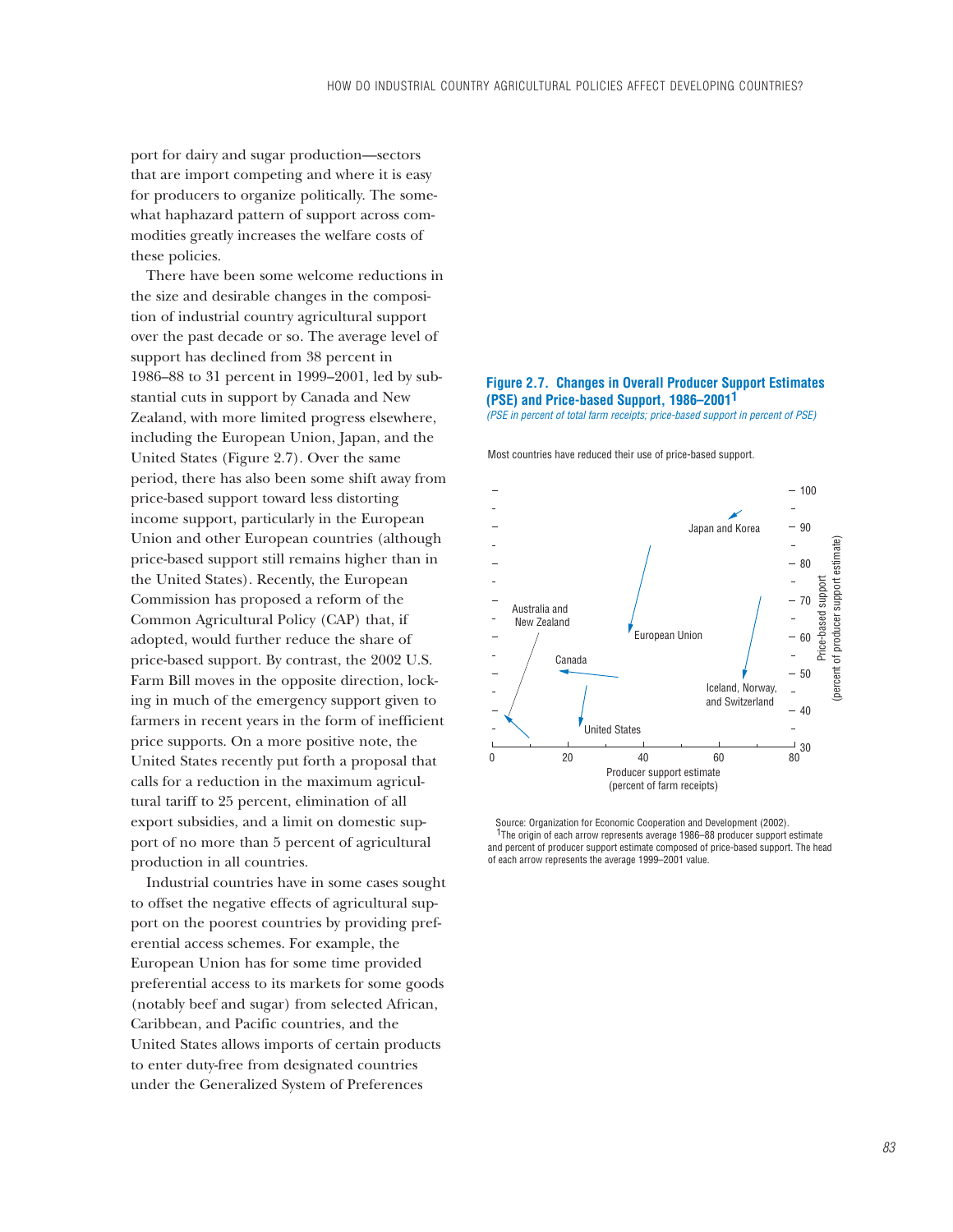### **Figure 2.8. Welfare Effects of Agricultural Liberalization: Industrial Versus Developing Countries** *(Percent of GDP)*

There are aggregate gains from liberalization.



Sources: Simulations with GTAP model; and IMF staff estimates.

(GSP).22 While these preference schemes aim to assist the development of poor countries, and have played a role in the successful development of at least one country (Mauritius), they harm the countries that do not receive the preferences and weaken the incentive that recipient countries have to reform their own policies (and to lobby for reform in industrial countries). They can also lead to significant transitional costs if the preferential scheme is dismantled, as illustrated by tensions over the preferential access granted by the European Union to certain Caribbean producers of bananas.

## **What Is the Impact of Removing Agricultural Support?**

If agricultural support in industrial countries were eliminated tomorrow, there would be significant gains, both for industrial countries themselves and for many countries—particularly commodity producers—in the rest of the world. To assess the size and extent of the static gains from eliminating inefficiencies caused by distorted prices (a widely used if somewhat conservative assessment of the costs), the IMF staff used a general equilibrium model of the world economy (GTAP).23 The results indicate that agricultural liberalization by industrial countries would increase their own real income by 0.4 percentage points of GDP, almost \$92 billion at 1997 prices (Figure 2.8 and Table 2.4). The largest gainers are the major agricultural producers (Australia, Canada, and New Zealand), as a result of higher world prices and greater access to overseas markets, and the countries with most distorted domestic markets (the European

23For a description of the GTAP modeling framework, see Hertel (1997). The model uses data on trade flows and agricultural support levels for 1997 and adopts a number of assumptions that influence the results, including full employment. The results also depend on a large number of parameters, whose estimated values are often imprecise.

<sup>22</sup>These preferences generally apply to tropical products that do not compete with domestically produced goods.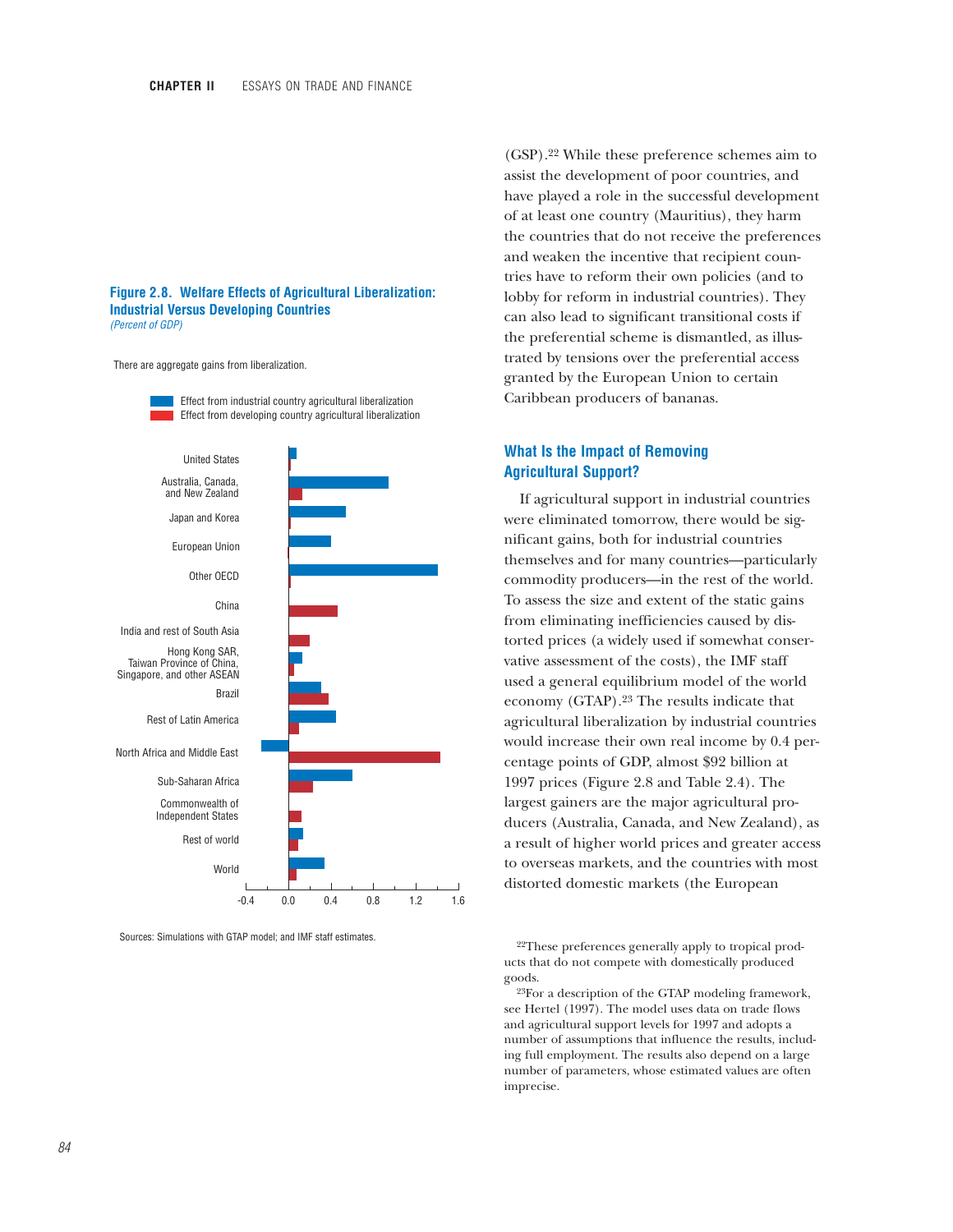|                                     | <b>Industrial Country</b><br>Liberalization |                                |                                |                        | Developing Country<br>Liberalization |                                |                        | <b>Global Liberalization</b>   |                                |  |
|-------------------------------------|---------------------------------------------|--------------------------------|--------------------------------|------------------------|--------------------------------------|--------------------------------|------------------------|--------------------------------|--------------------------------|--|
|                                     |                                             | Change in:                     |                                |                        | Change in:                           |                                | Change in:             |                                |                                |  |
|                                     | Welfare<br>(\$billion)                      | Welfare<br>(percent<br>of GDP) | Terms of<br>trade<br>(percent) | Welfare<br>(\$billion) | Welfare<br>(percent)<br>of GDP)      | Terms of<br>trade<br>(percent) | Welfare<br>(\$billion) | Welfare<br>(percent<br>of GDP) | Terms of<br>trade<br>(percent) |  |
| Industrial countries                |                                             |                                |                                |                        |                                      |                                |                        |                                |                                |  |
| <b>United States</b>                | $\cdots$                                    | 0.08                           | 0.4                            | $\cdots$               | 0.02                                 | 0.2                            | $\cdots$               | 0.10                           | 0.6                            |  |
| Australia, New Zealand, and Canada  | $\cdots$                                    | 0.94                           | 2.2                            | $\cdots$               | 0.13                                 | 0.5                            | $\cdots$               | 1.11                           | 2.8                            |  |
| Japan and Korea                     | $\ldots$                                    | 0.54                           | $-1.1$                         | $\cdots$               | 0.02                                 | 0.1                            | $\cdots$               | 0.56                           | $-1.0$                         |  |
| European Union                      | $\ldots$                                    | 0.40                           | $-0.3$                         | $\ldots$               | $-0.01$                              | 0.1                            | $\ldots$               | 0.41                           | $-0.2$                         |  |
| Other OECD                          | $\cdots$                                    | 1.41                           | $-0.9$                         | .                      | 0.02                                 | 0.1                            | $\ldots$               | 1.46                           | $-0.8$                         |  |
| <b>Total industrial</b>             | 91.7                                        | 0.40                           |                                | 2.8                    | 0.01                                 |                                | 97.8                   | 0.43                           |                                |  |
| <b>Developing countries</b>         |                                             |                                |                                |                        |                                      |                                |                        |                                |                                |  |
| China                               | .                                           |                                | 0.4                            | $\cdots$               | 0.46                                 | $-0.7$                         | $\cdots$               | 0.42                           | $-0.4$                         |  |
| India and rest of South Asia        | .                                           | 0.01                           | 0.4                            | $\ldots$               | 0.20                                 | $-0.2$                         | $\ldots$               | 0.20                           | 0.1                            |  |
| Hong Kong SAR, Taiwan Province of   |                                             |                                |                                |                        |                                      |                                |                        |                                |                                |  |
| China, Singapore, and rest of ASEAN | $\ldots$                                    | 0.13                           | 0.2                            | $\cdots$               | 0.05                                 | $-0.1$                         | $\ldots$               | 0.17                           | 0.1                            |  |
| <b>Brazil</b>                       | $\ldots$                                    | 0.31                           | 1.4                            | $\cdots$               | 0.38                                 | 1.0                            | $\cdots$               | 0.72                           | 2.6                            |  |
| Rest of Latin America               | $\cdots$                                    | 0.45                           | 1.7                            | $\cdots$               | 0.10                                 |                                | $\cdots$               | 0.54                           | 1.6                            |  |
| North Africa and Middle East        | $\cdots$                                    | $-0.26$                        | $-0.3$                         | $\ldots$               | 1.43                                 | $-1.1$                         | $\cdots$               | 1.24                           | $-1.6$                         |  |
| Sub-Saharan Africa                  | $\ldots$                                    | 0.60                           | 1.6                            | $\cdots$               | 0.23                                 | $-0.4$                         | $\cdots$               | 0.81                           | 0.9                            |  |
| <b>Former Soviet Union</b>          | $\cdots$                                    | $\overbrace{\phantom{123321}}$ | 0.6                            | .                      | 0.12                                 | $-0.2$                         | $\cdots$               | 0.23                           | 0.2                            |  |
| Rest of world                       |                                             | 0.14                           | 0.6                            | $\ldots$               | 0.09                                 | $-0.2$                         | $\ldots$               | 0.27                           | 0.4                            |  |
| <b>Total developing</b>             | 8.0                                         | 0.13                           | –                              | 21.4                   | 0.36                                 | –                              | 30.4                   | 0.51                           |                                |  |
| World                               | 99.7                                        | 0.34                           |                                | 24.2                   | 0.08                                 |                                | 128.2                  | 0.44                           |                                |  |

### **Table 2.4. Welfare Effects of Industrial, Developing, and Global Agricultural Liberalization**

Source: Simulations with the GTAP model.

Union, Japan, Korea, Norway, and Switzerland), where domestic food prices fall and generate gains for consumers. In contrast, the gains for the United States are more modest, since its exports of agricultural goods are not particularly large in relation to its economy and the prices paid by consumers are not as distorted as they are in many other industrial countries.

Developing countries also gain from industrial country liberalization, particularly regions that are significant agricultural exporters, with real income increasing by slightly over 0.1 percent of their GDP (equivalent to about onesixth of aid flows). The gains come largely from tariff removal, consistent with the observation that tariffs reduce world prices of commodities that developing countries export, while, in the case of export subsidies, many developing countries benefit from the resulting lower prices, as they are importers of these goods (Cernat,

Laird, and Turrini, 2002) (Figure 2.9 and Table 2.5).24 The major exporting regions, such as Latin America and sub-Saharan Africa, gain the most—between 0.3 and 0.6 percent of GDP. Elsewhere, the gains are smaller and are slightly negative in one region that is a particularly large importer of food (North Africa and the Middle East). In general, these results are broadly consistent with the findings from other studies, such as Anderson and others (2001), and from the more specific liberalization scenarios in the Uruguay Round (Harrison, Rutherford, and Tarr, 1997).

The dynamic gains that would arise from agricultural liberalization could far exceed the static gains, including in poor countries with large agricultural sectors. Dynamic gains can arise as countries adopt new technologies, increase investment, accelerate productivity growth, and specialize in accord with their comparative

<sup>24</sup>The costs of export subsidies are often underestimated because the issue of financing these subsidies is usually not considered.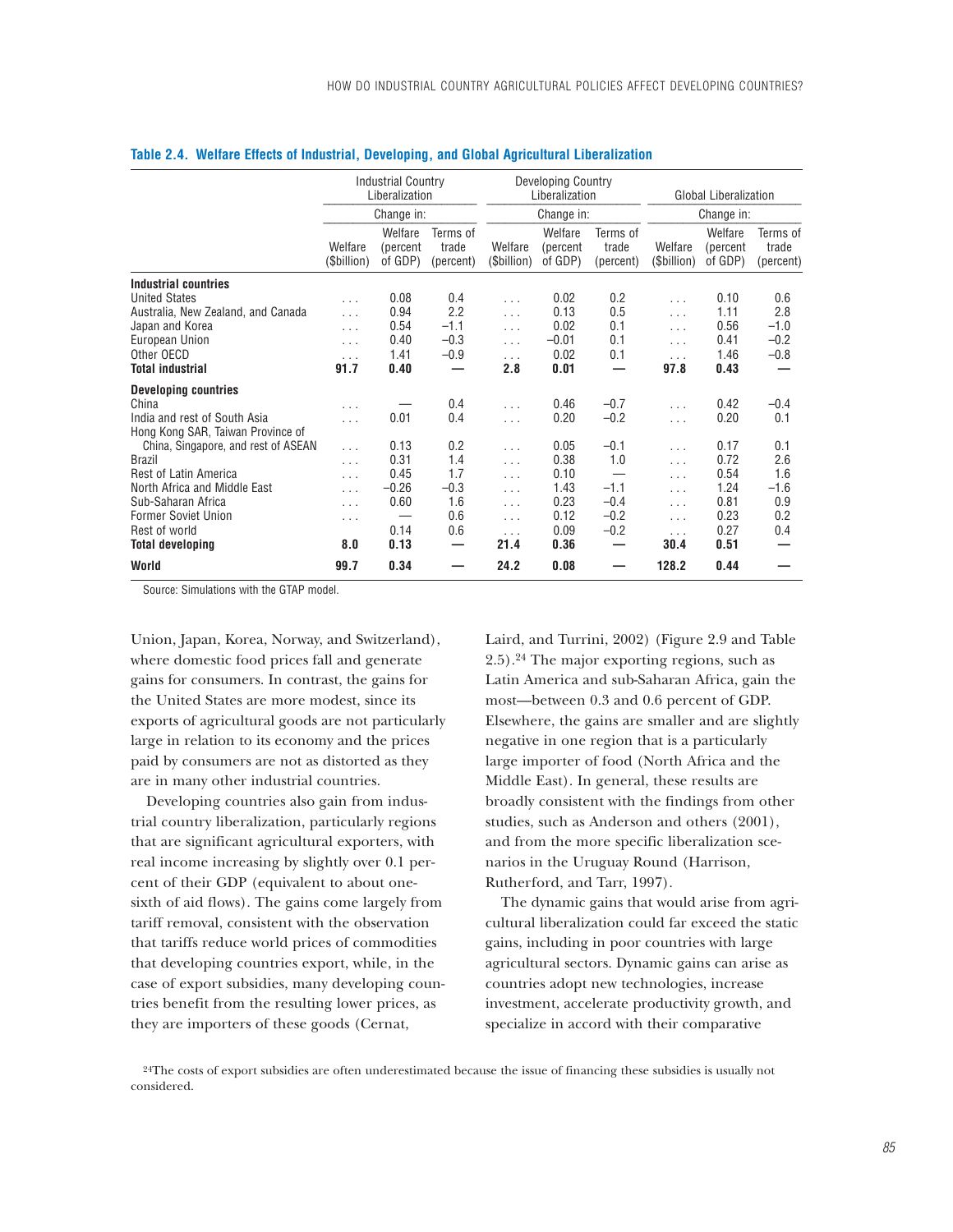#### **Figure 2.9. Welfare Effects of Removing Industrial Country Tariffs and Subsidies** *(Percent of GDP)*

Tariff removal benefits all regions, while some regions are hurt by subsidy removal.



Sources: Simulations with GTAP model; and IMF staff estimates.

advantage. Agricultural liberalization in both industrial and developing countries results in a more efficient allocation of resources, thereby increasing the rate of return on capital and generally inducing an increase in investment.25 In addition, the reduction in the variability of global commodity prices as a result of liberalization will also lead to an increase in investment in the agricultural sectors of exporting countries. Finally, some of the larger developing country exporters with more capital-intensive production, such as Argentina and South Africa, would probably be able to exploit economies of scale from more open markets.

Several studies have pointed to dynamic gains from liberalization that are much greater than the static gains. For example, Francois, McDonald, and Nordström (1996) report that the dynamic benefits of agricultural liberalization in the Uruguay Round to Africa could be easily double the static effects. In another study, the World Bank (2002) estimates that the static gains to developing countries in 2015 from agricultural liberalization by developed countries would be \$31 billion (in 1997 dollars), but this gain would increase over threefold to \$99 billion if dynamic effects are considered. Indeed, these estimates may be on the conservative side, given the widespread evidence that increased trade is one of the keys to successful development in poorer countries.26

While developing countries benefit from liberalization by industrial countries, even larger gains come from lifting their own restrictions (see also Anderson and others, 2001). The static gains in real income from agricultural liberalization by all developing countries are estimated at 0.4 percentage points of their GDP, several times the gains from industrial country liberalization (Table 2.4). As developing countries generally use tariffs to support domestic agricultural pro-

25Even if production becomes more efficient, investment could fall, depending on the capital intensity of production in agriculture relative to other sectors.

26Krueger and Berg (2002) discuss the importance of trade for rapid development, while Rodriguez and Rodrik (2001) offer a more skeptical view.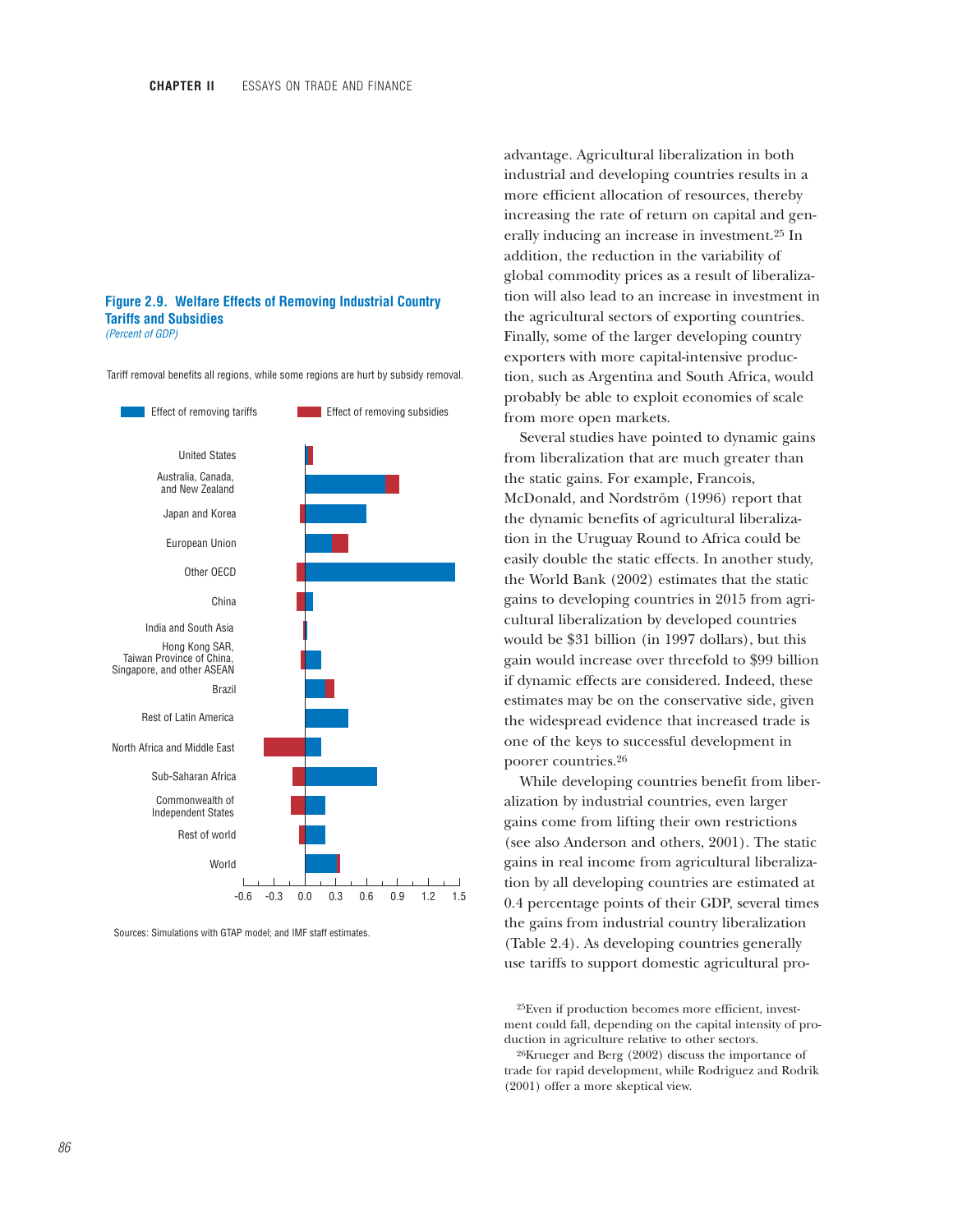|                                     |                        | <b>Tariff Removal</b>          |                                |                        | Subsidy Removal                |                                | <b>Tariff and Subsidy Removal</b> |                                |                                |  |
|-------------------------------------|------------------------|--------------------------------|--------------------------------|------------------------|--------------------------------|--------------------------------|-----------------------------------|--------------------------------|--------------------------------|--|
|                                     |                        | Change in:                     |                                |                        | Change in:                     |                                | Change in:                        |                                |                                |  |
|                                     | Welfare<br>(\$billion) | Welfare<br>(percent<br>of GDP) | Terms of<br>trade<br>(percent) | Welfare<br>(\$billion) | Welfare<br>(percent<br>of GDP) | Terms of<br>trade<br>(percent) | Welfare<br>(\$billion)            | Welfare<br>(percent<br>of GDP) | Terms of<br>trade<br>(percent) |  |
| Industrial countries                |                        |                                |                                |                        |                                |                                |                                   |                                |                                |  |
| <b>United States</b>                | $\cdots$               | 0.03                           | 0.1                            | $\cdots$               | 0.50                           | 0.3                            | $\cdots$                          | 0.08                           | 0.4                            |  |
| Australia, New Zealand, and Canada  | $\cdots$               | 0.78                           | 1.6                            | $\ldots$               | 0.14                           | 0.5                            | $\cdots$                          | 0.94                           | 2.2                            |  |
| Japan and Korea                     | $\cdots$               | 0.60                           | $-0.7$                         | $\ldots$               | $-0.05$                        | $-0.3$                         | $\ldots$                          | 0.54                           | $-1.1$                         |  |
| European Union                      | $\cdots$               | 0.26                           | $-0.3$                         | $\ldots$               | 0.16                           |                                | .                                 | 0.40                           | $-0.3$                         |  |
| Other OECD                          | $\cdots$               | 1.46                           | $-0.8$                         | $\ldots$               | $-0.08$                        | $-0.1$                         | $\cdots$                          | 1.41                           | $-0.9$                         |  |
| <b>Total industrial</b>             | 78.6                   | 0.34                           | .                              | 14.1                   | 0.06                           | $\ldots$                       | 91.7                              | 0.40                           | $\ldots$                       |  |
| <b>Developing countries</b>         |                        |                                |                                |                        |                                |                                |                                   |                                |                                |  |
| China                               | $\cdots$               | 0.08                           | 0.4                            | $\ldots$               | $-0.08$                        |                                | .                                 |                                | 0.4                            |  |
| India and rest of South Asia        | $\cdots$               | 0.02                           | 0.3                            | $\cdots$               | $-0.02$                        | $-0.2$                         | $\ldots$                          | 0.01                           | 0.4                            |  |
| Hong Kong SAR, Taiwan Province of   |                        |                                |                                |                        |                                |                                |                                   |                                |                                |  |
| China, Singapore, and rest of ASEAN | $\cdots$               | 0.16                           | 0.2                            | $\cdots$               | $-0.04$                        | $-0.1$                         | $\ldots$                          | 0.13                           | 0.2                            |  |
| <b>Brazil</b>                       | $\cdots$               | 0.20                           | 0.9                            | $\ldots$               | 0.09                           | 0.4                            | $\ldots$                          | 0.31                           | 1.4                            |  |
| Rest of Latin America               | $\cdots$               | 0.42                           | 1.4                            | $\cdots$               |                                | 0.1                            | $\cdots$                          | 0.45                           | 1.7                            |  |
| North Africa and Middle East        | $\cdots$               | 0.16                           | 0.2                            | $\cdots$               | $-0.40$                        | $-0.5$                         | $\ldots$                          | $-0.26$                        | $-0.3$                         |  |
| Sub-Saharan Africa                  | $\cdots$               | 0.70                           | 1.7                            | $\ldots$               | $-0.12$                        | $-0.2$                         | $\ldots$                          | 0.60                           | 1.6                            |  |
| <b>Former Soviet Union</b>          | $\ldots$               | 0.20                           | 0.7                            | $\ldots$               | $-0.14$                        | $-0.4$                         | $\cdots$                          |                                | 0.6                            |  |
| Rest of world                       | $\cdots$               | 0.20                           | 0.7                            | $\cdots$               | $-0.06$                        | $-0.1$                         | $\ldots$                          | 0.14                           | 0.6                            |  |
| <b>Total developing</b>             | 12.5                   | 0.21                           | $\cdots$                       | $-4.7$                 | $-0.09$                        | $\cdots$                       | 8.0                               | 0.13                           | .                              |  |
| World                               | 91.1                   | 0.31                           | $\cdots$                       | 9.4                    | 0.03                           | .                              | 99.7                              | 0.34                           | .                              |  |

### **Table 2.5. Welfare Effects of Agricultural Liberalization by Industrial Countries**

Source: Simulations with the GTAP model.

ducers, the largest benefits go to those countries with the higher tariff barriers, including many of the bigger countries, notably China and Brazil, and the Middle East and North Africa (where some countries have tariffs as high as 100 percent on wheat, vegetables, dairy products, meat, and beverages). By contrast, major producing regions such as the rest of Latin America and sub-Saharan Africa have smaller benefits, as local producers generally receive relatively lower levels of protection.

In the case of sub-Saharan Africa, a region that includes some of the world's poorest countries, the benefits from removal of agricultural support by all industrial countries are estimated to be somewhat greater than the benefits from removing agricultural support in all developing countries. This is because the level of agricultural protection applied by industrial countries to sub-Saharan Africa's exports is generally higher than that applied by developing countries, although

the results from the GTAP model may overstate the gains, as the model does not take into account the trade preferences granted to the region by industrial countries. Also, when all developing countries liberalize, the terms of trade deteriorate for sub-Saharan Africa, offsetting some of the efficiency gains from liberalization. This occurs because developing countries export similar products, and liberalization by all these countries depresses the prices of their exports.27 On the domestic side, countries in sub-Saharan Africa have made progress in liberalizing their trade regimes in the 1990s, with marketing boards largely abolished and tariff rates, while high, coming down (Subramanian and others, 2000). By contrast, sub-Saharan Africa's barriers in other sectors—particularly manufacturing—are much higher than in industrial countries (as is the case in many of the developing country regions; see Chapter III), so that this result generally does not hold outside of

<sup>27</sup>Anderson (2002) finds a similar result.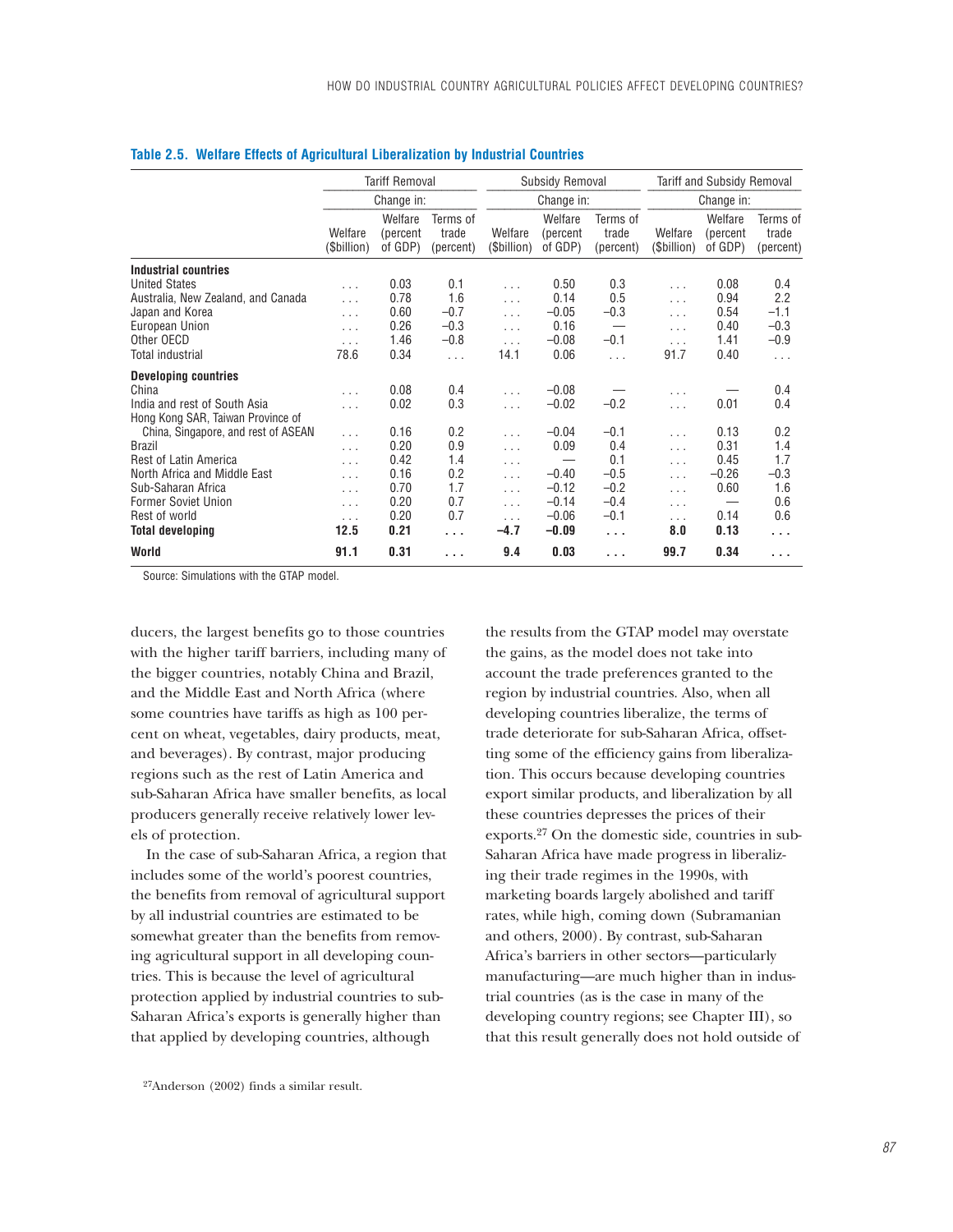### **Figure 2.10. Welfare Effects of Global Agricultural Liberalization**

*(Percent of GDP)*

Every country benefits from global liberalization.



Sources: Simulations with GTAP model; and IMF staff estimates.

agriculture. That said, sub-Saharan Africa could enjoy larger gains from trade liberalization if it were accompanied by more general reforms to improve governance and reduce rent seeking.

In common with numerous other studies, the results from the simulations show that multilateral liberalization generates larger gains than unilateral liberalization by the rich or poor countries alone (Figure 2.10). If all countries removed their agricultural protection, all regions of the world would gain \$128 billion (Table 2.4), with about three-fourths of the gains accruing to industrial countries and one-fourth of the gains going to developing countries. The major agricultural exporters benefit the most (Australia, Canada, New Zealand, and much of Latin America and sub-Saharan Africa), largely because their terms of trade improve, along with those countries that have the most distorted domestic markets (the European Union, non-EU European countries, and North Africa and the Middle East), where the benefits to consumers from lower prices and a more efficient allocation of resources outweigh any terms-of-trade losses.

The discussion so far has focused on the aggregate impact of agricultural liberalization across many commodities and major regions. However, it is also of interest to look in more detail at the effects on individual countries and commodities. To do this, the author used a simpler partial equilibrium model to assess the short-run effects of industrial country liberalization on the terms of trade and on net trade flows for six commodities.28 The main advantage of this approach is that it takes into account the different trade patterns of a wide range of coun-

28The calculation uses gaps between domestic and world prices for selected commodities from the PSE/CSE database (OECD, 2002) and data on trade flows from FAO (2002) to estimate the impact of removing support on world prices, trade flows, and welfare of 150 countries across six commodities: one highly subsidized raw material (cotton) and a number of foods that are supported through both subsidies and tariffs (wheat, refined sugar, milk, rice, and beef). In contrast to GTAP, the calculation does not include the benefits from switching consumption between goods, moving resources between sectors, or changes in demand due to income effects.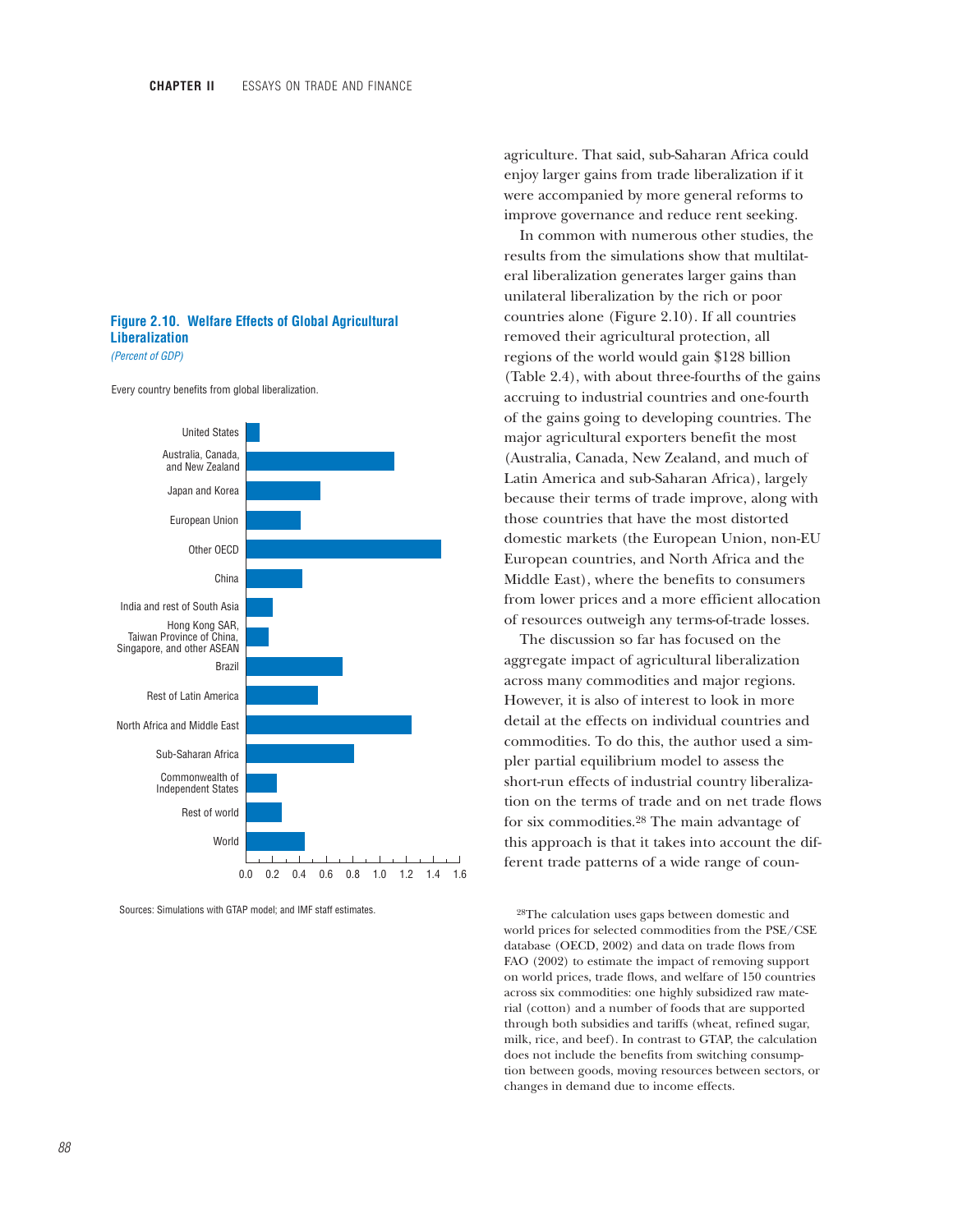tries, many of which cannot be captured in a general equilibrium model. These partialequilibrium exercises assume that there are no spillover effects from liberalization of one commodity onto other commodities or countries and that there are no other distortions in place.29

In general, when industrial country support to a particular commodity is removed, there are large gains to a relatively small number of major exporters of the commodity, but small losses to developing countries that are food importers, in particular small island states that import a high proportion of their food. The possibility that net food-importing developing countries might be hurt by liberalization arose in the context of the Uruguay Round. To address this concern, ministers adopted an agreement whereby countries experiencing short-term difficulties financing food imports could be eligible for financial assistance from the IMF.30 Figure 2.11 depicts examples where liberalization benefits many poor countries, as they are net exporters (cotton); hurts a number of poor countries, as they are net importers (wheat); and benefits a mix of rich and poor countries (beef). It should be noted, however, that because this analysis does not take account of substitution between goods, some of the losses may be overstated (for example, as the prices of some of the more expensive types of food rise, such as beef, the poorest consumers can be expected to switch to cheaper alternatives, such as chicken). In addition, it is possible for net-importing countries to benefit from liberalization as the rise in world prices could offset the effects of other distortions in the economy. For a discussion of this issue, see Anderson and Tyers (1993) and Anderson (1998).

For the six specific commodities, the analysis reveals the following points.

• Liberalization of cotton provides large benefits (of as much as 2 percent of exports) to many

poor countries in west Africa and the CIS, as the world price rises by about 4 percent. The United States gains from removing its subsidies on cotton. Losses are universally small (less than !/4 percent of exports).

- Removal of support on rice, refined sugar, and wheat results in an increase in the world prices of these goods in the range of 2 to 8 percent. These are substantial net gains to a few countries, including some poor countries that are major exporters, as well as some relatively rich ones.<sup>31</sup> The major losers are mainly small islands and a number of countries in the Middle East and North Africa that are net importers and some who are currently enjoying preferential access to industrial country markets.
- Liberalization of beef raises the world price by about 7 percent, which would benefit a mix of rich and poor countries, but in this case, the major beneficiaries include a number of middle- to upper-income countries in Latin America (Argentina, Brazil, and Uruguay) while the losers from liberalization include a number of low-income countries.
- Milk (including the highly tradable milk powder) is subject to very high levels of support in industrial countries, so liberalization would lead to an increase in the world price of 23 percent. The gainers from liberalization are predominately middle- and high-income countries, while many other developing countries, including poor ones, generally lose.

Overall, this analysis suggests that while industrial country agricultural liberalization in aggregate is highly beneficial for developing countries in general, there would be gainers and losers within the latter group. That said, three underlying facts should be borne in mind. First, developing countries can also substantially improve on these outcomes by liberalizing their own

<sup>29</sup>These exercises also do not consider the implications of trade preferences.

<sup>30</sup>Eiteljörge and Shiells (1995) examined the sizes of the losses that might be suffered by net food-importing countries as a result of the Uruguay Round and, in general, concluded that the increase in net food import costs would be relatively small.

<sup>31</sup>The net welfare effects from liberalization of sugar depends on how any quota rents (profits from the trade restriction) are allocated. For example, exporters who previously earned rents could lose from liberalization.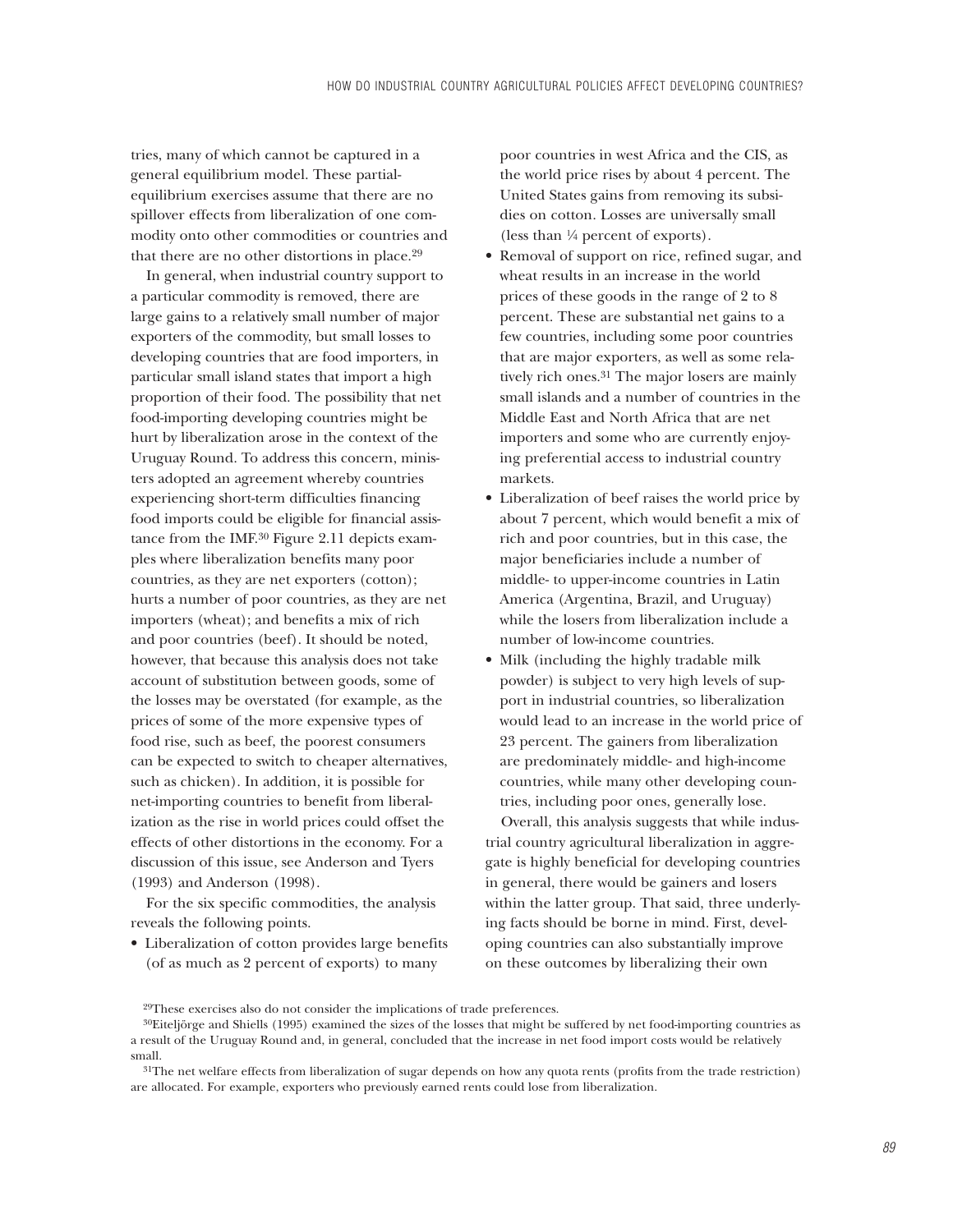## **Figure 2.11. Welfare Effects of Agricultural Liberalization by Industrial Countries and Per Capita Income**

*(Change in welfare in percent of GDP)*

In specific commodities, large gains for some countries are often offset by small but generalized losses.



Sources: Simulations with GTAP model; and IMF staff estimates.

<sup>1</sup> Least developed countries are defined in the Statistical Appendix, plus Armenia, Azerbaijan, Moldova, Mongolia, Georgia, Kyrgyz Republic, Tajikistan, and Uzbekistan.

<sup>2</sup> Includes advanced, developing and transition economies as defined in the Statistical Appendix.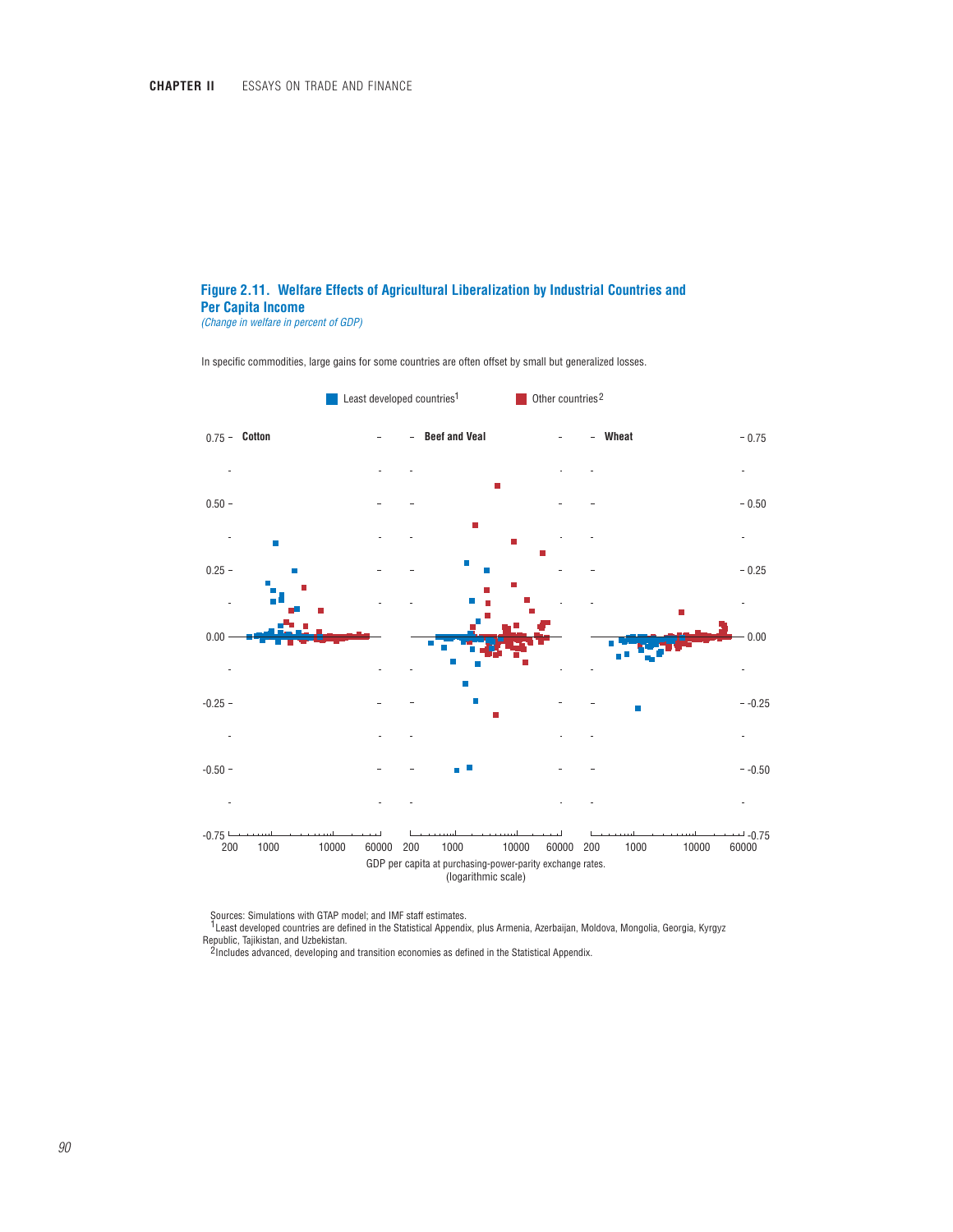regimes; second, any losses, particularly to poor countries, are small compared to the gains to industrial countries; and third, the households in the developing countries that are made worse off are generally relatively affluent city dwellers.

### **Conclusions and Policy Implications**

Overall, the analysis above suggests that there are substantial gains to be had from industrial country agricultural liberalization, both for developed and developing countries, as countries reorient their production in a more efficient manner. Elimination of agricultural support, of course, will involve difficult political decisions, and likely some transitional costs to compensate the losers from reform. Given their wealth and the small size of their agricultural sectors, industrial countries are clearly best placed to take the lead in this area. Furthermore, a bold initiative by the rich countries would provide significant overall benefits to developing countries, as well as sending a strong signal about the importance and urgency of following suit with their own reforms.

The analysis also underscores that reforms are best achieved in a multilateral setting. Multilateral liberalization provides aggregate welfare gains to all regions—about \$128 billion in total, with the dynamic gains (from higher investment and faster productivity growth) possibly several times larger—and, by eliminating distortions in a comprehensive manner, ensures a more efficient global agricultural sector. In addition, a multilateral agreement with well-defined rules may well be the best way of neutralizing the political economy constraints that have often successfully delayed or derailed beneficial reforms in individual countries in the past. This should be one of the key objectives of the Doha round of multilateral trade negotiations currently under way.

In the absence of a multilateral agreement, however, unilateral liberalization or appropriately designed regional arrangements can provide significant benefits. If only industrial countries were to liberalize, the aggregate gains would be about \$100 billion, with over 90 percent of the gains going to these countries. Likewise, of the \$24 billion in aggregate gains from developing country liberalization alone, \$21 billion would accrue to developing countries themselves. In both cases, the dynamic gains would raise these estimates further and allow poor countries to accelerate the pace of their development. As demonstrated by these results, the main benefits of trade liberalization almost invariably accrue to those that undertake such reforms. While sub-Saharan Africa benefits relatively more from agricultural liberalization by industrial countries compared with liberalization by developing countries, this result does not hold more generally as relative protection is higher in other sectors. Therefore, countries should continue to work toward liberalizing their own markets. In this respect, the progress made in many major commodity-exporting countries in both the industrial and developing world, most notably New Zealand, is commendable. The recent proposals by both the European Commission and the United States for reform of agricultural support policies are steps in the right direction. However, the 2002 U.S. Farm Bill runs counter to this sentiment.

While removal of industrial country tariffs and subsidies benefits many countries in the developing world, including many poor commodity exporters, a few poor countries that are heavily dependent on imported foodstuffs may lose from the resulting increase in world prices. The value of these losses is small in absolute terms, as these countries are often small, as well as poor, and these losses are dwarfed by the benefits to the finances of industrial countries. As was recognized in the Uruguay Round, consideration should be given to providing assistance to these countries, possibly through building on initiatives to increase and better target aid at the recent summit in Monterrey. One obvious target for aid is agricultural research in developing countries, where relatively modest investments may well convert food-importing nations into food surplus economies.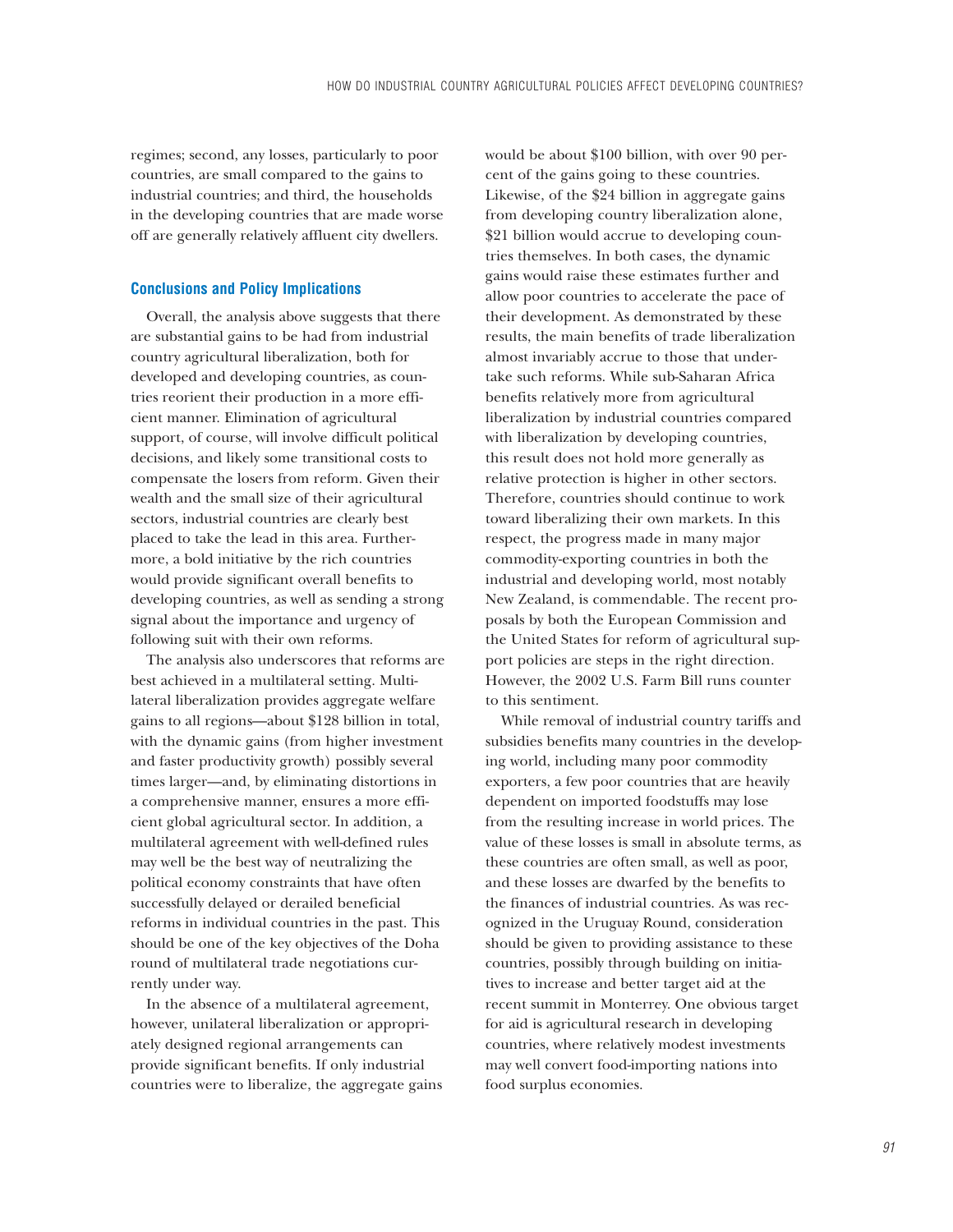# **Capital Structure and Corporate Performance Across Emerging Markets32**

The 1997–98 Asian financial crisis brought into sharp relief the importance of healthy corporate balance sheets to macroeconomic performance.33 Given evidence that the combination of high leverage, shorter debt maturities, and decreasing profitability played a key role in that crisis, the evolution of such balance sheet indicators has become a matter of increasing concern to policymakers in recent years. This has been the case particularly in emerging markets, where problems of corporate governance and transparency are often significant and, at times, have had a larger impact on currency and stock market developments than standard macroeconomic variables (Johnson and others, 2000).

Against this background, this essay looks at trends in corporate performance across 18 emerging market economies over the period 1992–2000.34 In contrast with some previous work on the topic, this essay uses a more updated firm-level data set and considers a broader array of factors that may help explain main differences in corporate capital structure and performance across emerging markets. The two main issues to be addressed are the following.35

• How does corporate health vary across emerging market economies and regions? In particular, are east Asian firms financially more vulnerable than their emerging European and Latin American counterparts?

• How are differences in corporate performance related to institutional, macroeconomic, and sector- or firm-specific characteristics of countries or regions? And are these differences diminishing as a result of financial development and greater integration with the world economy?

### **Assessing Corporate Health in Emerging Markets**

In assessing corporate health, three sets of indicators are considered. The first comprises standard leverage measures, such as the ratios of debt to assets, debt to net capital stock, and debt to the market value of equity.36 Since a highly leveraged corporate sector faces greater bankruptcy risks and higher monitoring costs that induces managers to pass up on otherwise profitable investment projects (Myers, 1977), increasing the risk of deeper recessions and slower recoveries (Bernanke, 1983; Calomiris, Orphanides, and Sharpe, 1994; Sharpe, 1994), it is clearly important to monitor leverage carefully.

The second set of corporate health indicators encompasses the so-called "interest coverage" (the ratio of earnings before interest and taxes to interest expenses)—a yardstick to gauge the risk that the firm will not be able to honor debt payments—together with measures of the firm's liquidity position, such as the ratios of short-term debt to total debt and of liquid assets to total assets, which capture some of the roll-over risk associated with the accumulation of short-term

32The main authors of this essay are Luis Catão and Hali Edison; Bennett Sutton provided research assistance. 33The literature on the links between corporate leverage and the Asian financial crisis is vast, but see Radelet and Sachs (1998); Corsetti, Pesenti, and Roubini (1998); Krugman (1999); and Lane and others (1999) for some of the more representative views.

<sup>34</sup>The data set spans 3,538 publicly traded nonfinancial firms. Altogether these firms account for about 60 percent of the stock market capitalization for this set of countries according to the IFC yearbook. As is usual with firm-level data, the representativeness of the sample varies across countries and is lower in earlier years (1992–94). Coverage peaks at above 80 percent for Argentina, the Czech Republic, Hungary, Korea, and Mexico in 1999, from a low of 36 percent for South Africa and 8 percent for China. Averaging over 1992–2000, no country has less than 50 percent of its stock market capitalization represented in the data, with the exception of China, whose average representation is 20 percent.

35Data on nontraded companies are not available. Since the sample of firms under consideration represent traded companies, it is likely that there is a sampling bias. Specifically, it is expected that there is an upward bias in the assessment of corporate health, owing to the fact that nontraded firms tend to be smaller and less subject to monitoring.

 $36$ The analysis does not distinguish between bank debt and bond debt. In these emerging markets, corporate bond markets are usually thin and hence most of the debt reported tends to be bank debt. Another important dimension of debt leverage in emerging markets is the size of foreign currency–denominated debt and the possibility of significant currency mismatches between assets and liabilities. Unfortunately, however, comprehensive data on the currency denomination of corporate debt is hard to obtain, so this aspect is omitted from the analysis below.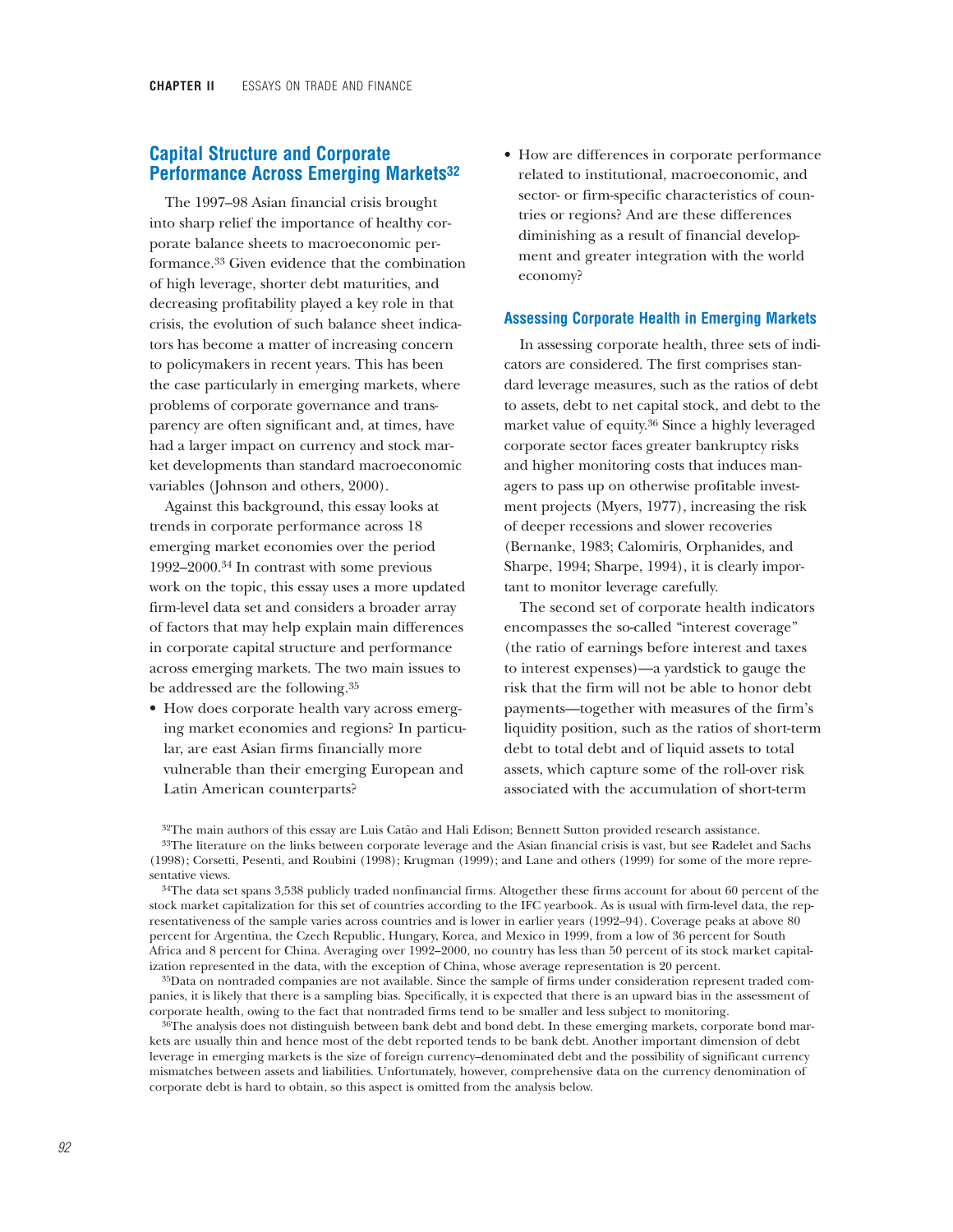liabilities.37 In light of the key role that shortterm debt and liquidity may play in financial crises, it seems important to examine such indicators carefully. The third set of indicators considered includes two well-known measures of market valuation and profitability—namely, the ratio of market to book value of equity (a proxy for Tobin's *q*), and the rate of return on assets  $(ROA).$ <sup>38</sup>

As can be seen from Figure 2.12, corporate leverage in emerging market economies has, in general, been increasing since the early 1990s, although it declined modestly in emerging markets in Asia following the crisis. More strikingly, the level differs considerably across countries and across regions. While the precise extent of the increase depends on the specific measure considered, leverage is generally largest, and has increased fastest, in Asia, consistent with evidence that high corporate leverage was a major source of macroeconomic vulnerability behind the 1997–98 crisis. Within this, however, there are substantial intraregional differences. This is particularly the case in Asia, where three of the crisis countries (Indonesia, Korea, and Thailand) have been especially leveraged in comparison to other countries in the region, as well as to their eastern European and Latin American counterparts.39 In

37As in other empirical studies, short-term debt and current liabilities are defined here as liabilities with a residual maturity of up to a year. Another widely used measure is the so-called "current ratio," defined as the ratio of current assets to current liabilities. It measures the firm's capacity to match short-term liabilities with short-term assets. For the sample of firms considered in this essay, the current ratio led to results similar to those of other measures and so was omitted to save space. For a more detailed discussion of the pros and cons of these various measures of corporate health, see Brealey and Myers (1998).

38Other measures of valuations, such as the price to earnings ratio, the dividend payout, and the rate of return on investment (ROI), were also considered in the background analysis to this essay but the respective trends were very similar to those of the other two measures and so are not reported to save space.

39Leverage in east Asia has also been higher than in advanced countries on average, especially if one excludes Japan (Claessens and Djankov, 2000; Begum and Schumacher, 2001). A useful benchmark is the unweighted average of debt to asset ratios in the G-7 countries, which stood at some 18 percent in 1998–99

### **Figure 2.12. Total Debt to Total Assets 1** *(Percent)*

There are substantial inter- and intraregional differences in corporate leverage.



 Sources: Thomson Financial Worldscope database; and IMF staff estimates.  $1$ Regional and country aggregates represent the median of all firms in the group, excluding outliers greater than plus/minus three standard deviations. <sup>2</sup> China and Taiwan Province of China not shown.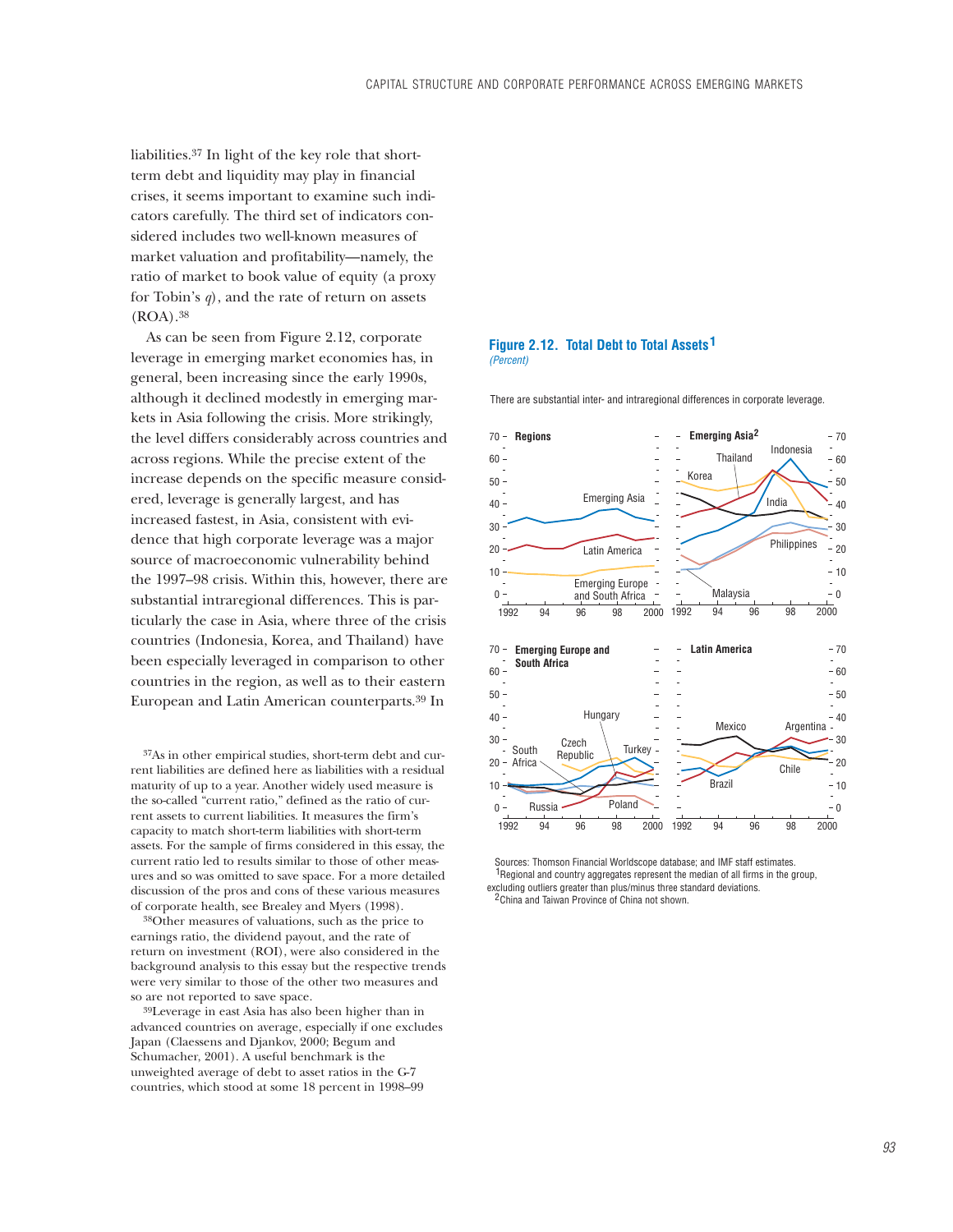### **Figure 2.13. Regional Indicators of Corporate Fragility 1** *(Percent)*

Corporate financial indicators vary significantly across regions.



Sources: Thomson Financial Worldscope database; and IMF staff estimates. <sup>1</sup>Regional aggregates represent the median of all firms in the group, excluding outliers greater than plus/minus three standard deviations.

<sup>2</sup> lnterest coverage is presented here as a simple ratio.

comparison with Asia, intraregional differences in emerging markets in Europe and Latin America are much smaller, even though leverage has increased rapidly in some of these countries as well, notably in Argentina (including before the recent crisis) and Turkey.

Turning to the second set of corporate health indicators, Asian corporates have a higher ratio of short-term debt to total debt than do Latin American firms (Figure 2.13), although this is partly offset by a higher ratio of cash and near cash to assets. Interest coverage is very similar in the two regions. The situation in emerging markets in Europe is rather different; corporates there have a far higher interest coverage, a somewhat higher share of liquid assets, and—apart from Turkey—a lower short-term debt ratio.

Market valuation and profitability have declined since the mid-1990s in all regions, with the decline being steeper among Asian emerging market economies. But in contrast to leverage—which still reveals considerable differences across emerging markets, as noted above—there has been some convergence in market valuation and profitability indicators, both inter- and intraregion. This is consistent with the global trend toward that greater capital market integration, and the declining importance of countryspecific factors in stock pricing (Baca, Garbe, and Weiss, 2000; Brooks and Catão, 2000).

In sum, the analysis above suggests that the various leverage, solvency, liquidity, and profitability indicators are generally weaker in Asian corporates than in their Latin American and European emerging market counterparts. Even though corporate leverage has declined from its peak during the 1997–98 crisis, reliance on debt and particularly on short-term debt is distinctively high in east Asia relative to other emerging

based on the same (Worldscope) data source. Using debt to market capitalization ratios as a benchmark, the contrast is even greater because of the sharp increase in equity prices in G-7 countries from the mid-1990s. Moreover, in comparison with east Asian economies as well as with other emerging market economies, leverage in advanced countries has been quite stable over time (see Begum and Schumacher, 2001).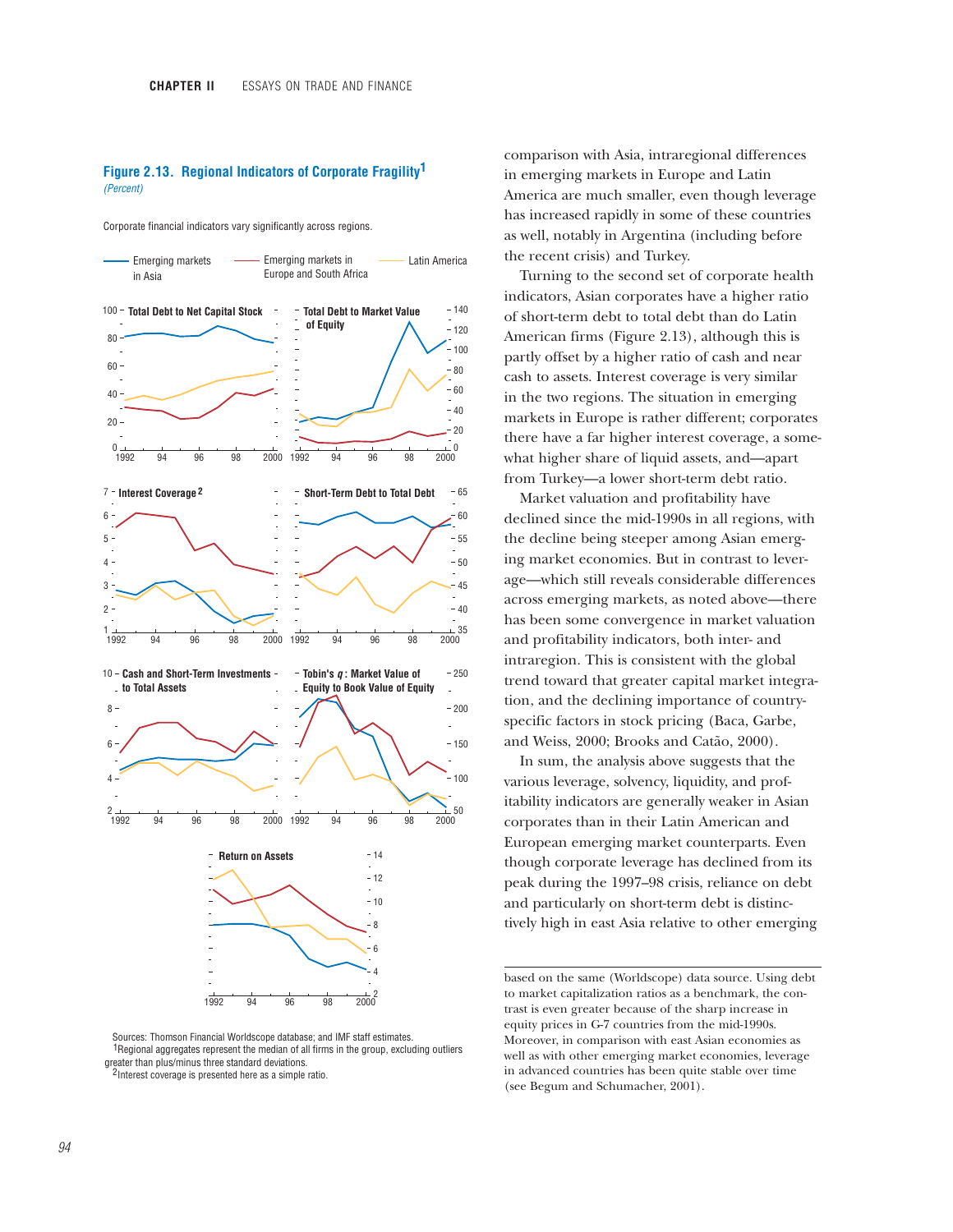markets. Regarding Latin America, while corporates in the region are generally less leveraged than in Asia (and also than in advanced countries for that matter), debt to equity and debt to capital stock ratios have increased considerably in recent years. At the same time, both profitability and interest coverage have declined, reflecting both the cyclical slowdown in earnings and rising borrowing costs faced by the region since 1997. In the cases of eastern Europe (excluding Turkey) and South Africa, both trends have been considerably milder, so overall corporate health in these countries appears somewhat better.

That said, two important considerations should be born in mind when deriving implications from this data to the degree of *macroeconomic* vulnerability of the different countries/ regions. One is that financial vulnerability is also a function of macroeconomic circumstances that are heavily influenced by government policies. For instance, the fact that the average publicly traded Latin American corporation relies less on debt—and particularly on short-term debt—than its Asian counterpart possibly reflects a more volatile macroeconomic and policy environment that makes leverage riskier. The other consideration is that the observed international differences in leverage and liquidity are also likely to be a function of institutions, industrial specialization, and average firm size, factors that may increase the desirability of higher leverage and shorter debt maturities in some circumstances. This point is elaborated further below.

## **What Explains Differences in Corporate Vulnerabilities Across Countries?**

From an analytical as well as from a policy perspective, one might expect differences in firms'

financing structures to reflect a variety of factors, including the institutional framework, property rights, and governance issues; the macroeconomic setting, including overall macroeconomic performance and the degree of financial development and integration with the world economy; and sector- or firm-specific factors, such as industrial specialization and average firm size.40 To assess the relative importance of these factors, the authors have undertaken an econometric analysis relating representative measures from each of the performance categories described above to the various institutional, macroeconomic, and sector-/firm-specific control variables (Box 2.3).

### *Institutional factors*

One of the key determinants of corporate financing choices is the existence of "agency costs," specifically the ability of investors to ensure that management will act in their best interests (Jensen and Meckling, 1976; Myers, 1977). The more difficult this is, the greater will be the cost of raising finance particularly through equity offerings.<sup>41</sup> Recent studies find that the magnitude of agency costs depends importantly on two aspects of a country's institutional framework (La Porta and others, 1997, 1998). The first aspect is the origin of a country's legal system, and in particular whether it is based on civil law versus common law. In general, common law systems feature stricter enforcement of property rights and investors' contracts. Correspondingly, agency costs are expected to be lower than in civil law–based countries, leading to lower leverage and shortterm debt ratios. Second, the quality of governance, including corruption, is an important factor.42 All else being constant, a higher level of

 $40$ Firms' capital structure may also depend on the tax advantages of debt and equity financing. However, Demirgüç-Kunt and Maksimovic (1999) suggest that the implicit of different tax systems for the composition of debt and debt maturity are not clear-cut.

<sup>&</sup>lt;sup>41</sup>The recent concerns about corporate governance in the United States, and their effects on the stock market, provide a vivid illustration of this point.

 $42$ The second institutional factor is the extent of corruption in the public administration. A working definition of corruption put forward by the International Country Risk Guide (ICRG) is based, among other things, on the length of time a government remains in power. An alternative corruption variable developed by the World Bank was also considered and it pointed to a similar ranking of countries.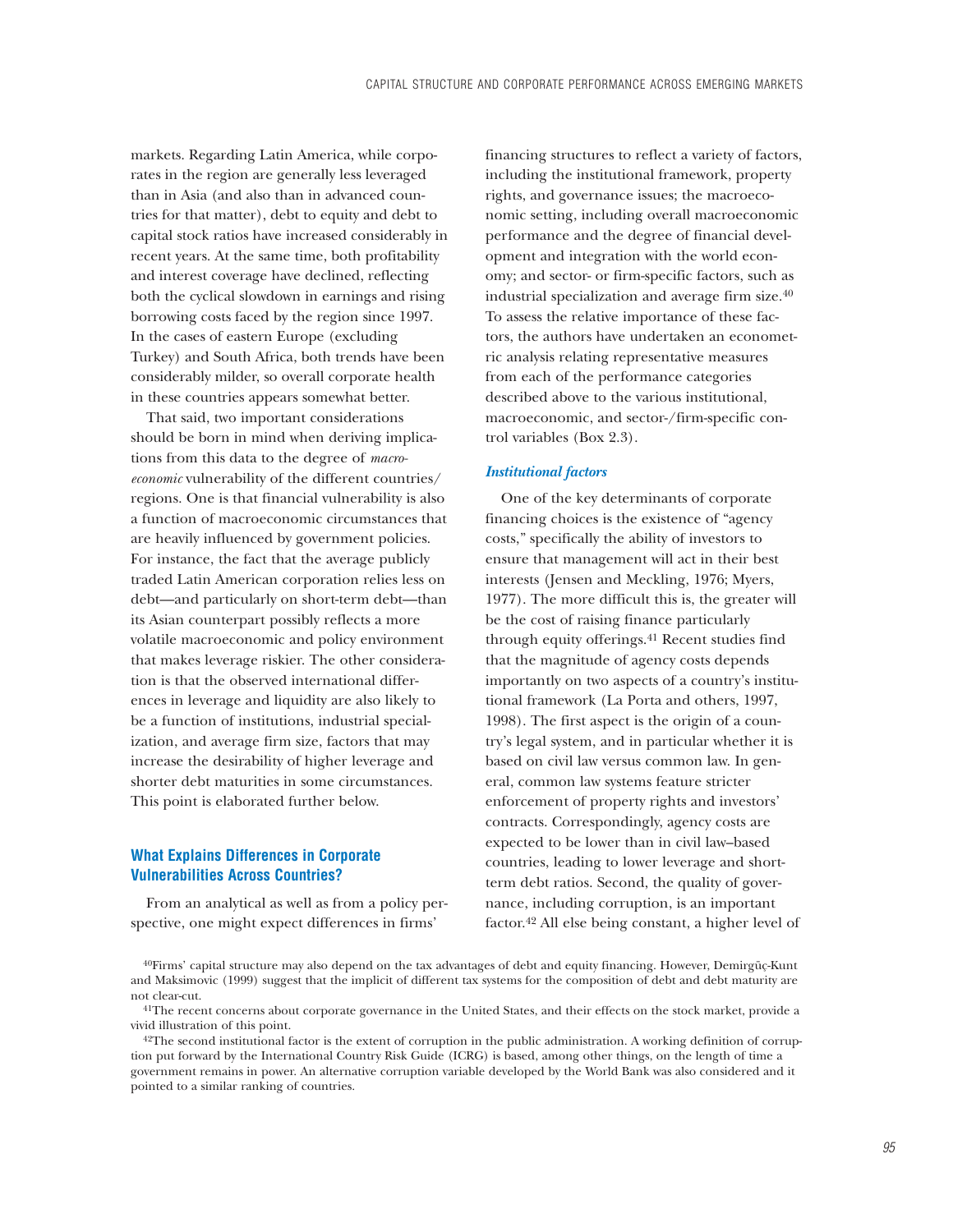## **Figure 2.14. Institutional Factors 1**

*(Percent)*

Institutional factors play an important role in firms' financing patterns. Firms in common law countries and firms in countries with good governance tend to have lower leverage, significantly lower short-term debt ratios, and moderately higher return on assets.



Sources: International Country Risk Guide (ICRG); La Porta and others (1998); Thomson Finanical Worldscope database; and IMF staff estimates.

 $1$ Group aggregates represent the median of all firms in the group, excluding outliers greater than plus/minus three standard deviations.

<sup>2</sup> Legal system is defined using La Porta and others (1998). Common law countries include India, Malaysia, South Africa, and Thailand. Civil law countries include Argentina, Brazil, Chile, China, Czech Republic, Hungary, Indonesia, Korea, Mexico, the Philippines, Poland, Russia, Turkey, and Taiwan Province of China.

 $3$  Corruption is defined using the ICRG definition, which rates the risks of corruption based on the length of time that a government has been in power. The high risk countries include Indonesia, India, Russia, Thailand, and Turkey. The moderate group includes Argentina, Brazil, Chile, China, Korea, Malaysia, Mexico, the Philippines, and Taiwan Province of China. The low risk group includes Czech Republic, Hungary, Poland, and South Africa.

### **Table 2.6. Institutional Factors and Corporate Vulnerabilities**

*(Percentage point change from baseline)*

|                            | Legal System:<br>Move from Civil<br>to Common | Corruption:<br>Move from<br>High to Low |
|----------------------------|-----------------------------------------------|-----------------------------------------|
| Debt/total assets          | $-1.3$                                        | $-17.1$                                 |
| Short-term debt/total debt | $-6.7$                                        | $-1.4$                                  |
| Return on assets           | 14                                            | 17                                      |

Source: IMF staff estimates.

Note: The baseline is constructed to represent a hypothetical firm with the following characteristics: a small firm, in the general industry sector, in a country with low financial development, low degree of integration, high level of corruption, and a civil-law legal system.

corruption should be expected to result in higher agency costs and thus in a more intensive use of instruments—such as debt and short-term debt—that facilitate outside monitoring and control of managerial performance. Evidence provided in Figure 2.14 is broadly consistent with these associations.

The authors' econometric analysis corroborates the findings by La Porta and others that institutional factors play an important role in firms' financing patterns once one controls for the effects of other variables. Firms in countries with common law systems have modestly lower leverage, significantly lower short-term debt ratios, and a higher return on assets (Table 2.6). Similar results were found for governance, particularly with respect to leverage and the return on assets.

#### *Macroeconomic factors*

Corporate financing choices appear to be significantly affected by the level of a country's financial development (Demirgüç-Kunt and Maksimovic, 1999; Levine, 2001). Countries with more developed financial sectors offer more opportunities for firms to tap outside finance, including equity offerings and longer-term debt. Consequently, leverage is likely to be lower, while debt maturity and interest coverage should be higher.43 Regarding profitability, as rates of

43It is important to acknowledge, however, that the impact of higher financial development on the debt to equity ratio is not entirely clear-cut (Harris and Raviv,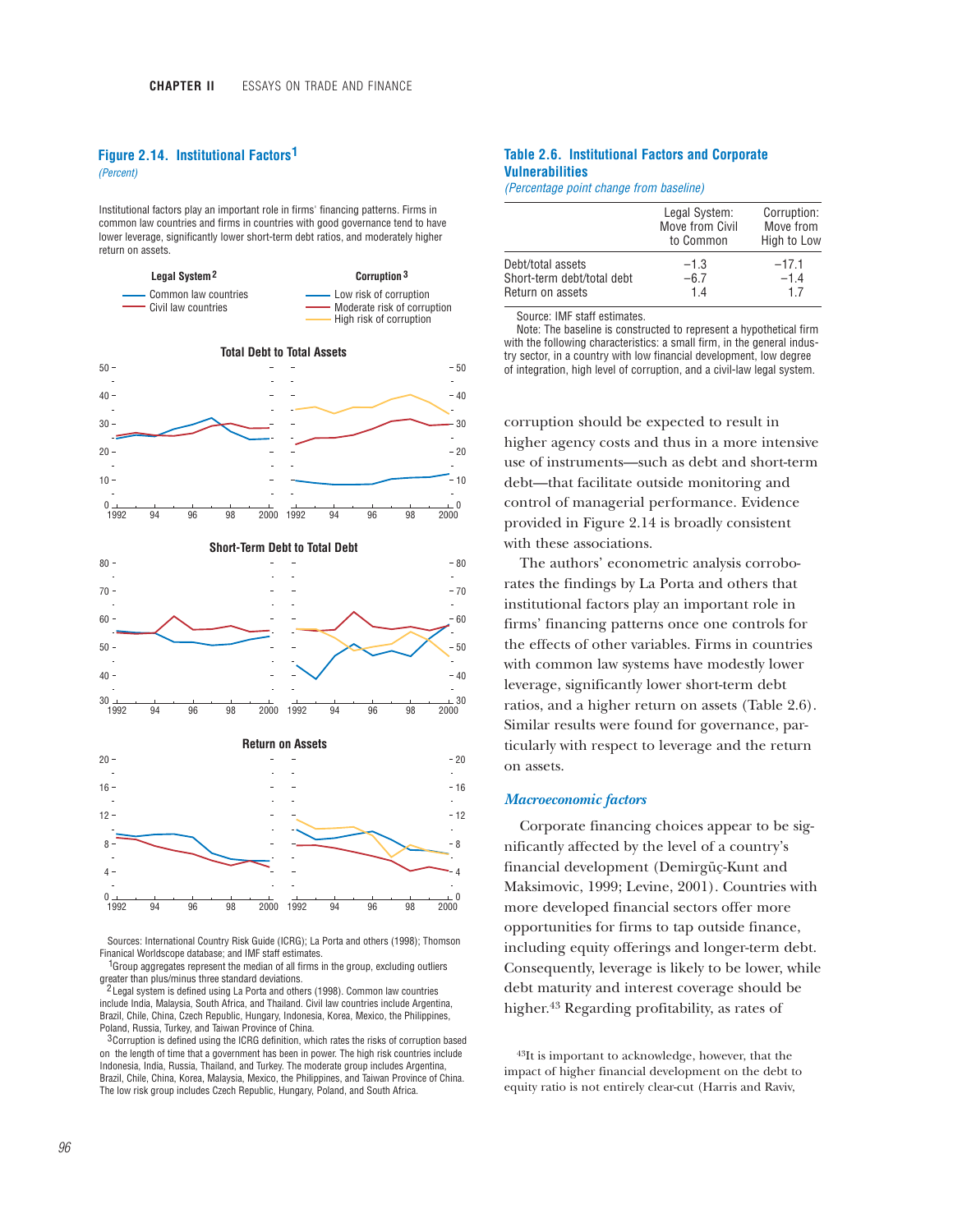### **Table 2.7. Macroeconomic Factors and Corporate Vulnerabilities**

*(Percentage point change from baseline)*

|                                                                     | <b>Financial Development</b> | Openness                                   |                                |
|---------------------------------------------------------------------|------------------------------|--------------------------------------------|--------------------------------|
|                                                                     | low to<br>high               | Move from Move from<br>moderate<br>to high | Move from<br>closed to<br>open |
| Debt/total assets<br>Short-term debt/total debt<br>Return on assets | 7.5<br>$-6.3$<br>$-0.8$      | $-1.1$<br>10.2<br>$-0.6$                   | $-8.5$<br>$-4.4$<br>0.2        |

Source: IMF staff estimates.

Note: The baseline is constructed to represent a hypothetical firm with the following characteristics: a small firm, in the general industry sector, in a country with low financial development, low degree of integration, high level of corruption, and a civil-law legal system.

return on capital tend to be higher in capitalscarce countries, which are usually the ones with lower levels of financial development, the return on assets should be lower in countries with high levels of financial development. Evidence provided in Figure 2.15 is broadly consistent with these associations.44

The authors' econometric analysis confirms that the level of financial development matters, as other studies have also found (Levine, 2001). However, there is evidence that the relationship is nonlinear (Table 2.7). Specifically, the following is found.

• *Leverage increases as countries become moderately financially developed, but then declines.* Firms in more financially developed economies tend to have slightly lower leverage than those in

1991; Rajan and Zingales, 1995). On the one hand, higher market capitalization facilitates equity issuance, thus helping reduce leverage. On the other hand, since countries with highly developed stock markets also tend to have more developed debt markets, long-term debt is cheaper so that firms may prefer long-term debt to equity. Such a preference for debt relative to equity is what the "pecking order" theory of investment financing would predict (Myers, 1984; Fazzari, Hubbard, and Petersen, 1988). Ultimately, which effect predominates will depend on firms' capacity to substitute equity for short-term debt and is largely an empirical issue.

44Financial development is measured by the ratio of private credit plus stock market capitalization to GDP, and dividing the sample into three categories, where "high financial development" accounts for the top 25 percent and "low financial development" for the bottom 25 percent of countries.

### **Figure 2.15. Macroeconomic Factors 1** *(Percent)*

Corporate financing choices are significantly affected by the degree of financial development and the degree of integration with world capital markets.



Sources: Edison and Warnock (2001); IMF, *International Financial Statistics;* Standard & Poors Emerging Market Database; and Thomson Financial Worldscope database.  $1$  Group aggregates represent the median of all firms in the group, excluding outliers greater than plus/minus three standard deviations.

2 Financial development is defined using Levine (2001) as the sum of total private credit to GDP and market capitalization to GDP ratios. Low development include Argentina, Hungary, Poland, Russia, and Turkey. The medium group includes Brazil, China, Czech Republic, India, Indonesia, Korea, Mexico, and the Philippines. The high development group includes Chile, Malaysia, South Africa, Taiwan Province of China, and Thailand. 3 Openness is defined using Edison and Warnock (2001) as one minus the percent of shares that may not be purchased by foreign investors as captured in the ratio of IFC Investable Index to IFC Global Index. The very open category includes Argentina, Mexico, Poland, South Africa, and Turkey. The moderate group includes Brazil, Chile, Czech Republic, Hungary, Indonesia, Malaysia, the Philippines, Russia, and Thailand. The very closed group includes China, India, Korea, and Taiwan Province of China.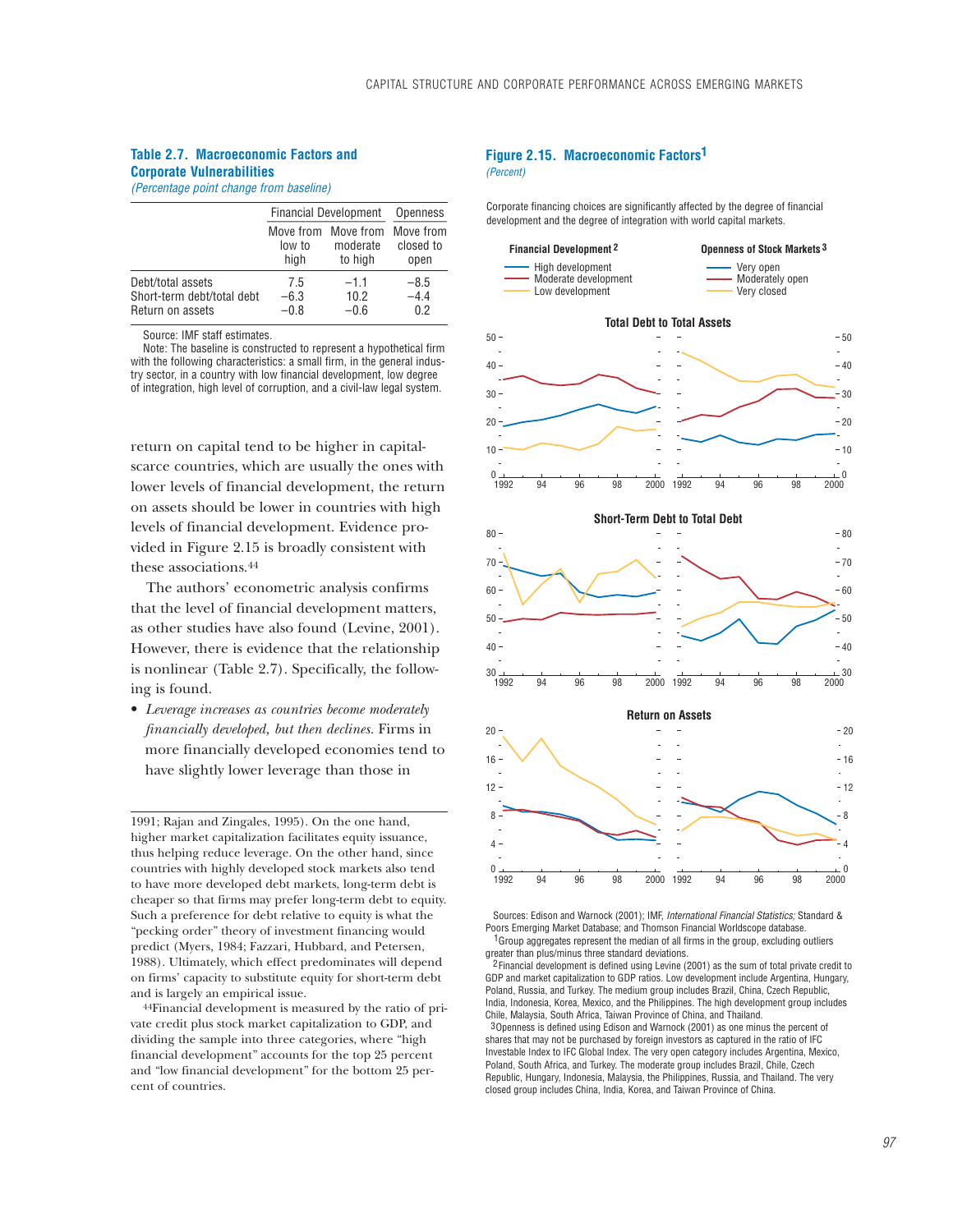## **Box 2.3. Cross-Country Determinants of Capital Structure**

In light of the growing interest in corporate vulnerabilities, a thriving literature has developed to explain cross-country differences in debt leverage and other indicators of firms' capital structure. An earlier but still influential view is that legal systems and differences associated with the enforcement of property rights have a key bearing on countries' financial structure and on the way risk is shared between lenders and borrowers, thus helping shape the financial structure of domestic firms (La Porta and others, 1997, 1998). More recent work, however, suggests that firms can find ways to bypass the deficiencies of a country's legal system and provide investors with firmer contractual guarantees—for instance through the issuing of American Depository Receipts (ADRs) or other evidence of sound accounting practices (Mitton, 2002). Moreover, a variety of other factors not fully captured by differences in legal systems and property rights enforcement have also been found to be important, including the stage of a country's financial development, its macroeconomic performance, and average firm size (Demirgüç-Kunt and Maksimovic, 1999; Claessens and Djankov, 2000). Thus, it seems important to consider a broad set of factors when trying to explain cross-country differences in corporate vulnerabilities.

In light of these considerations, the authors undertook an econometric analysis of the determinants of cross-country differences in firms' capital structure, taking into account a broader set of explanatory variables and a more updated data set than previous studies. As usual in the literature, corporate capital structure is defined in terms of four standard indicators—the ratios of debt to the *market* value of equity, debt to the *book* value of assets, short-term debt to total debt, and the rate of return on assets. Using firm-level data for 18 emerging market economies spanning 3,538 nonfinancial firms over 1992–2000, the authors' regression analysis includes the various institutional, macroeconomic, and sector- and firmspecific factors featured in the above-mentioned studies, plus two other factors that have been somewhat overlooked in the literature.

The first additional factor is sectoral specialization—that is, the fact that some emerging market economies specialize in sectors that have a distinc-

tive capital structure owing to technological or other structural factors; this is the case, for instance, of the IT firms. Accordingly, an appropriate sectoral breakdown based on the FTSE industrial classification is used to bring to bear those differences in sectoral specialization across economies.

The second additional factor is openness to world capital markets. In this connection, the authors' analysis uses a new measure of openness to world capital markets that takes into account country-specific restrictions on purchase of equities (see the main text). To the extent that such restrictions differ significantly across countries and sectors and influence firms' capacity to tap external finance, one would expect them to be reflected in capital structure.

The results of the respective OLS regressions, reported in the table, are discussed in detail in the main text. All regressions were estimated using time dummies (since the focus is on cross-sectional variations) and the standard White heteroscedasticity correction procedure to produce robust standard errors. As indicated by the *R*<sup>2</sup> statistics at the bottom of the table, all regressions have a fit that is low relative to those usually obtained with macro data but reasonable for such a large international cross section of individual firm data. More importantly, nearly all the *t-*statistics underneath each coefficient indicate that the respective explanatory variables are statistically significant, with signs that are generally consistent with the theoretical priors (see the main text for specifics).<sup>1</sup>

Overall, the results clearly support the view that institutions matter (as emphasized by La Porta and others) together with sectoral specialization and firm size. But they also highlight the importance of two other sets of factors. First, financial crises tend to significantly increase debt leverage, over and above their effects on the respective countries'

<sup>1</sup>As can also be seen from the table, the marginal effects of the various control variables on firms' capital structure vary considerably between the two leverage equations (debt to equity and debt to asset ratios). This is to be expected, since the much higher coefficients and lowered  $R^2$  obtained for the debt to market value of equity regression reflect the fact that, unlike the debt to asset ratio (which is typically bound between zero and one), debt to equity ratios can vary widely (between zero and very large positive numbers) and tend to be far more volatile, as the market value of equity fluctuates with stock prices.

Note: The main authors of this box are Luis Catão and Hali Edison.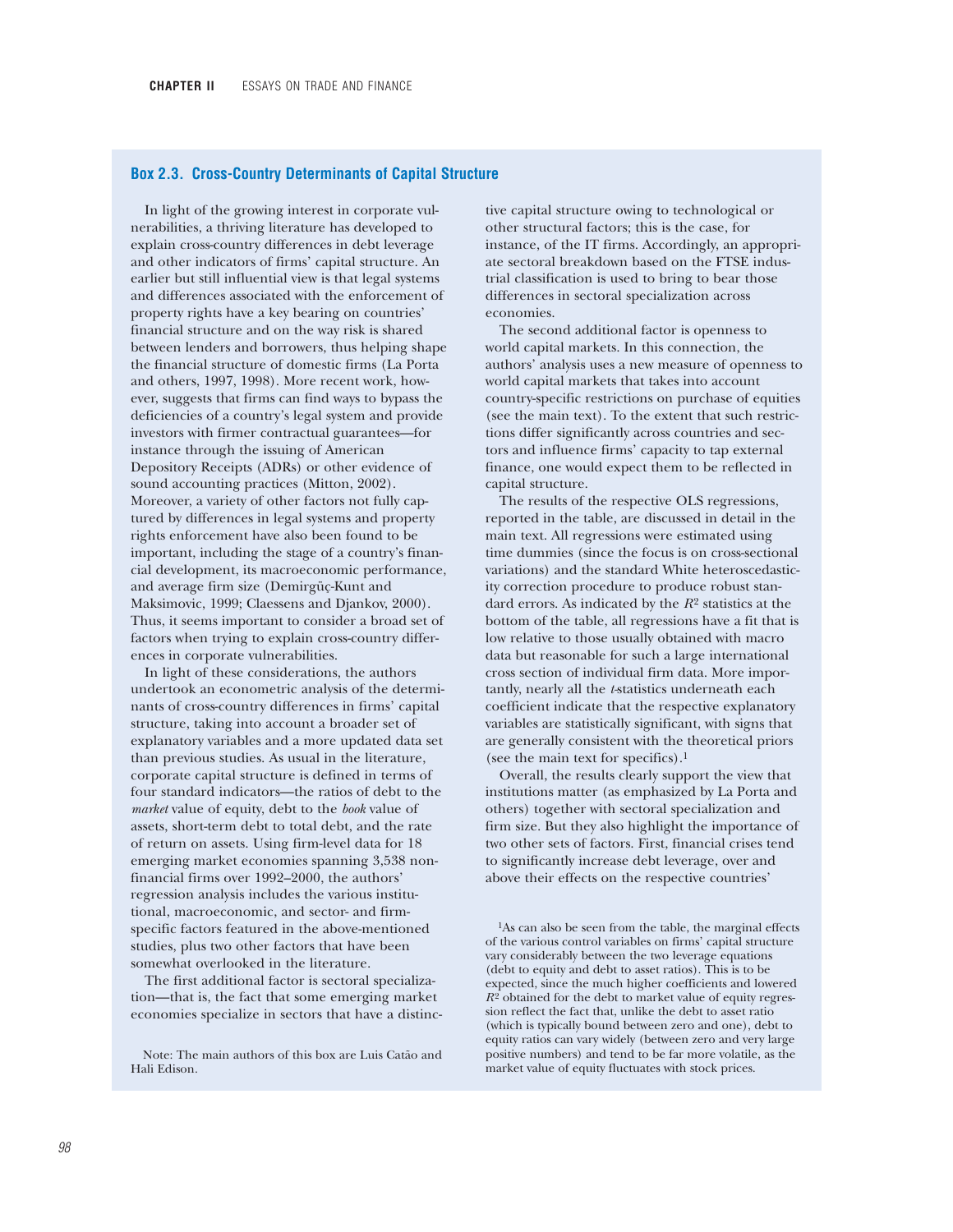#### **Summary of Empirical Results, 1992–20001**

|                                    |                       |                      | <b>Dependent Variables</b>              |                                   |                              |                   |                   | <b>Dependent Variables</b>              |                               |
|------------------------------------|-----------------------|----------------------|-----------------------------------------|-----------------------------------|------------------------------|-------------------|-------------------|-----------------------------------------|-------------------------------|
| <b>Explanatory Variables</b>       | Debt to<br>equity     | Debt to<br>assets    | Short-<br>term<br>debt to<br>total debt | Return<br><sub>on</sub><br>assets | <b>Explanatory Variables</b> | Debt to<br>equity | Debt to<br>assets | Short-<br>term<br>debt to<br>total debt | Return<br><b>on</b><br>assets |
| <b>Institutions</b>                |                       |                      |                                         |                                   | Size <sup>7</sup>            |                   |                   |                                         |                               |
| Legal system <sup>2</sup>          |                       |                      |                                         |                                   | Small                        | 273.81            | 6.23              | 15.41                                   | $-7.19$                       |
| Civil law                          | 33.36                 | 1.28                 | 6.72                                    | $-1.36$                           |                              | (13.45)           | (11.17)           | (19.53)                                 | $(-10.33)$                    |
|                                    | (3.33)                | (2.47)               | (9.69)                                  | $(-5.03)$                         | Moderate/small               | 135.35            | 4.44              | 13.89                                   | $-4.69$                       |
|                                    |                       |                      |                                         |                                   |                              | (5.67)            | (9.05)            | (19.36)                                 | $(-9.34)$                     |
| Corruption <sup>3</sup>            |                       |                      |                                         |                                   | Moderate                     | 87.20             | 2.54              | 11.97                                   | $-3.64$                       |
| High                               | 101.71                | 17.14                | 1.42                                    | $-1.74$                           |                              | (5.87)            | (5.64)            | (17.43)                                 | $(-7.96)$                     |
|                                    | (7.70)                | (30.90)              | (1.40)                                  | $(-3.49)$                         | Moderate/large               | 46.70             | 1.55              | 7.90                                    | $-1.85$                       |
| Moderate                           | 113.60                | 11.08                | 5.32                                    | $-3.85$                           |                              | (4.80)            | (3.54)            | (11.67)                                 | $(-4.37)$                     |
|                                    | (7.00)                | (20.99)              | (5.34)                                  | $(-8.26)$                         | Net capital stock to         | 1.92              | 0.15              | $-0.32$                                 | $-0.07$                       |
| <b>Macroeconomic factors</b>       |                       |                      |                                         |                                   | total assets                 | (6.38)            | (18.78)           | $(-28.91)$                              | $(-10.87)$                    |
| Financial development <sup>4</sup> |                       |                      |                                         |                                   | Time effects <sup>8</sup>    |                   |                   |                                         |                               |
| Low                                | $-38.39$              | $-7.47$              | 6.34                                    | 0.82                              | 1993                         | $-24.44$          | 1.50              | $-0.97$                                 | 3.95                          |
|                                    | $(-2.52)$             | $(-10.50)$           | (5.15)                                  | (1.38)                            |                              | $(-2.70)$         | (2.16)            | $(-0.84)$                               | (2.04)                        |
| Moderate                           | 116.07                | 1.14                 | $-10.18$                                | 0.61                              | 1994                         | $-26.47$          | 1.58              | $-1.04$                                 | $-1.10$                       |
|                                    | (8.01)                | (2.80)               | $(-16.62)$                              | (2.13)                            |                              | $(-3.01)$         | (2.33)            | $(-0.92)$                               | $(-0.81)$                     |
|                                    |                       |                      |                                         |                                   | 1995                         | $-11.13$          | 1.20              | $-0.07$                                 | $-0.62$                       |
| Openness <sup>5</sup>              |                       |                      |                                         |                                   |                              | $(-1.32)$         | (1.85)            | $(-0.07)$                               | $(-0.51)$                     |
| Low                                | 124.11                | 8.48                 | 4.41                                    | $-0.20$                           | 1996                         | 3.71              | 1.80              | $-1.95$                                 | $-0.05$                       |
|                                    | (7.17)                | (15.96)              | (4.83)                                  | $(-0.40)$                         |                              | (0.45)            | (2.82)            | $(-1.84)$                               | $(-0.05)$                     |
| Moderate                           | 62.83                 | 2.74                 | 10.87                                   | $-0.16$                           | 1997                         | 156.49            | 4.07              | $-1.69$                                 | $-1.80$                       |
|                                    | (5.02)                | (6.05)               | (12.70)                                 | $(-0.36)$                         |                              | (12.09)           | (6.14)<br>1.44    | $(-1.61)$                               | $(-1.42)$                     |
| Real GDP growth                    | $-16.43$              | $-0.70$              | $-0.06$                                 | 0.41                              | 1998                         | 116.41<br>(8.98)  | (2.15)            | $-1.75$<br>$(-1.56)$                    | $-1.34$<br>$(-0.95)$          |
|                                    | $(-11.27)$            | $(-13.92)$           | $(-0.90)$                               | (10.22)                           | 1999                         | 132.91            | 3.30              | $-2.17$                                 | $-1.39$                       |
|                                    |                       |                      |                                         |                                   |                              | (9.39)            | (4.82)            | $(-2.09)$                               | $(-1.08)$                     |
| <b>Firm factors</b>                |                       |                      |                                         |                                   | 2000                         | 266.20            | 4.70              | $-1.27$                                 | $-2.20$                       |
| Sector affiliation <sup>6</sup>    |                       |                      |                                         |                                   |                              | (8.52)            | (6.46)            | $(-1.21)$                               | $(-1.73)$                     |
| <b>Utilities</b>                   | $-97.95$              | $-6.53$              | $-19.81$                                | 1.07                              |                              |                   |                   |                                         |                               |
|                                    | $(-1.57)$             | $(-7.30)$            | $(-15.02)$                              | (1.08)                            | Memorandum<br>R <sup>2</sup> | 0.062             | 0.178             | 0.170                                   | 0.208                         |
| Information<br>Technology          | $-94.92$<br>$(-4.85)$ | $-4.33$<br>$(-5.42)$ | $-5.86$<br>$(-4.99)$                    | 4.03<br>(3.45)                    | Number of observations       | 18,205            | 19,441            | 18,189                                  | 16,432                        |
|                                    |                       |                      |                                         |                                   |                              |                   |                   |                                         |                               |

Sources: Edison and Warnock (2001); La Porta and others (1997, 1998); International Finance Corporation; IMF, *International Financial Statistics;* PRS Group; Thomson Financial Worldscope database; and IMF staff calculations.

1Countries include Argentina, Brazil, Chile, China, Czech Republic, Hungary, India, Indonesia, Korea, Malaysia, Mexico, the Philippines, Poland, Russia, South Africa, Taiwan Province of China, Thailand, and Turkey. Dependent variable outliers greater than plus/minus three standard deviations removed except for debt to equity for which outliers greater and plus/minus two standard deviations were removed.<br>Dummy variables based on data from La Porta and others (1997, 1998) results are relative to common law

3Dummy variables based on data from PRS Group, results are relative to low corruption countries.

4Financial development is measured as the sum of a country's private credit and national market capitalization to GDP. Dummy variables are based on three groups of countries: the 25 percent of countries with the lowest average financial development ratio, the middle 50 percent, and the top 25 percent. Results are relative to the top 25 percent.

5Dummy variables based on data from Edison and Warnock (2001); results are relative to countries that are very open to foreign investment. 6Dummy variable; results are relative to firms in the general industries sector.

7Dummy variable; results are relative to 20 percent of firms that have the highest average market capitalization over the period 1992–2000. 8Dummy variable; results are relative to 1992.

macroeconomic performance. This can be seen from the table, which shows that the time dummies for the period 1997 onward are both positive and highly statistically significant, despite the inclusion of a key macroeconomic performance variable

(real GDP growth) in the regressions. Second, openness and financial development do play a major role in the determination of leverage and debt maturity structure, over and above the effects of legal systems and corruption.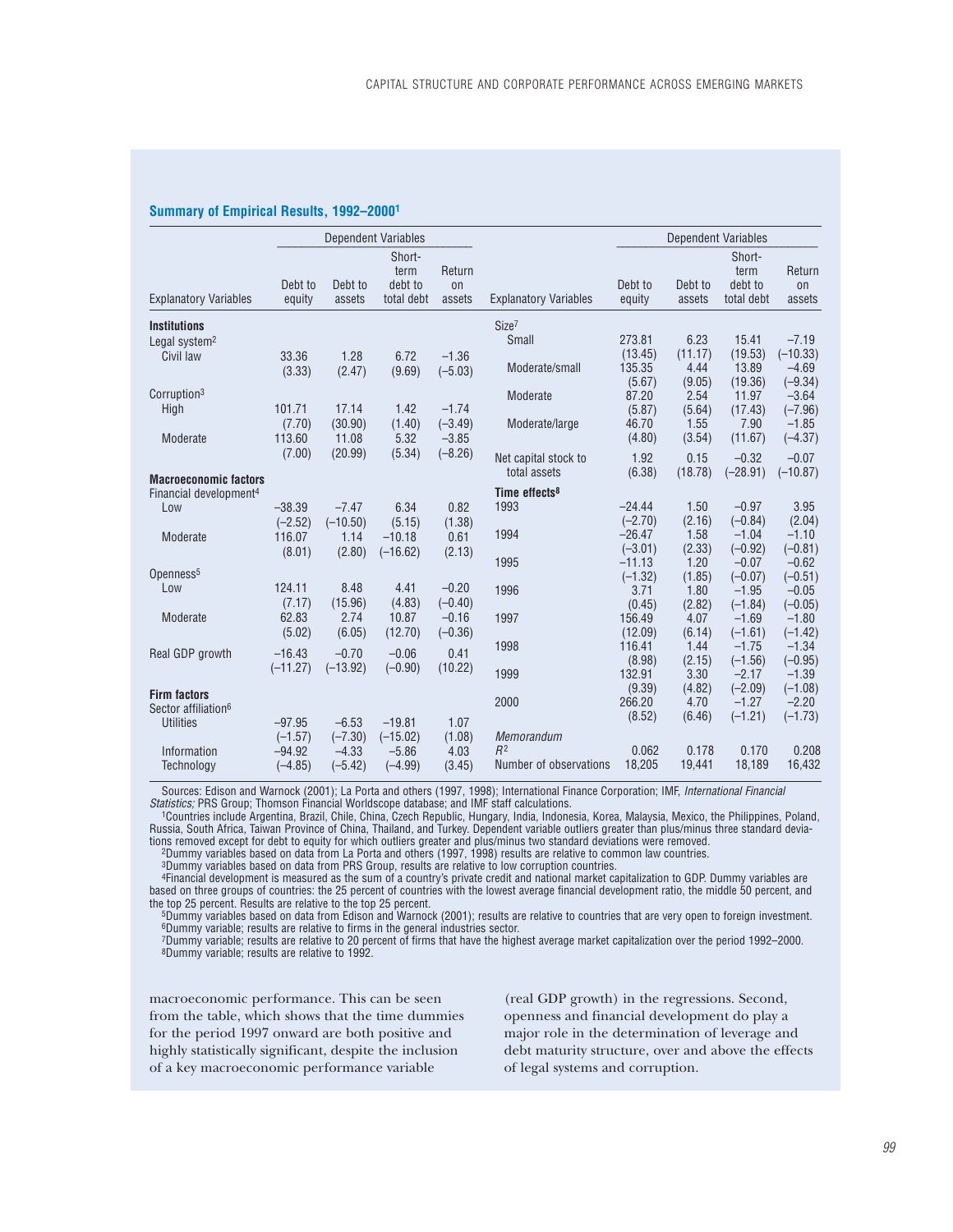moderately developed economies, but firms in economies that are the least financially developed tend to be the least leveraged, presumably reflecting borrowing constraints that force these firms to build equity through retained earnings. Such an inverted U–shaped response of leverage to financial development may reflect the end of financial repression, which allows firms to resort more widely to bank credit in the transition stage from low to moderate levels of financial development, which is then typically followed by more open access to equity markets (in the transition from moderate to high levels of financial development).

- *Differences in short-term debt ratios also vary by level of financial development.* As expected, shortterm debt ratios are the highest in financially less developed economies, reflecting the fact that long-term debt instruments require deeper and more sophisticated credit markets. But corporates in countries at intermediate levels of financial development (such as some economies in Latin America) display lower short-term debt ratios than corporates in financially more advanced economies, apparently owing to more intensive use of longerterm bank credit.
- *Rates of return on assets are higher in countries with moderate levels of financial development relative to more financially developed economies*, consistent with the theoretical considerations discussed above.

Corporate financing choices are also likely to be significantly affected by the degree of integration with world capital markets, as such integration helps diversify firms' financing choices (Schmukler and Vesperoni, 2001). Openness is measured by the restrictions on foreign ownership of domestic equity, using the Edison-Warnock measure.45 It is anticipated that

openness will generally be associated with lower corporate vulnerability and lower returns on assets (Figure 2.15).

The empirical results in Table 2.7 for openness are clear-cut and indicate the following.

- With greater access to longer-term external borrowing and equity financing, *firms in economies that are more open to foreign investors tend to be less leveraged.* For instance, the move from relatively closed economy to relatively open economy would lead to a large decline in leverage, as expected.
- As also expected, *more highly open economies tend to display lower short-term debt ratios*, as a move from closed to open is associated with a decline in this ratio. Regarding the return on assets, the impact is positive but very small and is statistically insignificant (see Box 2.3).

### *Sector- and firm-specific factors*

Although sectoral specialization has been largely overlooked in the recent literature on capital structure, it clearly has an important role. For instance, utilities and basic industries that have heavily capital-intensive technologies, slow but stable sales growth, and long maturity assets rely more on long-term debt, as opposed to short-term debt or equity financing (Morris, 1976; Myers, 1977; Barclay and Smith, 1995). In contrast, IT firms, which have high but less stable demand growth and low ratios of physical capital to assets, are probably better off financing themselves through retained earnings or equity. Thus, countries where the corporate sector is dominated by utility and basic industries will tend to display higher ratios of debt to the market capitalization, a lower rate of short-term debt to equity, and lower profitability, whereas countries with a larger high-tech sector are likely to display a lower rate of tangible capital to assets, higher

<sup>45</sup>Specifically, the Edison-Warnock index is constructed as one minus the ratio of the IFC investable index to the IFC global index, where a score of zero means that all shares may be purchased by foreigners so that the market can be considered as completely open, and a score of one implies that the market is completely closed to foreigners. For details, see Edison and Warnock (2001). Using this information, the sample is divided into three subgroups, where the "very open" represents the top 25 percent and "very closed," the bottom 25 percent.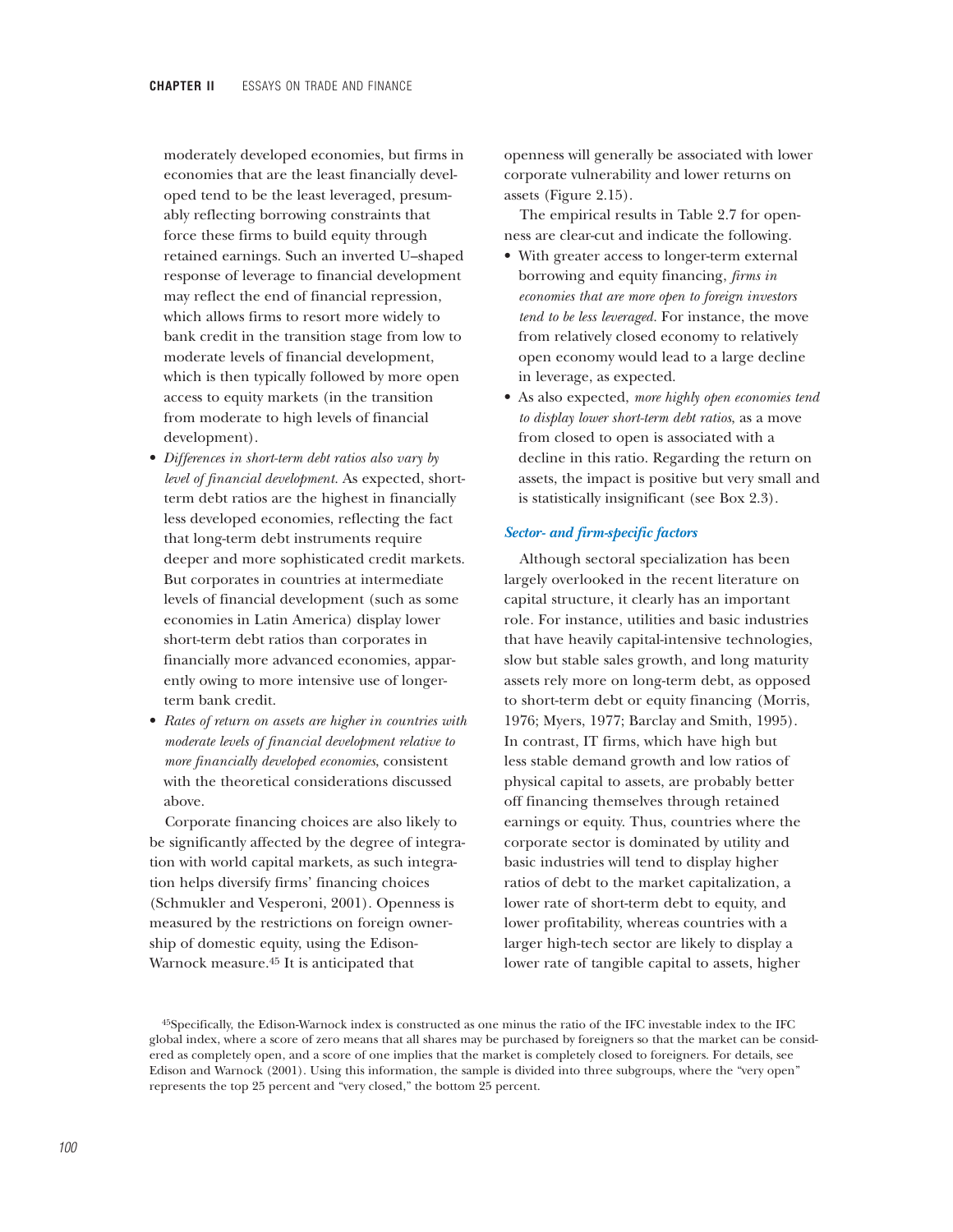|                            |                                     | Sector                                     |                                | Size                           |
|----------------------------|-------------------------------------|--------------------------------------------|--------------------------------|--------------------------------|
|                            | Move from general<br>industry to IT | Move from general<br>industry to utilities | Move from small<br>to moderate | Move from<br>moderate to large |
| Debt/total assets          | $-4.3$                              | $-6.5$                                     | $-3.7$                         | $-2.5$                         |
| Short-term debt/total debt | $-5.9$                              | $-19.8$                                    | $-3.4$                         | $-12.0$                        |
| Return on assets           | 4.0                                 |                                            | 3.5                            | 3.6                            |

### **Table 2.8. Sector- and Firm-Specific Factors and Corporate Vulnerabilities** *(Percentage point change from baseline)*

Source: IMF staff estimates.

Note: The baseline is constructed to represent a hypothetical firm with the following characteristics: a small firm, in the general industry sector, in a country with low financial development, low degree of integration, high level of corruption, and a civil-law legal system.

stock market capitalization, and higher return on assets.

The empirical evidence confirms some of these prior expectations (Table 2.8). In particular:

- IT firms have lower leverage and a much higher return on assets; and
- utilities have much lower short-term debt ratios, slightly higher returns on assets than general industry (likely reflecting the effects of the various privatization programs in the 1990s on the efficiency of formerly stateowned large firms in the sector), and significantly lower returns than IT.

Correspondingly, corporate vulnerability indicators may be importantly affected by a country's or region's industrial structure. While utility firms account for a substantial share of stock market capitalization in nearly all countries, their weight is clearly highest in Latin America and emerging markets in Europe (Table 2.9); the same applies to resource-based industries.46 In contrast, the weight of the IT sector is substantially higher in Asia. Asia also has a bigger share of cyclical consumer goods and general industries, which comprise technology-intensive non-IT electronics.

A second important factor is firm size.47 Since larger firms tend to be financially more resilient, they are less likely to go bankrupt, and consequently can manage higher levels of leverage. On the other hand, however, agency problems are often less binding in larger and wellestablished firms, which works in the opposition direction (as discussed above). In addition, the evidence for G-7 countries is mixed, which is consistent with the theoretical ambiguities of these effects (Rajan and Zingales, 1995). Table 2.8 shows that for emerging market economies the results are more clear-cut.

- *Smaller emerging market firms tend to be more highly leveraged.* As the size of the firm increases, the ratio of debt to total assets drops, which is consistent with the hypothesis that small firms have more restricted access to equity markets. Smaller firms also tend to rely proportionately more on short-term debt than larger firms.
- *Smaller emerging market firms tend to have lower returns on assets, relative to larger firms.* While this result appears to be at variance with Fama and French's (1992) well-known finding of higher excess returns for small capitalized firms in the United States, it is consistent with more recent evidence for several countries (Lamont, Polk, and Saa-Requejo, 1997; Brooks and Catão, 2000).

Looking across regions, the average firm size Latin America is far higher than elsewhere (Table 2.10), regardless of whether size is measured by average market capitalization or the book value of assets. This may partly explain the generally lower leverage and reduced reliance on short-term debt observed for Latin American firms relative to Asian firms, since large resource

46The figure for Mexico should not be considered as representative, in that the large oil company PEMEX is not included in the sample since its shares are not publicly traded.

<sup>&</sup>lt;sup>47</sup>Firm size is measured as the ratio of its stock market capitalization to global emerging market capitalization.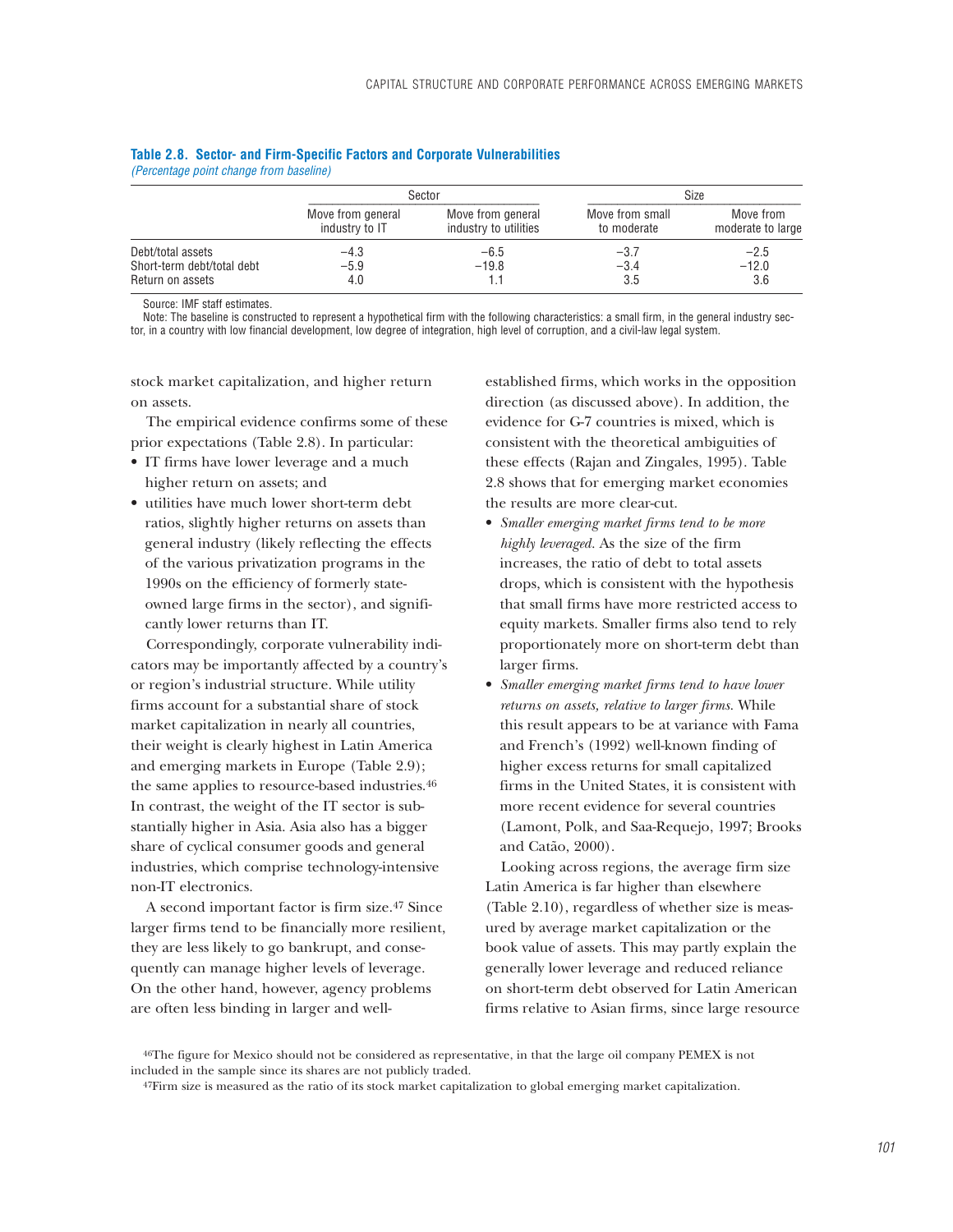|  |  | <b>Table 2.9. Sectoral Composition by Countries</b> |  |
|--|--|-----------------------------------------------------|--|
|--|--|-----------------------------------------------------|--|

*(Percent of country/regional stock market capitalization)*<sup>1</sup>

|                                                | <b>Basic</b><br>Industries | Construction             | Cyclical<br>Consumer<br>Goods | General<br>Industries    | IT<br>Technology | Other<br>Consumer<br>Goods | Resources | Services | <b>Utilities</b> |
|------------------------------------------------|----------------------------|--------------------------|-------------------------------|--------------------------|------------------|----------------------------|-----------|----------|------------------|
| Emerging markets in Asia                       |                            |                          |                               |                          |                  |                            |           |          |                  |
| China                                          | 10.5                       | 6.4                      | 9.6                           | 16.3                     | 2.9              | 1.8                        | 25.2      | 17.2     | 10.3             |
| Indonesia                                      | 7.4                        | 6.4                      | 31.6                          | 5.2                      | 0.2              | 15.5                       | 1.7       | 11.7     | 20.3             |
| India                                          | 10.8                       | 1.4                      | 10.2                          | 5.4                      | 23.9             | 20.8                       | 11.5      | 7.3      | 8.7              |
| Korea                                          | 4.1                        | 2.2                      | 8.7                           | 25.3                     | 6.9              | 3.7                        | 2.5       | 5.1      | 41.4             |
| Malaysia                                       | 2.9                        | 7.9                      | 6.9                           | 13.5                     | 2.9              | 7.5                        | 1.3       | 21.3     | 35.8             |
| Philippines                                    | 1.1                        | 2.3                      | 0.3                           | 21.7                     | 1.4              | 22.1                       | 3.5       | 13.7     | 34.0             |
| Thailand                                       | 6.9                        | 14.2                     | 1.6                           | 1.4                      | 11.6             | 4.7                        | 8.1       | 20.6     | 31.0             |
| Taiwan                                         | 14.1                       | 2.9                      | 5.8                           | 11.0                     | 58.2             | 1.8                        |           | 5.0      | 1.2              |
| Average                                        | 7.2                        | 5.5                      | 9.3                           | 12.5                     | 13.5             | 9.7                        | 6.7       | 12.7     | 22.9             |
| Emerging markets in Europe<br>and South Africa |                            |                          |                               |                          |                  |                            |           |          |                  |
| <b>Czech Republic</b>                          | 2.5                        | 2.5                      | 4.6                           | 0.4                      | 0.1              | 2.1                        | 4.6       | 11.4     | 71.9             |
| Hungary                                        | 7.1                        | 0.3                      | 1.7                           | 0.5                      | 0.5              | 13.9                       | 15.5      | 4.1      | 56.5             |
| Poland                                         | 9.3                        | 2.2                      | 2.1                           | 6.0                      | 6.0              | 4.5                        | 12.7      | 7.1      | 50.0             |
| Russia                                         | 4.0                        | $\overline{\phantom{0}}$ | 0.2                           | $\overline{\phantom{0}}$ |                  | 0.1                        | 74.4      | 0.2      | 21.2             |
| Turkey                                         | 12.9                       | 7.7                      | 19.7                          | 12.5                     | 1.7              | 2.0                        | 19.4      | 24.3     |                  |
| South Africa                                   | 33.2                       | 0.9                      | 2.6                           | 8.4                      | 4.8              | 3.5                        | 8.2       | 30.9     | 7.6              |
| Average                                        | 11.5                       | 2.2                      | 5.1                           | 4.6                      | 2.2              | 4.3                        | 22.5      | 13.0     | 34.5             |
| Latin America                                  |                            |                          |                               |                          |                  |                            |           |          |                  |
| Argentina                                      | 6.3                        | 3.9                      | 3.0                           | 10.8                     |                  | 1.9                        | 35.8      | 0.8      | 37.6             |
| <b>Brazil</b>                                  | 10.7                       | 1.0                      | 1.6                           | 4.8                      | 0.8              | 2.8                        | 23.8      | 12.7     | 41.7             |
| Chile                                          | 8.0                        | 3.8                      | 1.4                           | 1.8                      |                  | 12.1                       | 11.2      | 18.3     | 43.5             |
| Mexico                                         | 6.9                        | 11.2                     | 0.1                           | 6.0                      |                  | 15.3                       |           | 25.7     | 34.8             |
| Average                                        | 8.0                        | 5.0                      | 1.5                           | 5.9                      | 0.2              | 8.0                        | 17.7      | 14.4     | 39.4             |

Sources: Thomson Financial Worldscope database; and IMF staff estimates.

11999–2000 averages. Rows total 100 percent.

and utility firms in Latin America are probably better equipped financially to issue equities and borrow long term from international capital markets. Likewise, the size factor may also account for the marked differences in short-term indebtedness between Latin America and eastern European/South African firms, although the fact that the latter display lower leverage than the former suggests that other factors, besides size, are also at play.

### **Conclusions and Policy Implications**

Trends in corporate health indicators across emerging markets point to the following "stylized facts." First, while leverage has generally increased through the 1990s, some important cross-country differences remain, with east Asian corporates appearing particularly highly leveraged, even though leverage in the region has

declined somewhat since its peak during the 1997/98 Asian crisis. Second, reliance on shortterm debt has also been highest (and relatively stable) in Asia, and lowest in Latin America, even though corporate debt maturity in some Latin American countries has been shortening in recent years. Third, interest coverage, profitability, and market valuation indicators have trended downward in all emerging markets. In particular, the ratio of market to book value of equity (a proxy for Tobin's *q*) has more than halved since the mid-1990s to levels below unity, thus reducing vulnerability to sharp corrections in market valuations, but also pointing to a expected slowdown in earnings growth in the period ahead.

As described above, these trends and crosscountry differences in corporate indicators reflect a variety of country-specific institutional and macroeconomic factors, as well as industrial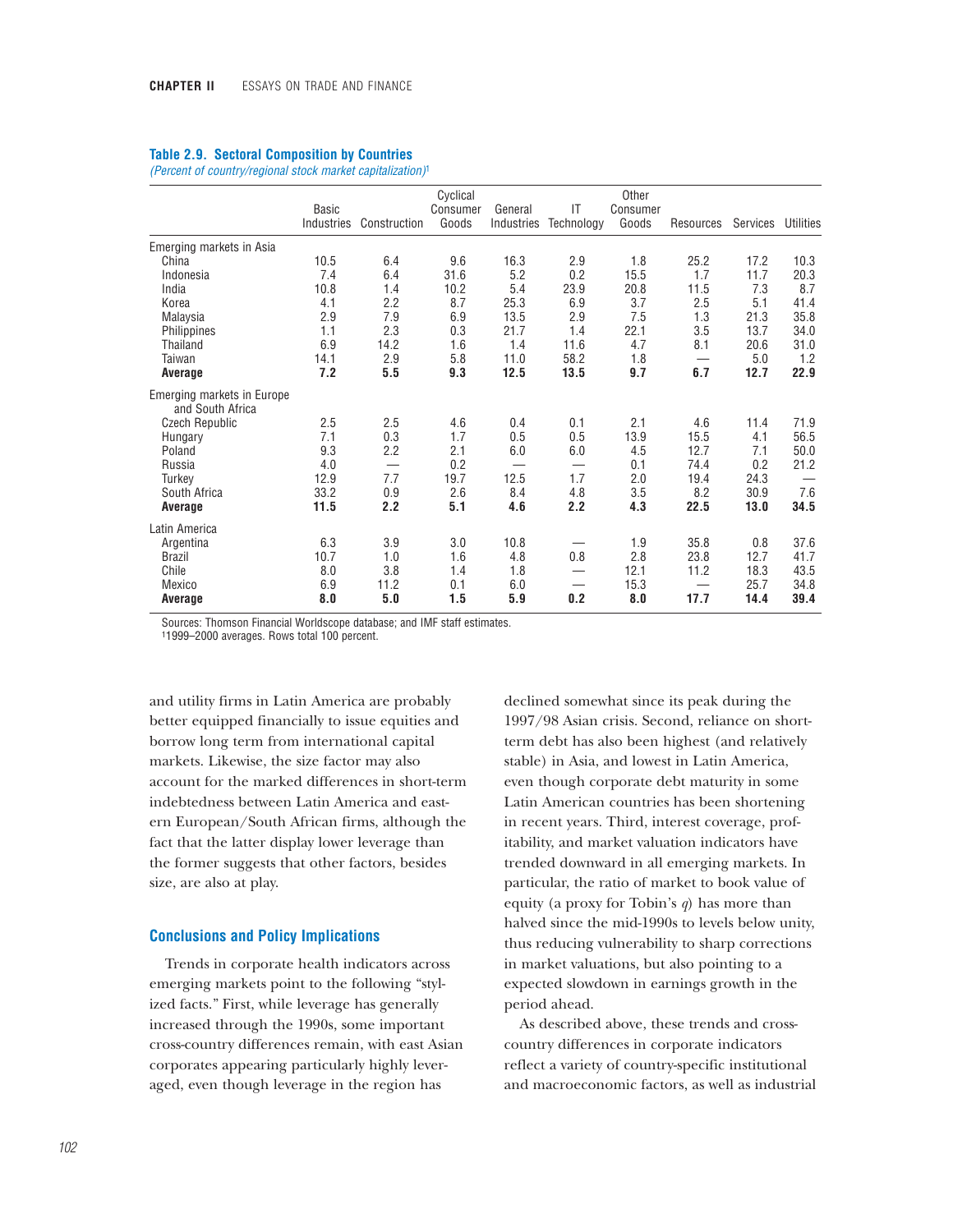| Country                                        | <b>Total Market</b><br>Capitalization | <b>Total Assets</b> | Number of Firms | Average Market<br>Capitalization | Average Assets |
|------------------------------------------------|---------------------------------------|---------------------|-----------------|----------------------------------|----------------|
|                                                |                                       |                     |                 |                                  |                |
| Emerging markets in Asia                       |                                       |                     |                 |                                  |                |
| China                                          | 26,984                                | 58,564              | 115             | 234.6                            | 509.3          |
| India                                          | 85,464                                | 121,519             | 294             | 290.7                            | 413.3          |
| Indonesia                                      | 36,653                                | 46,556              | 119             | 308.0                            | 391.2          |
| Korea                                          | 259,022                               | 575,441             | 573             | 452.0                            | 1,004.3        |
| Malaysia                                       | 81.220                                | 135,156             | 322             | 252.2                            | 419.7          |
| Philippines                                    | 21,833                                | 36,663              | 74              | 295.0                            | 495.4          |
| Taiwan                                         | 284,506                               | 182,543             | 217             | 1,311.1                          | 841.2          |
| Thailand                                       | 33.781                                | 60.963              | 185             | 182.6                            | 329.5          |
| <b>Total</b>                                   | 829,462                               | 1,217,405           | 1,899           | 436.8                            | 641.1          |
| Emerging markets in Europe<br>and South Africa |                                       |                     |                 |                                  |                |
| <b>Czech Republic</b>                          | 11,480                                | 24,529              | 55              | 208.7                            | 446.0          |
| Hungary                                        | 14,112                                | 10,109              | 38              | 371.4                            | 266.0          |
| Poland                                         | 18,639                                | 18,974              | 54              | 345.2                            | 351.4          |
| Russia                                         | 29,229                                | 90,368              | 23              | 1,270.8                          | 3,929.0        |
| South Africa                                   | 93,177                                | 93,639              | 377             | 247.2                            | 248.4          |
| Turkey                                         | 66,732                                | 43,857              | 65              | 1,026.7                          | 674.7          |
| Total                                          | 233,371                               | 281,477             | 612             | 381.3                            | 459.9          |
| Latin America                                  |                                       |                     |                 |                                  |                |
| Argentina                                      | 76,822                                | 56,033              | 51              | 1,506.3                          | 1,098.7        |
| <b>Brazil</b>                                  | 184,058                               | 327,832             | 255             | 721.8                            | 1,285.6        |
| Chile                                          | 50,216                                | 93,241              | 124             | 405.0                            | 751.9          |
| Mexico                                         | 144,740                               | 168,216             | 104             | 1,391.7                          | 1,617.5        |
| Total                                          | 455,836                               | 645,322             | 534             | 853.6                            | 1,208.5        |

### **Table 2.10. Measures of Sample Size, 19991**

Sources: Thomson Financial Worldscope database; and IMF staff estimates.

1Table portrays representative sample of all firms studied. Only firms that had observations for both market capitalization and total assets in 1999 are included.

specialization and firm size, with the following key policy implications. First, policies that promote domestic financial development generally have a positive impact on corporate health. However, the transition from low to intermediary levels of financial development is often accompanied by a substantial increase in leverage, reflecting the fact that greater availability of bank credit tends to find its way into domestic corporate borrowing. For instance, higher financial development in Asia relative to low levels in many Latin American countries explains some of the higher corporate leverage observed in the Asian region. This underscores the need both for careful policy monitoring at that stage including in the context of IMF surveillance and concomitant efforts to strengthen financial institutions and supervision.

Second, policies that promote openness to foreign investors have a positive effect on emerging market corporate health in terms of helping

reduce their leverage and extend their debt maturity. Again, this point helps to explain some of the differences in the regional groups considered. In particular, lower openness in some Asian emerging market economies appears to be directly related to greater reliance on domestic debt. Although these benefits may come at the cost of potential currency mismatches between assets and liabilities (if the firm has its revenues denominated in domestic currency while borrowing abroad in foreign currency), whether this cost outweighs those other benefits is a question that is not examined here owing to the lack of data on debt currency denomination.

Third, institutions matter, particularly regarding corruption, which tends to increase leverage and reliance on short-term debt, and lower profitability. This finding is not new, but the fact that it holds for a broad sample of emerging market economies and more recent data reinforces the received wisdom. So, policy reforms that help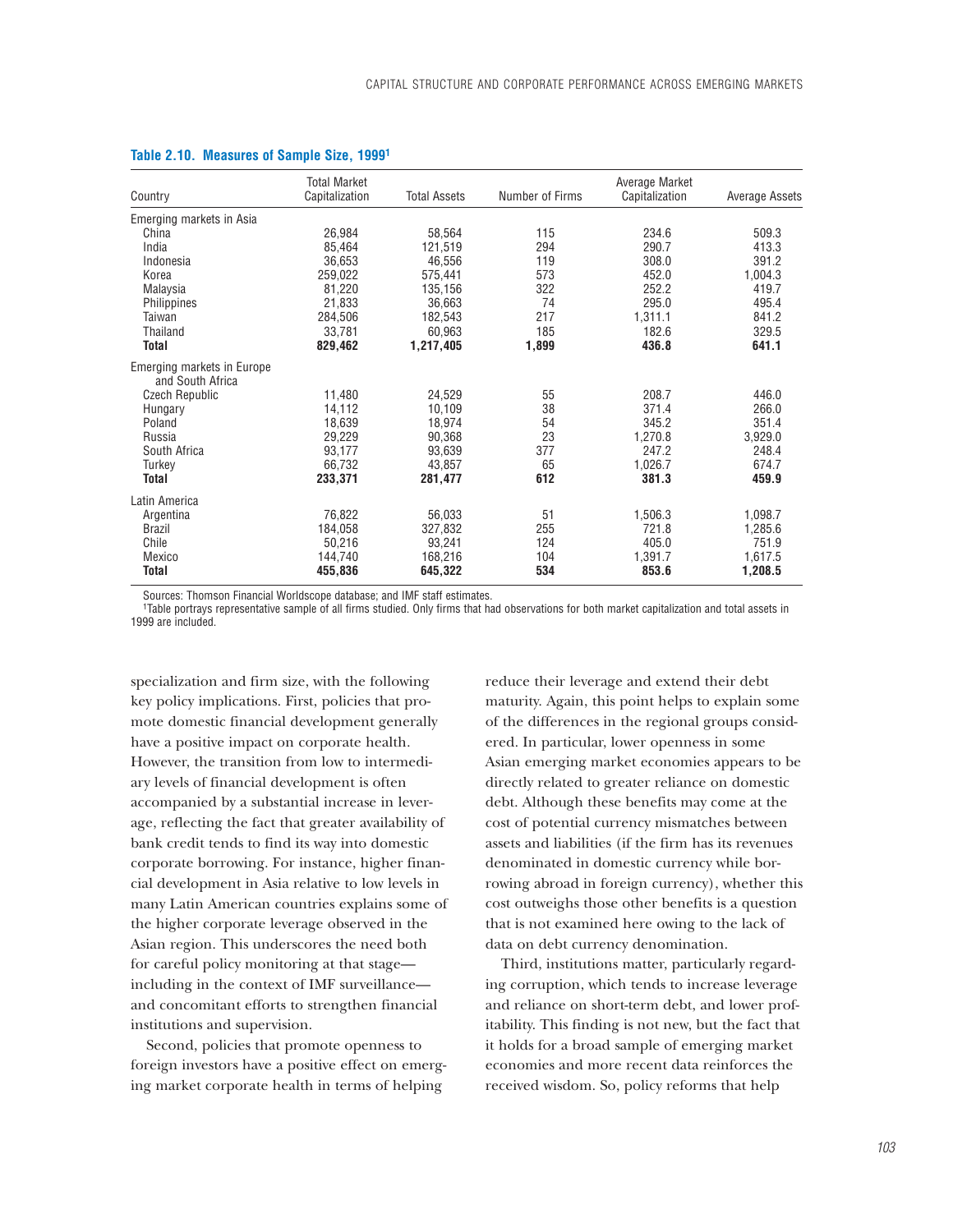promote institutional transparency are clearly important.

## **References**

- Anderson, James E., 1998, "The Uruguay Round and Welfare in Some Distorted Agricultural Economies," *Journal of Development Economics*, Vol. 56 (August), pp. 393–410.
- ———, and Eric van Wincoop, 2001, "Gravity with Gravitas: A Solution to the Border Puzzle," NBER Working Paper No. 8079 (Cambridge, Massachusetts: National Bureau of Economic Research).
- Anderson, Kym, 2002, "Agricultural Trade Liberalization: Implications for Indian Ocean Rim Countries" (Adelaide, Australia: Centre for International Economic Studies, University of Adelaide). Available via the Internet: www.adelaide. edu.au/cies/aglib.pdf.
- ———, and Rod Tyers, 1993, "More on Welfare Gains to Developing Countries From Liberalizing World Food Trade," *Journal of Agricultural Economics*, Vol. 44 (May), pp. 189–204.
- Anderson, Kym, Betina Dimaranan, Joseph Francois, Tom Hertel, Bernard Hoekman, and Will Martin, 2001, "The Cost of Rich (and Poor) Country Protection to Developing Countries," *Journal of African Economies*, Vol. 10, No. 3, pp. 227–57.
- Baca, Sean P., Brian Garbe, and Richard A. Weiss, 2000, "The Rise of Sector Effects in Major Equity Markets," *Financial Analysts Journal,* Vol. 56 (September/October), pp. 35–40.
- Barclay, Michael J., and Clifford W. Smith Jr., 1995, "The Maturity Structure of Corporate Debt," *Journal of Finance,* Vol. 50 (June), pp. 609–31.
- Begum, Jahanara, and Liliana Schumacher, 2001, "International Comparison of Corporate Leverage," IMF MAE Technical Note 01/02 (Washington: International Monetary Fund).
- Bernanke, Ben, 1983, "Nonmonetary Effects of the Financial Crisis in the Propagation of the Great Depression," *American Economic Review,* Vol. 73, No. 3, pp. 257–76.
- Bertaut, Carol C., 2002, "Equity Prices, Household Wealth, and Consumption Growth in Foreign Industrial Countries: Wealth Effects in the 1990s," International Finance Discussion Paper No. 724 (Washington: Board of Governors of the Federal Reserve System).

Brealey, Richard, and Stewart C. Myers, 1998, *Principles of Corporate Finance* (New York: McGraw-Hill).

- Brooks, Robin, and Luis Catão, 2000, "The New Economy and Global Stock Returns," IMF Working Paper 00/216 (Washington: International Monetary Fund).
- Calomiris, Charles W., Athanasios Orphanides, and Steven A. Sharpe, 1994, "Leverage as a State Variable for Employment, Inventory Accumulation and Fixed Investment," NBER Working Paper No. 4800 (Cambridge, Massachusetts: National Bureau of Economic Research).
- Calvo, Guillermo A., Leonardo Leiderman, and Carmen M. Reinhart, 1993, "Capital Inflows and Real Exchange Rate Appreciation in Latin America: The Role of External Factors," *Staff Papers*, International Monetary Fund, Vol. 40 (March), pp. 108–51.
- Cernat, Lucian, Sam Laird, and Alessandro Turrini, 2002, "Back to Basics: Market Access Issues in the Doha Agenda," paper presented at the United Nations Conference on Trade and Development (UNCTAD), Geneva. Available via the Internet: www.unctad.org/p166/modules/mod5/ Back%20to%20basics.pdf.
- Choudhri, Ehsan, and Dalia Hakura, 2001, "Exchange Rate Pass-Through to Domestic Prices: Does the Inflationary Environment Matter?" IMF Working Paper 01/194 (Washington: International Monetary Fund).
- Claessens, Stijn, and Simeon Djankov, 2000, "Publicly Listed East Asian Corporates: Growth, Financing, and Risks," in *Asian Corporate Recovery: Findings From Firm-Level Surveys in Five Countries,* ed. by Dominique Dwor-Frecaut, Francis X. Colaco, and Mary Hallward-Driemeier (Washington: World Bank).
- Cooper, Richard N., 2001, "Is the U.S. Current Account Deficit Sustainable? Will It Be Sustained?" *Brookings Papers on Economic Activity: 1*, Brookings Institution, pp. 217–26.
- Corsetti, Gian Carlo, Paolo Pesenti, and Nouriel Roubini, 1998, "What Causes the Asian Currency and Financial Crises? Part I: A Macroeconomic Overview," NBER Working Paper No. 6833 (Cambridge, Massachusetts: National Bureau of Economic Research).
- Demirgüç-Kunt, Asli, and Vojislav Maksimovic, 1999, "Institutions, Financial Markets, and Firm Debt Maturity," *Journal of Financial Economics,* Vol. 54 (December), pp. 295–336.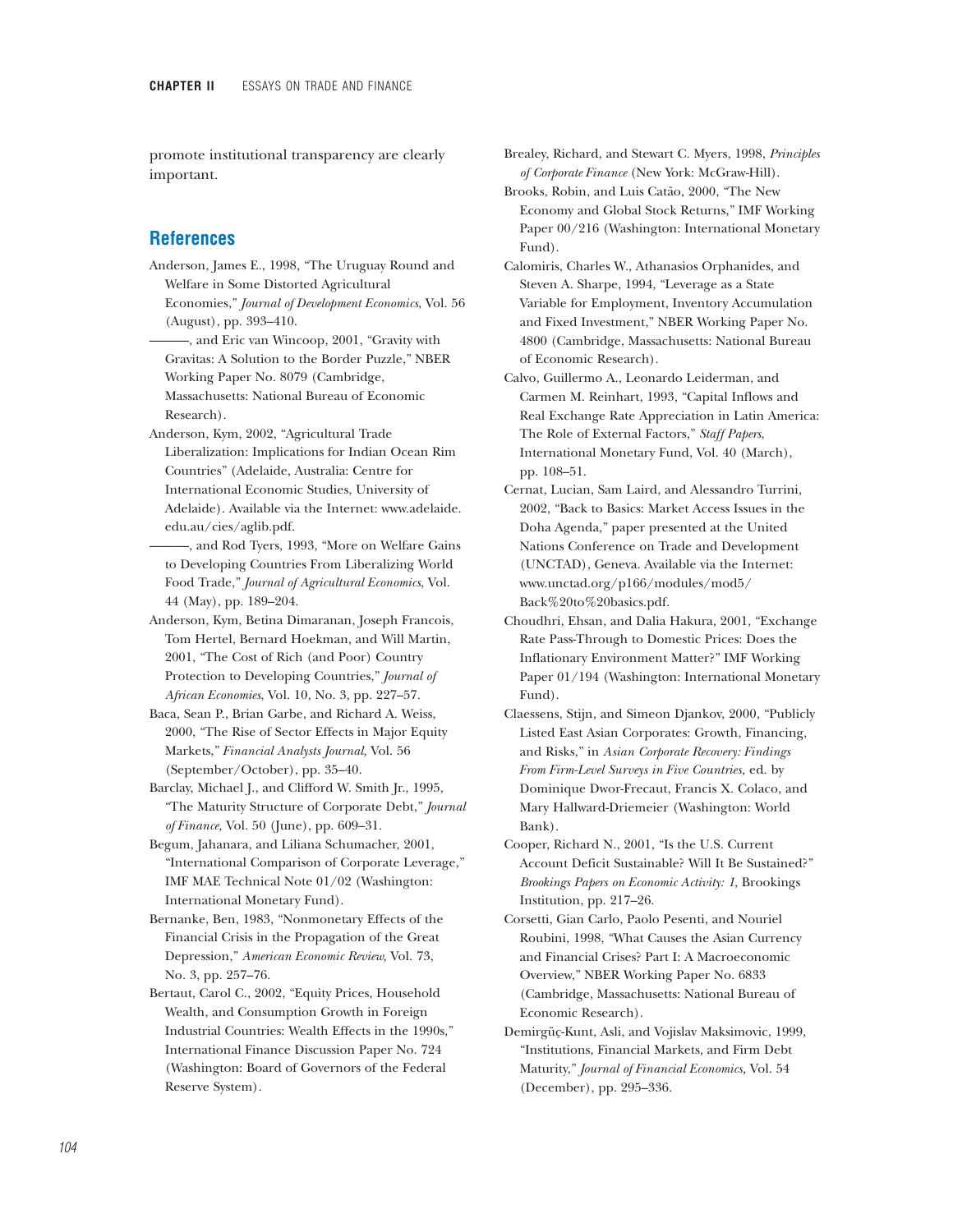Dornbusch, Rudiger, and Jeffrey Frankel, 1987, "Macroeconomics and Protection," in *U.S. Trade Policies in a Changing World Economy*, ed. by Robert Mitchell Stern (Cambridge, Massachusetts: MIT Press).

Edison, Hali J., and Francis E. Warnock, 2001, "A Simple Measure of the Intensity of Capital Controls," IMF Working Paper 01/180 (Washington: International Monetary Fund).

Edwards, Sebastian, 1996, "Why Are Latin America's Savings Rates So Low? An International Comparative Analysis," *Journal of Development Economics*, Vol. 51 (October), pp. 5–44.

———, 2001, "Does the Current Account Matter?" NBER Working Paper No. 8275 (Cambridge, Massachusetts: National Bureau of Economic Research).

Eiteljörge, Uwe, and Clinton Shiells, 1995, "The Uruguay Round and Net Food Importers," IMF Working Paper 95/143 (Washington: International Monetary Fund).

Engel, Charles, 2002, "Expenditure Switching and Exchange Rate Policy," in *NBER Macroeconomics Annual 2002*, ed. by Mark Gertler and Kenneth Rogoff (Cambridge, Massachusetts: MIT Press).

Fama, Eugene F., and Kenneth R. French, 1992, "The Cross-Section of Expected Stock Returns," *Journal of Finance,* Vol. 47 (June), pp. 427–65.

Fazzari, Steven M., R. Glenn Hubbard, and Bruce C. Petersen, 1988, "Financing Constraints and Corporate Investment," *Brookings Papers on Economic Activity: 1*, Brookings Institution, pp. 141–95.

Food and Agricultural Organization of the United Nations (FAO), 2002, Database on agriculture and food trade. Available via the Internet: http://apps.fao.org/page/collections.

Francois, Joseph, Bradley McDonald, and Håkan Nordström, 1996, "The Uruguay Round: A Numerically Based Qualitative Assessment," in *The Uruguay Round and the Developing Countries*, ed. by Will Martin and L. Alan Winters (Cambridge: Cambridge University Press).

Freund, Caroline L., 2000, "Current Account Adjustment in Industrialized Countries," International Finance Discussion Paper, No. 692 (Washington: Board of Governors of the Federal Reserve System).

Gagnon, Joseph E., and Jane Ihrig, 2001, "Monetary Policy and Exchange Rate Pass-Through," International Finance Discussion Paper No. 704 (Washington: Board of Governors of the Federal Reserve System).

Goldberger, Arthur, 1991, *A Course in Econometrics* (Cambridge, Massachusetts: Harvard University Press).

Harris, Milton, and Artur Raviv, 1991, "The Theory of Capital Structure," *Journal of Finance,* Vol. 46 (March), pp. 297–355.

Harrison, Glenn, Tom Rutherford, and David Tarr, 1997, "Quantifying the Uruguay Round," in *The Uruguay Round and the Developing Countries,* ed. by Will Martin and L. Alan Winters (Cambridge: Cambridge University Press).

Hertel, Thomas W., ed., 1997, *Global Trade Analysis: Modeling and Applications* (Cambridge: Cambridge University Press).

Hervey, Jack L., and Loula Merkel, 2000, "A Record Current Account Deficit: Causes and Implications," *Economic Perspectives*, Vol. 24, No. 4, pp. 2–13.

Hooper, Peter, Karen Johnson, and Jaime Marquez, 1998, "Trade Elasticities for G-7 Countries," International Finance Discussion Paper No. 609 (Washington: Board of Governors of the Federal Reserve System).

International Monetary Fund, 2001, *Annual Report of the IMF Committee on Balance of Payments Statistics* (Washington: IMF).

Jensen, Michael C., and William H. Meckling, 1976, "Theory of the Firm: Managerial Behavior, Agency Costs, and Ownership Structure," *Journal of Financial Economics*, Vol. 3 (October), pp. 305–60.

Johnson, Simon, Peter Boone, Alasdair Breach, and Eric Friedman, 2000, "Corporate Governance in the Asian Financial Crisis," *Journal of Financial Economics*, Vol. 58 (October/November), pp. 141–86.

Krueger, Anne, and Andrew Berg, 2002, "Trade, Growth, and Poverty: A Selective Survey," paper presented at the Annual World Bank Conference on Development Economics, Washington, April. Draft available via the Internet: www.econ.worldbank.org/ files/13377\_Berg\_and\_Krueger.pdf*.*

Krugman, Paul R., 1989, "Differences in Income Elasticities and Trends in Real Exchange Rates," *European Economic Review,* Vol. 33 (May), pp. 1031–54.

———, 1999, "Balance Sheets, the Transfer Problem, and Financial Crises" (unpublished; Princeton, New Jersey: Economics Department, Princeton University).

Lamont, Owens, Christopher Polk, and Jesus Saa-Requejo, 1997, "Financial Constraints and Stock Returns," NBER Working Paper No. 6210 (Cambridge, Massachusetts: National Bureau of Economic Research).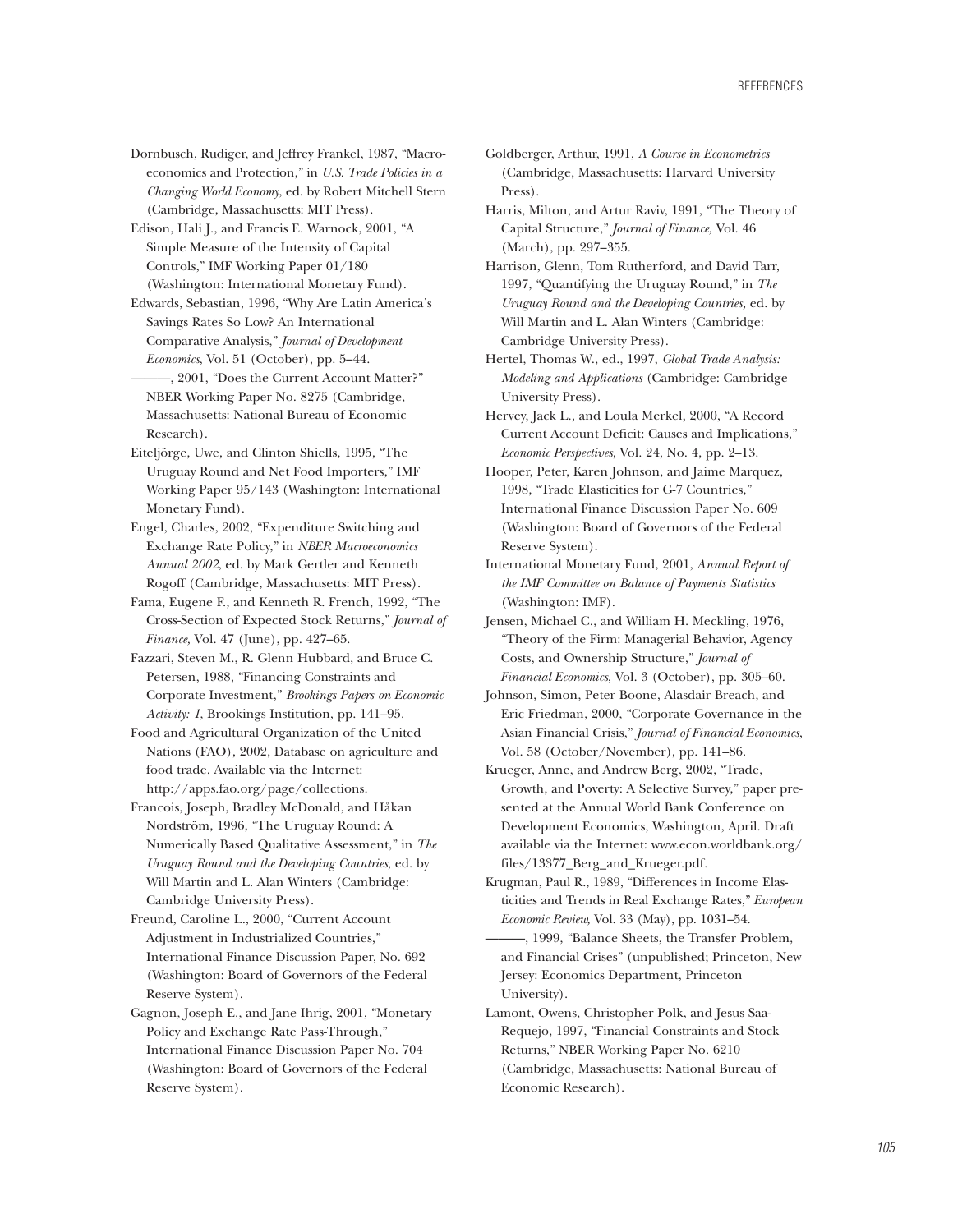- La Porta, Rafael, Florencio Lopez-de-Silanes, Andrei Shleifer, and Robert W. Vishny, 1997, "Legal Determinants of External Finance," *Journal of Finance*, Vol. 52 (July), pp. 1131–50.
- ———, 1998, "Law and Finance," *Journal of Political Economy*, Vol. 106 (December), pp. 1113–55.

Lane, Philip R., and Gian Maria Milesi-Ferretti, 2001, "Long-Term Capital Movements," IMF Working Paper 01/107 (Washington: International Monetary Fund).

- -, 2002, "External Wealth, the Trade Balance, and the Real Exchange Rate," IMF Working Paper 02/51 (Washington: International Monetary Fund).
- Lane, Timothy, Atish Ghosh, Javier Hamann, Steven Phillips, Marianne Schulze-Ghattas, and Tsidi Tsikata, 1999, *IMF-Supported Programs in Indonesia, Korea, and Thailand: A Preliminary Assessment*, IMF Occasional Paper No. 178 (Washington: International Monetary Fund).
- Levine, Ross, 2001, "Bank-Based or Market-Based Financial Systems: Which Is Better?" (unpublished; Minneapolis, Minnesota: Carlson School of Management, University of Minnesota). Available via the Internet: www.worldbank.org/research/ projects/finstructure/pdf\_files/structure.pdf.
- Mann, Catherine L., 1999, *Is the U.S. Trade Deficit Sustainable?* (Washington: Institute for International Economics).
- ———, 2002, "Perspectives on the U.S. Current Account Deficit and Sustainability," *Journal of Economic Perspectives (*forthcoming)*.*
- Marquez, Jaime, and Lisa Workman, 2001, "Modeling the IMF's Statistical Discrepancy in the Global Current Account," *IMF Staff Papers,* Vol. 48, No. 3, pp. 499–521.

McCallum, John, 1995, "National Borders Matter: Canada-U.S. Regional Trade Patterns," *American Economic Review*, Vol. 85 (June), pp. 615–23.

McKinnon, Ronald I., 2001, "The International Dollar Standard and the Sustainability of the U.S. Current Account Deficit," *Brookings Papers on Economic Activity: 1*, Brookings Institution, pp. 227–39.

Meese, Richard A., and Kenneth Rogoff, 1983, "Empirical Exchange Rate Models of the Seventies: Do They Fit Out of Sample?" *Journal of International Economics*, Vol. 14 (February), pp. 3–24.

Milesi-Ferretti, Gian Maria, and Assaf Razin, 1998, "Current Account Reversals and Currency Crises: Empirical Regularities," NBER Working Paper No. 6620 (Cambridge, Massachusetts, National Bureau of Economic Research).

- Mitton, Todd, 2002, "A Cross-Firm Analysis of the Impact of Corporate Governance on the East Asian Financial Crisis," *Journal of Financial Economics*, Vol. 64 (May), pp. 215–41.
- Morris, James R., 1976, "On Corporate Debt Maturity Strategies," *Journal of Finance,* Vol. 31, No. 1, pp. 29–37.

Myers, Stewart C., 1977, "Determinants of Corporate Borrowing," *Journal of Financial Economics,* Vol. 5 (November), pp. 147–75.

———, 1984, "The Capital Structure Puzzle," *Journal of Finance*, Vol. 39 (July), pp. 575–92.

Obstfeld, Maurice, and Kenneth Rogoff, 2000, "Perspectives on OECD Economic Integration: Implications for U.S. Current Account Adjustment," in *Global Economic Integration: Opportunities and Challenges: A Symposium, sponsored by the Federal Reserve Bank of Kansas City, Jackson Hole, Wyoming, August 24–26, 2001* (Kansas City, Missouri: Federal Reserve Bank of Kansas City).

———, 2001, "The Six Major Puzzles in International Macroeconomics: Is There a Common Cause?" in *NBER Macroeconomics Annual 2000*, ed. by Ben S. Bernanke and Kenneth Rogoff (Cambridge, Massachusetts: MIT Press).

Organization for Economic Cooperation and Development, 2002, *Agricultural Policies in OECD Countries: Monitoring and Evaluation* (Paris: OECD).

Radelet, Steven, and Jeffrey D. Sachs, 1998, "The East Asian Financial Crisis: Diagnosis, Remedies, and Prospects," *Brookings Papers on Economic Activity: 1,* Brookings Institution, pp. 1–90.

Rajan, Raghuram G., and Luigi Zingales, 1995, "What Do We Know About Capital Structure? Some Evidence from International Data," *Journal of Finance,* Vol. 50 (December), pp. 1421–60.

Rodriguez, Francisco, and Dani Rodrik, 2001, "Trade Policy and Economic Growth: A Skeptic's Guide to the Cross-National Evidence," in *NBER Macroeconomics Annual 2000*, ed. by Ben S. Bernanke and Kenneth Rogoff (Cambridge, Massachusetts: MIT Press).

- Schmukler, Sergio, and Esteban Vesperoni, 2001, "Globalization and Firms' Financing Choices: Evidence from Emerging Economies," IMF Working Paper 01/95 (Washington: International Monetary Fund).
- Sharpe, Steven A., 1994, "Financial Market Imperfections, Firm Leverage and the Cyclicality of Employment," *American Economic Review*, Vol. 84 (September), pp. 1060–74.